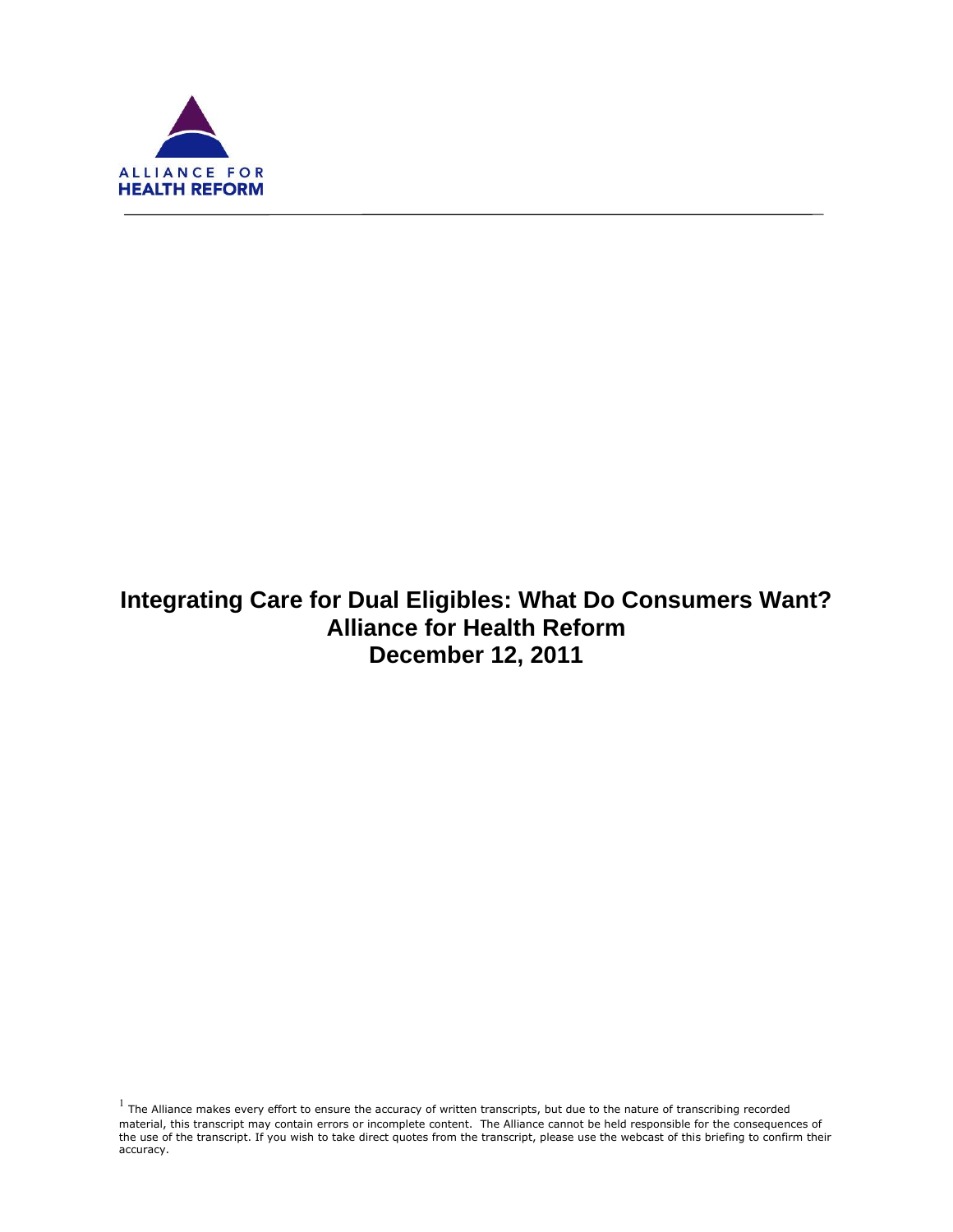[START RECORDING]

**ED HOWARD:** My name's Ed Howard. I'm with the Alliance for Health Reform. Thanks for coming. On behalf of Senator Rockefeller and the Board at the Alliance, I want to welcome you to this program that takes a look at a very current topic, care for people dually eligible for Medicare and Medicaid, the so-called dual eligibles and especially at the plans to better coordinate or integrate care despite the separate payment systems that duals represent but this time, we're going to look at it from the viewpoint of the dual eligibles themselves as well as from the viewpoint of other stakeholders and partly here's the reason.

Back in the 1990s, there was a widespread movement toward managed care for the general population. The idea was and this will sound familiar, better coordinated even integrated care toward the goal of better quality and constraining costs but back then frankly, the enterprise went awry. People were very skeptical the motives of those managing their care, which they experienced, for example, as not being able to see the doctors they had been seeing without advanced permission. One lesson I'd like to take away from that experience is that if you want care coordination to succeed, you need to be aware of and respond to the needs and

 $<sup>1</sup>$  The Alliance makes every effort to ensure the accuracy of written transcripts, but due to the nature of transcribing recorded</sup> material, this transcript may contain errors or incomplete content. The Alliance cannot be held responsible for the consequences of the use of the transcript. If you wish to take direct quotes from the transcript, please use the webcast of this briefing to confirm their accuracy.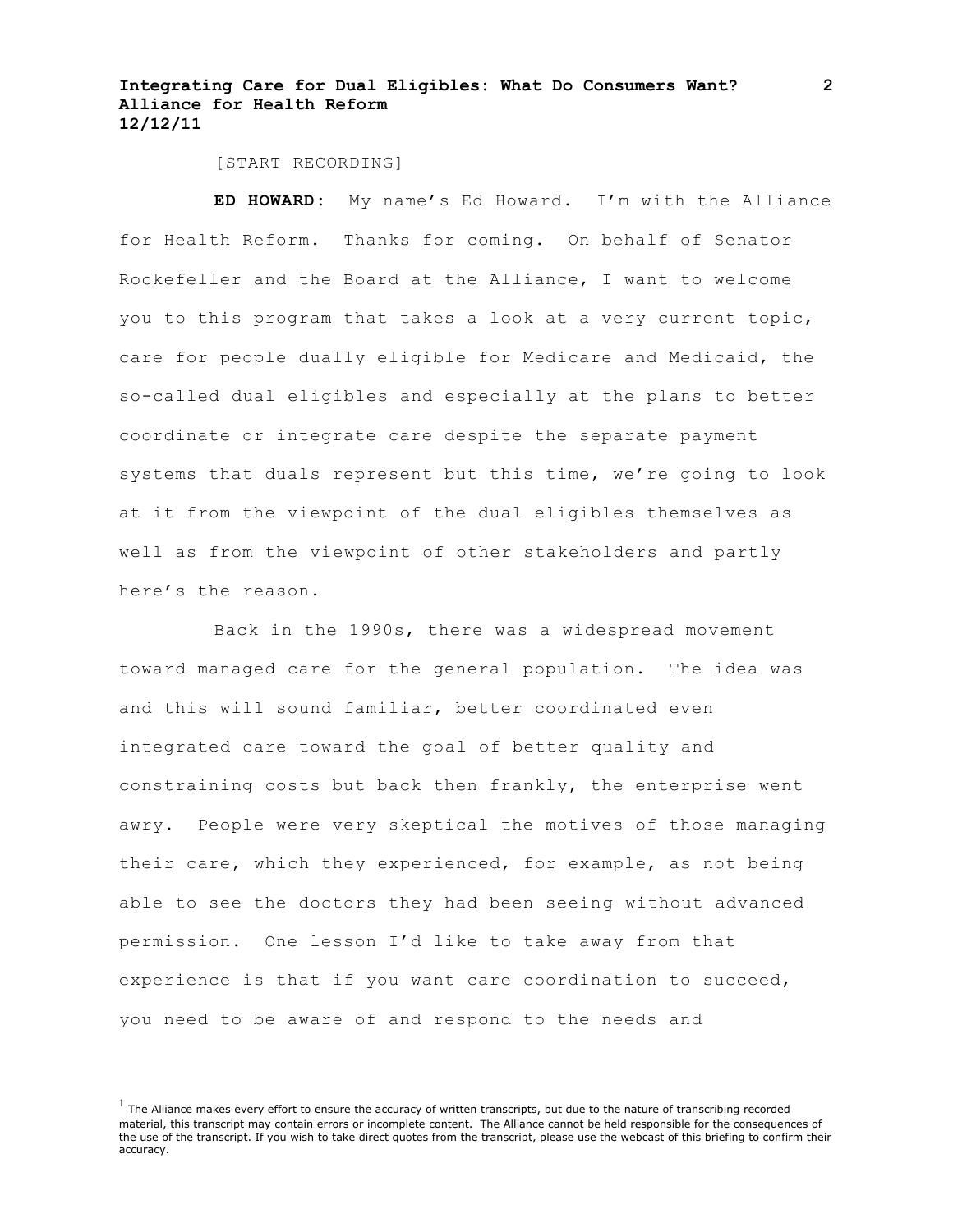preferences of the people whose care is being coordinated. Hence today's program.

We're going to explore some of the research through focus groups and other methods for exploring those needs and those preferences. We're pleased to have as a partner, in today's program, the AARP Public Policy Institute, which is as you can see from the red logo, celebrating 25 years of informing and stimulating public debate on issues affecting Americans as they age. They do it through analysis, research, and dialogue like today's and we're very pleased to have comoderating this discussion Susan Reinhard who is the Director of PPI and a Senior Vice President at AARP. Susan nice to have you back.

**SUSAN REINHARD:** Thank you. Thank you. This isn't the first time we have collaborated. Rick Deutsche who is very much involved in developing today's program and now we're trying to remember, we think it's four or five times. We hope it's 10 times and more in the future and I also heard this is your last event of the year. This is an honored place for us to be co-sponsoring this event. Thank you very much. As Ed noted, there are more than 3.2 million people eligible for both Medicare and Medicaid. You'll forgive me because as the consumer organization, you wouldn't expect us to use labels for people like duals because we don't think that people understand

 $<sup>1</sup>$  The Alliance makes every effort to ensure the accuracy of written transcripts, but due to the nature of transcribing recorded</sup> material, this transcript may contain errors or incomplete content. The Alliance cannot be held responsible for the consequences of the use of the transcript. If you wish to take direct quotes from the transcript, please use the webcast of this briefing to confirm their accuracy.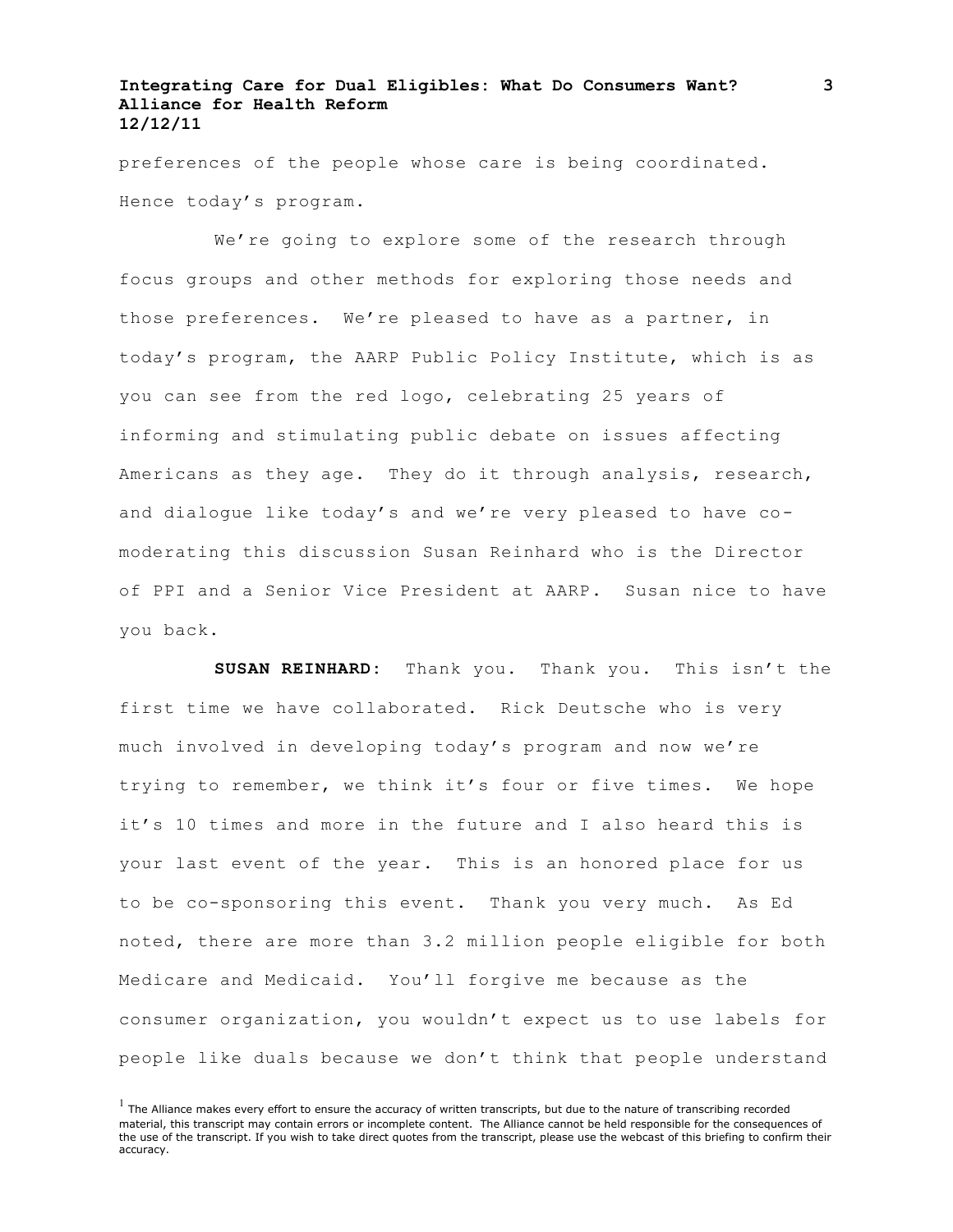they're even a dual or they wake up one day and they have a sign, a tee-shirt that says I am a dual but to keep saying people on both Medicare and Medicaid is a little long-winded. We are going to keep using that term and we care a lot about these individuals who we all know are the sickest and most vulnerable of people that we serve.

AARP and the Public Policy Institute has a great deal of interest in this population and has for many, many years. We have been looking at the data, the latest data and it's not new to many people here. I'm looking around this room and there are experts who could be sitting here just as easily as some of us that are sitting here and we acknowledge that but you know that nearly 40-percent of Medicaid spending, 40 percent of Medicaid spending is spent on people who are dually eligible for Medicare and Medicaid. Much of that long-term care of course but what a lot of people don't really think about is that more than a quarter of Medicare, Medicare spending is for these individuals too. Clearly there's a lot at stake here for these individuals that we already talked about being among the most vulnerable in our society but we are also worried about the cost, the cost effectiveness of this program as well as the quality of care that people in these programs receiving services from both Medicare and Medicaid receive and about access.

 $<sup>1</sup>$  The Alliance makes every effort to ensure the accuracy of written transcripts, but due to the nature of transcribing recorded</sup> material, this transcript may contain errors or incomplete content. The Alliance cannot be held responsible for the consequences of the use of the transcript. If you wish to take direct quotes from the transcript, please use the webcast of this briefing to confirm their accuracy.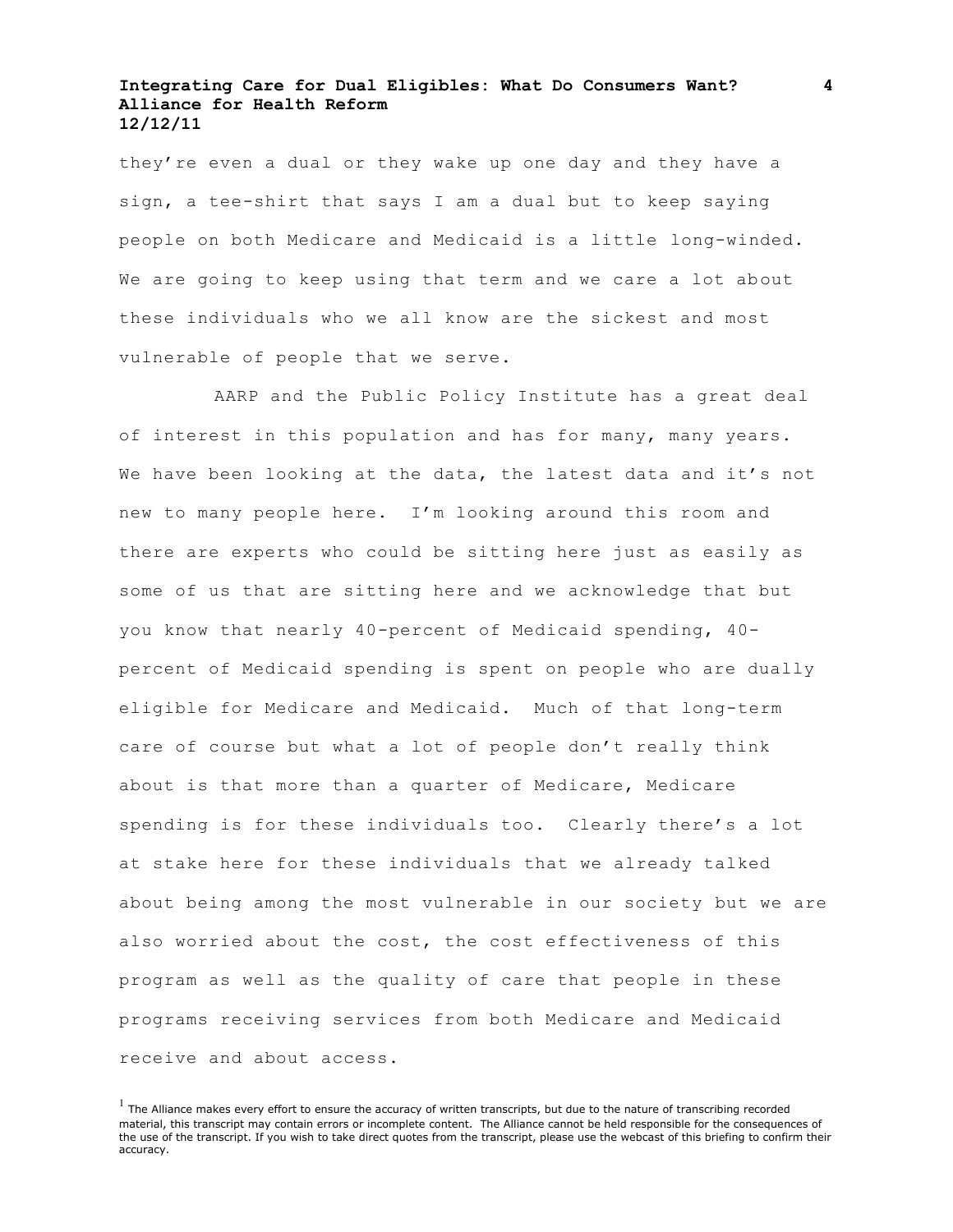That pillar we always talk about, access, quality, and cost, major concerns but this is imposed on a system traditionally fragmented among the federal and state programs and has been for a long time. We are delighted that in response to this growing interest that there are federal initiatives and we have a colleague here that will be sharing that and I'm sure many of you, if not all of you, know that that these federal initiatives have been launched to explore how we can both simultaneously reduce costs and improve both access and quality of care for these individuals. Much of this effort has been focused on coordinating care. You'll hear about that very soon.

In general, AARP supports these federal efforts, these initiatives, However, you can imagine, I would hope that as a consumer organization we are very well aware, as Ed has already pointed out, that changes to the way care is organized for these people who are dually eligible could have profound effects on their lives and frankly the lives of the families that surround them and support them in many different ways. Today, the voices of these people have really not been a big part of the conversation. Lots of analyses on the dollars and potential structural ways we could consider how we could make these reforms but we really wanted to bring the voices of these individuals into this discussion about how they would like to

 $<sup>1</sup>$  The Alliance makes every effort to ensure the accuracy of written transcripts, but due to the nature of transcribing recorded</sup> material, this transcript may contain errors or incomplete content. The Alliance cannot be held responsible for the consequences of the use of the transcript. If you wish to take direct quotes from the transcript, please use the webcast of this briefing to confirm their accuracy.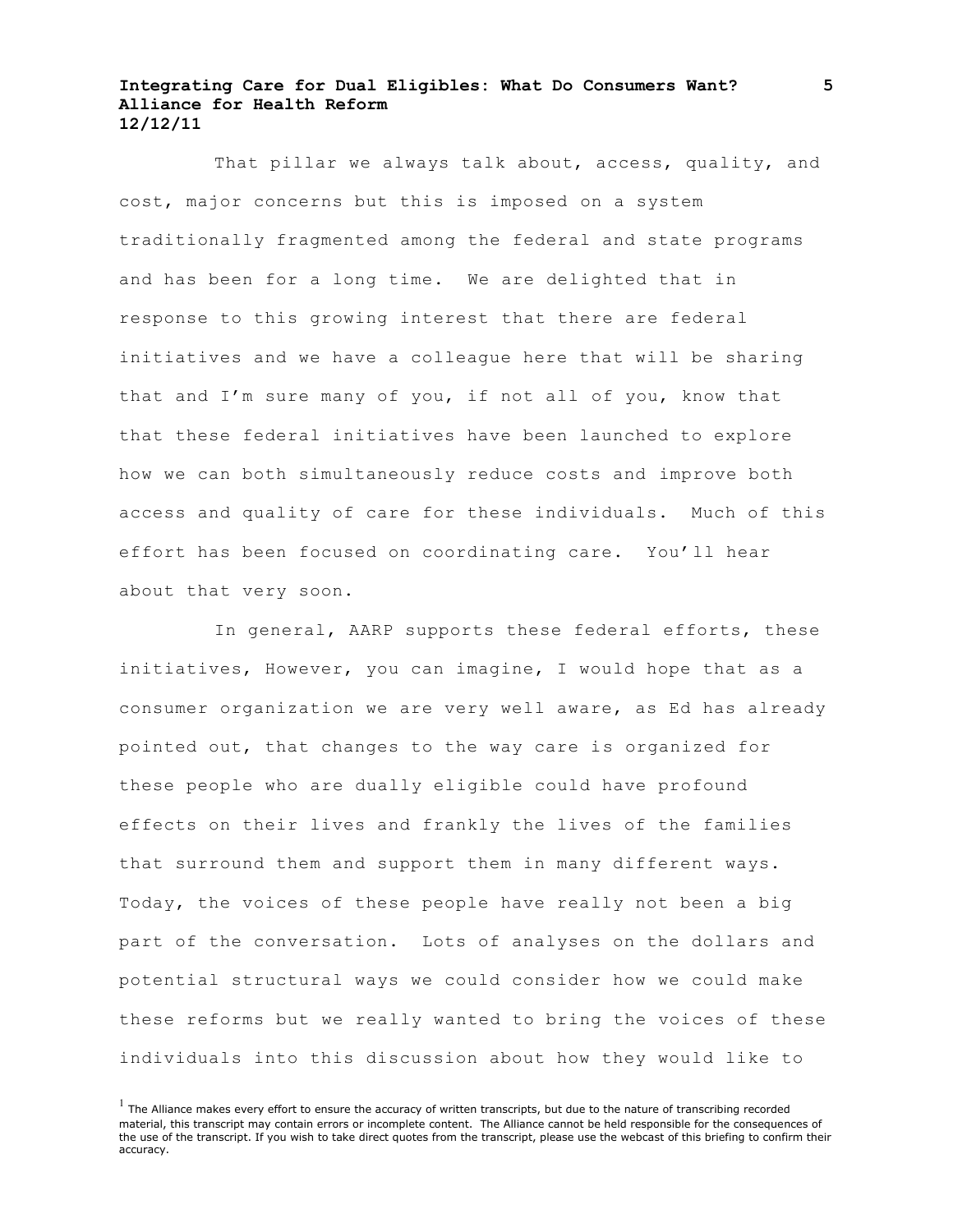receive care, what they're experiencing in the current delivery models that exist today and particularly models of coordinated care and any problems that they're experiencing, to hear from them and put it out there for this discussion today and hopefully in the future. That's the genesis of the study that we are releasing, the Public Policy Institute is releasing today. Lynda Flowers, who is going to be sharing with you very soon, is the main leader and author of this study. She'll be sharing that in just a few moments but first, let's turn it over to Ed.

**ED HOWARD:** Thanks Susan. We're very pleased to be able to cooperate once again with the Policy Institute and with AARP. Housekeeping, in your packets, there's a lot of information that we hope will lead you to the next level of sophistication after you finish the discussion today. That list of materials and some additional ones are available on the website of the Alliance at allhealth.org. Tomorrow there will be a web cast of this briefing available through our colleagues at the Kaiser Family Foundation through their website kff.org and a transcript in about a week on our website. You'll be able to go back and review every lovely moment.

Two specific things in your packets that I want to call attention to is the blue evaluation form, which I hope you will fill out in a timely fashion to help us improve these programs

 $<sup>1</sup>$  The Alliance makes every effort to ensure the accuracy of written transcripts, but due to the nature of transcribing recorded</sup> material, this transcript may contain errors or incomplete content. The Alliance cannot be held responsible for the consequences of the use of the transcript. If you wish to take direct quotes from the transcript, please use the webcast of this briefing to confirm their accuracy.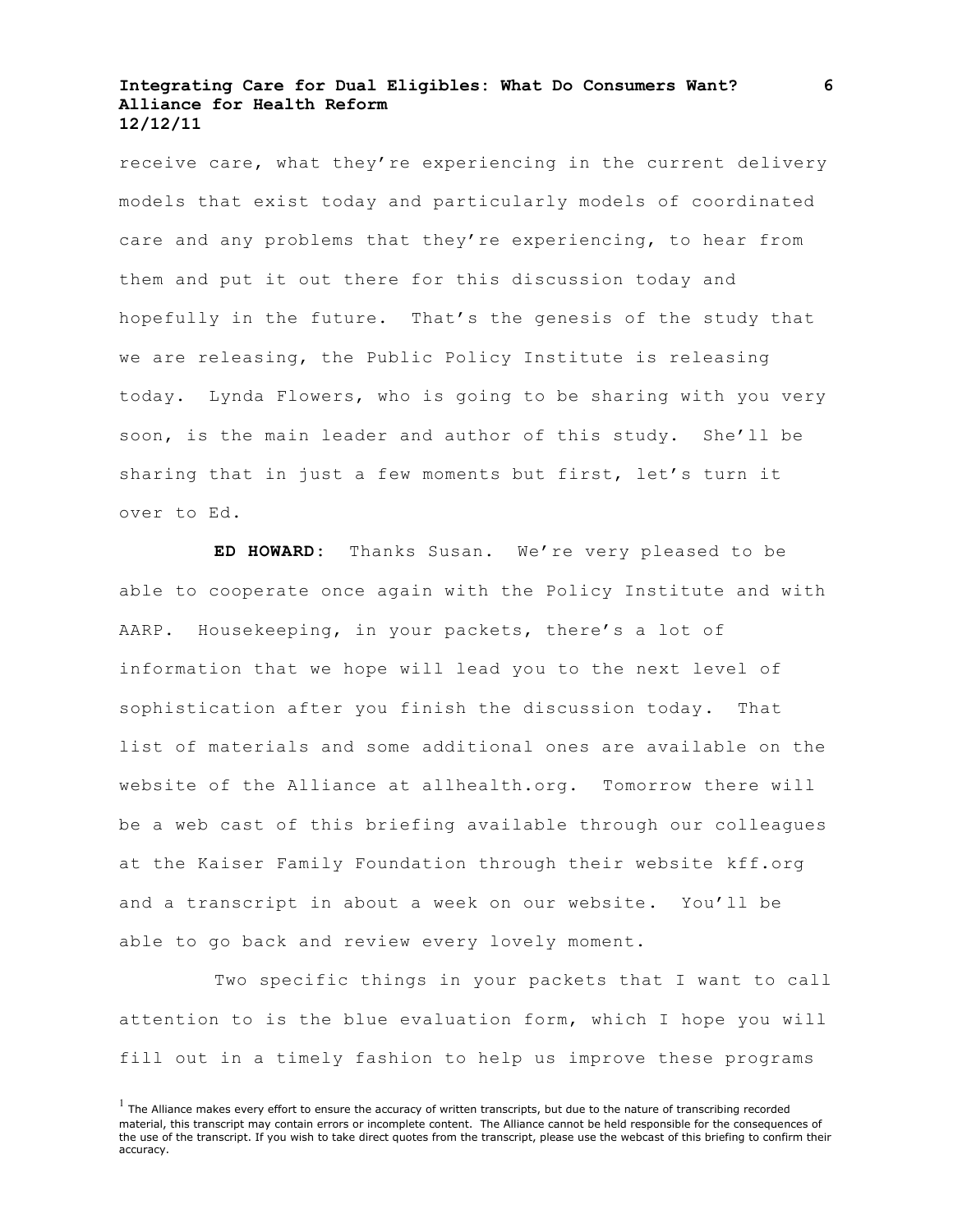and when we get to the Q&A part of the program, a green question card that you can fill out and have the question read by one of the very competent co-moderators. Let me give inadequate introductions to our entire panel up front so that we can have a conversation that flows without interruption. We've got a very knowledgeable group, folks with both analytical experience and on the ground experience and sometimes both. They'll give some brief presentations and then we'll save a lot of time for interaction and questions and answers.

We're going to start with Lindsay Barnette from the Medicare and Medicaid Coordination Office, so-called Office of Duals, at CMS where she's part of the models and demonstrations group. She's also done some extensive technical assistance to state Medicaid programs on duals in her role as a senior staff member at the Center for Health Care Strategies. Next to me is Linda Flowers who, as Susan Reinhard indicated, in her role as a strategic policy advisor for the Institute's health team, has been taking the lead in developing the paper that you find in your packets encapsulating the experience that has been put together by the Institute with respect to these focus groups. She's held senior positions with the National Academy of State Health Policy, the National Conference of State Legislatures,

 $<sup>1</sup>$  The Alliance makes every effort to ensure the accuracy of written transcripts, but due to the nature of transcribing recorded</sup> material, this transcript may contain errors or incomplete content. The Alliance cannot be held responsible for the consequences of the use of the transcript. If you wish to take direct quotes from the transcript, please use the webcast of this briefing to confirm their accuracy.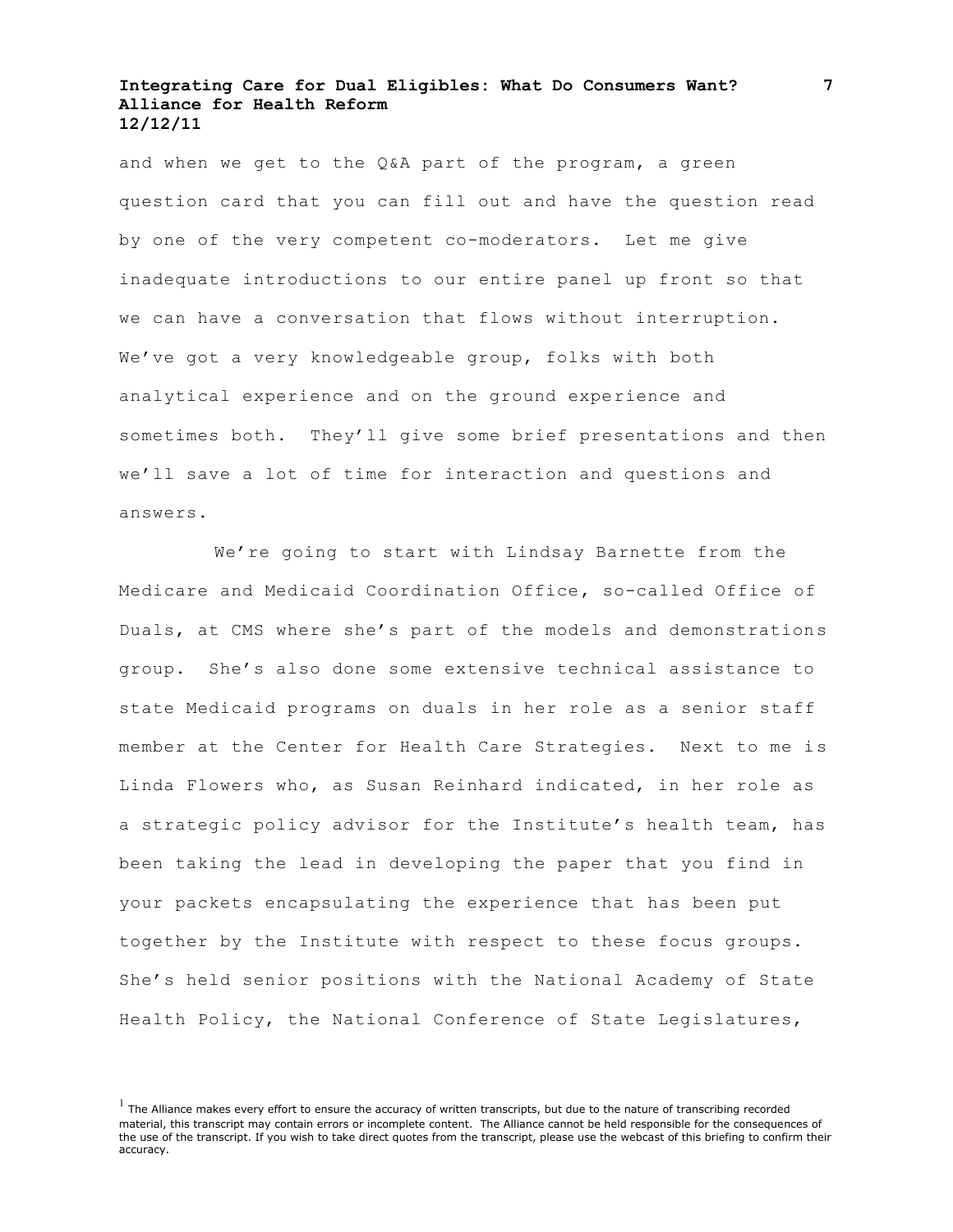the League of Women Voters, the D.C. Medicaid program, I can't go on, and she's going to tell us about those focus groups.

Corrinne Altman Moore is up then and she's the Director of Federal Finance for Mass Health, which is the Medicaid Program of Massachusetts. She's busy now with, among other things, the Commonwealth's new initiative on duals. She has information about some of their focus groups that the department has conducted around the issues involving that group. Then finally, Suzanne Gore, who's the Director of Integrated Care for Duals at the Center for Health Care Strategies. She's heading up the center's extensive technical assistance effort to reach states who are working on dual eligible questions and she's also spent time working on research and policy matters with the Virginia Medicaid program. We have a richly experienced and highly qualified group of folks to begin this examination of the attitudes of dual eligibles toward the care the care they get. We're going to start with Lindsay Barnette from CMS.

**LINDSAY BARNETTE:** Great, thank you so much Ed and Susan for having us here today. Again my name is Lindsay Barnette. I'm with the CMS Medicare/Medicaid Coordination Office. For those of you who may be less familiar with our office, it was created by section 2602 of the Affordable Care Act and is really designed to improve the quality, reduce

 $<sup>1</sup>$  The Alliance makes every effort to ensure the accuracy of written transcripts, but due to the nature of transcribing recorded</sup> material, this transcript may contain errors or incomplete content. The Alliance cannot be held responsible for the consequences of the use of the transcript. If you wish to take direct quotes from the transcript, please use the webcast of this briefing to confirm their accuracy.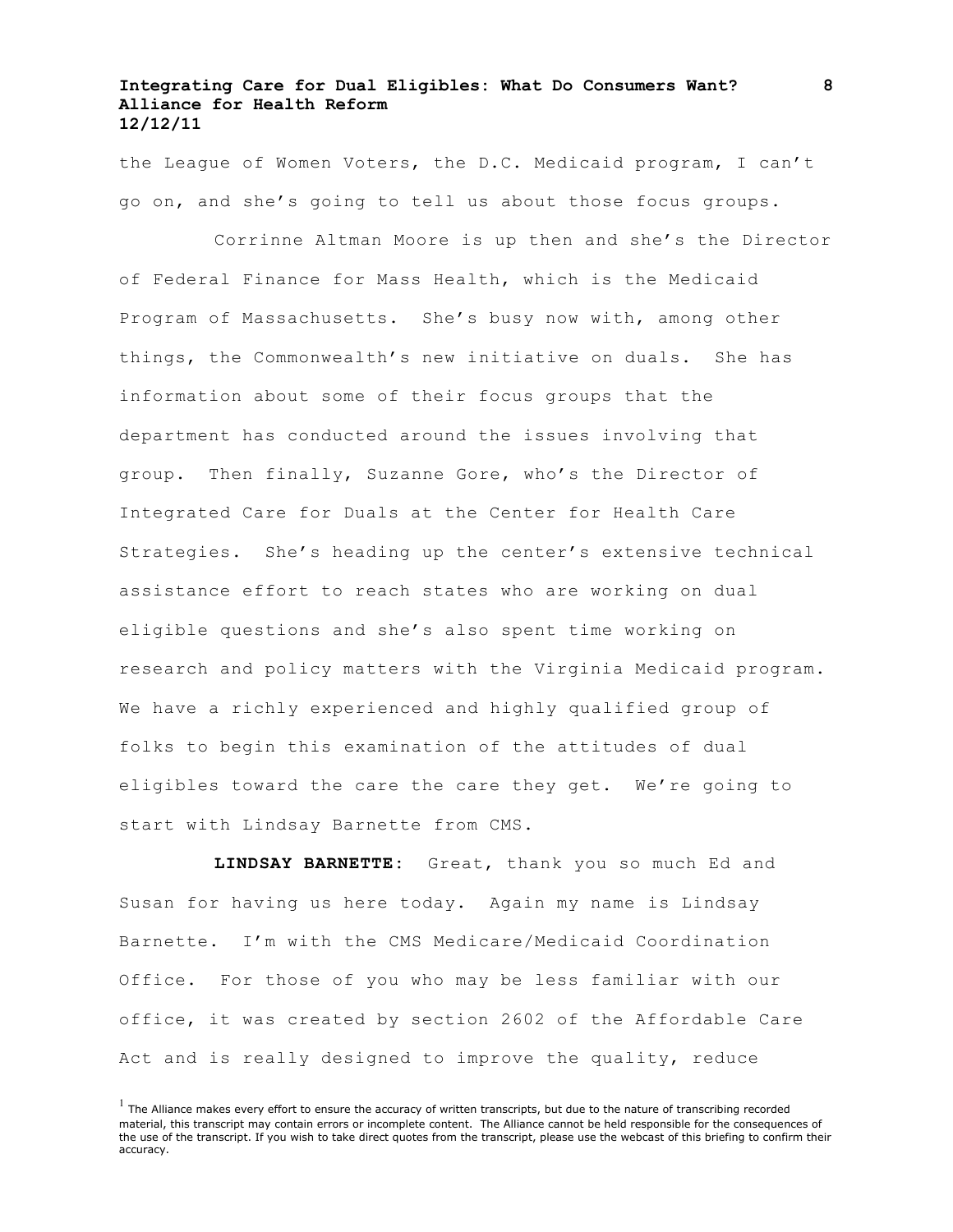costs, and improve the experience of care for individuals who are eligible for both Medicare and Medicaid. If you're familiar with the legislation at all, you'll see a long list of goals that the office has but I think some of the key ones that we tend to focus on is really ensuring access to services, improving coordination between the state and federal governments, developing innovative care coordination opportunities, and trying to eliminate the financial misalignments that exist currently between the two programs.

About a little over a year ago in the fall of 2010, our office contracted with Thompson Reuters to do a number of things to help our office succeed in its' objectives, one of which really had to do with trying to better understand the beneficiary experience today and launched a series of focus groups that were really meant to gain insight into how enrollees are making enrollment decisions particularly in places where coordinated or integrated care is available, to learn more about how they experience various types of service delivery combination whether it's through a single coordinated plan, through multiple health plans for both Medicare and Medicaid or some combination of fee-for-service or health plans on either side.

We also wanted to identify language that are used by enrollees themselves so that we can improve our communication

 $<sup>1</sup>$  The Alliance makes every effort to ensure the accuracy of written transcripts, but due to the nature of transcribing recorded</sup> material, this transcript may contain errors or incomplete content. The Alliance cannot be held responsible for the consequences of the use of the transcript. If you wish to take direct quotes from the transcript, please use the webcast of this briefing to confirm their accuracy.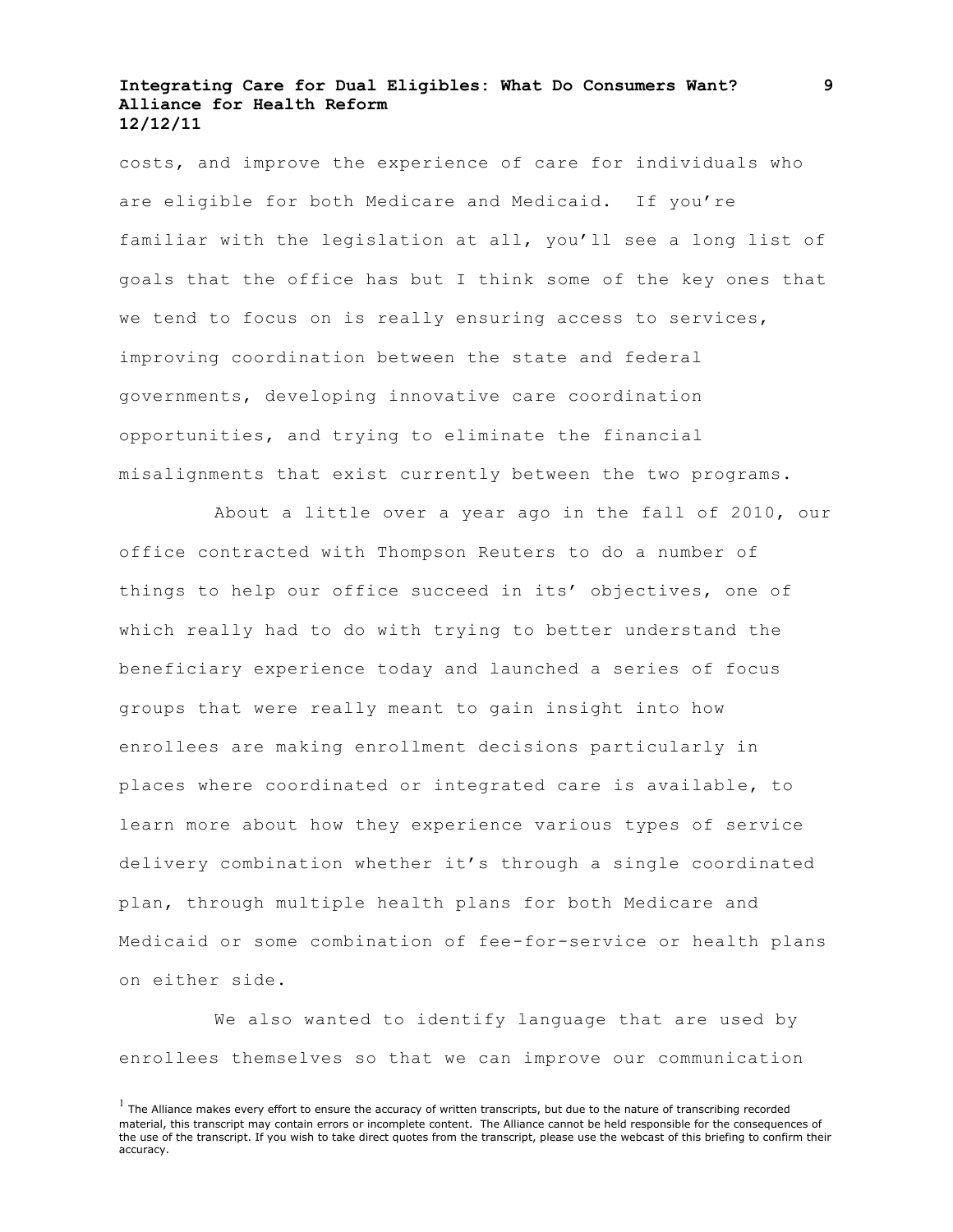efforts at CMS as well as to help states, plans, and other community organizations improve communication efforts as well. Since as Susan points it out, we tend to use labels, which is not necessarily the best way to go about it but trying to better understand what resonates with individuals is important to ensuring quality. Over probably the last six or nine months, we conducted a series of focus groups in five different states, which I'll talk a little bit more about. The key site selection factors really had to do with the choice of options in the various settings. Each state had at least one focus group that focused on receiving care through a single coordinated plan, the majority of their Medicare and Medicaid benefits through a single plan, as well as one focus group that in which individuals received their services through separate settings.

We looked at states where we could focus in on specific subpopulations of the dual eligible group itself. They're a very diverse mix. We wanted to be able to outreach to different people, those with serious mental illness, individuals with physical disabilities and the likes. We wanted to make sure that we could reach those people. It was important to make sure that we had partners who were willing to help at the local level either at the state or health plan level in terms of identifying and outreaching towards to

 $<sup>1</sup>$  The Alliance makes every effort to ensure the accuracy of written transcripts, but due to the nature of transcribing recorded</sup> material, this transcript may contain errors or incomplete content. The Alliance cannot be held responsible for the consequences of the use of the transcript. If you wish to take direct quotes from the transcript, please use the webcast of this briefing to confirm their accuracy.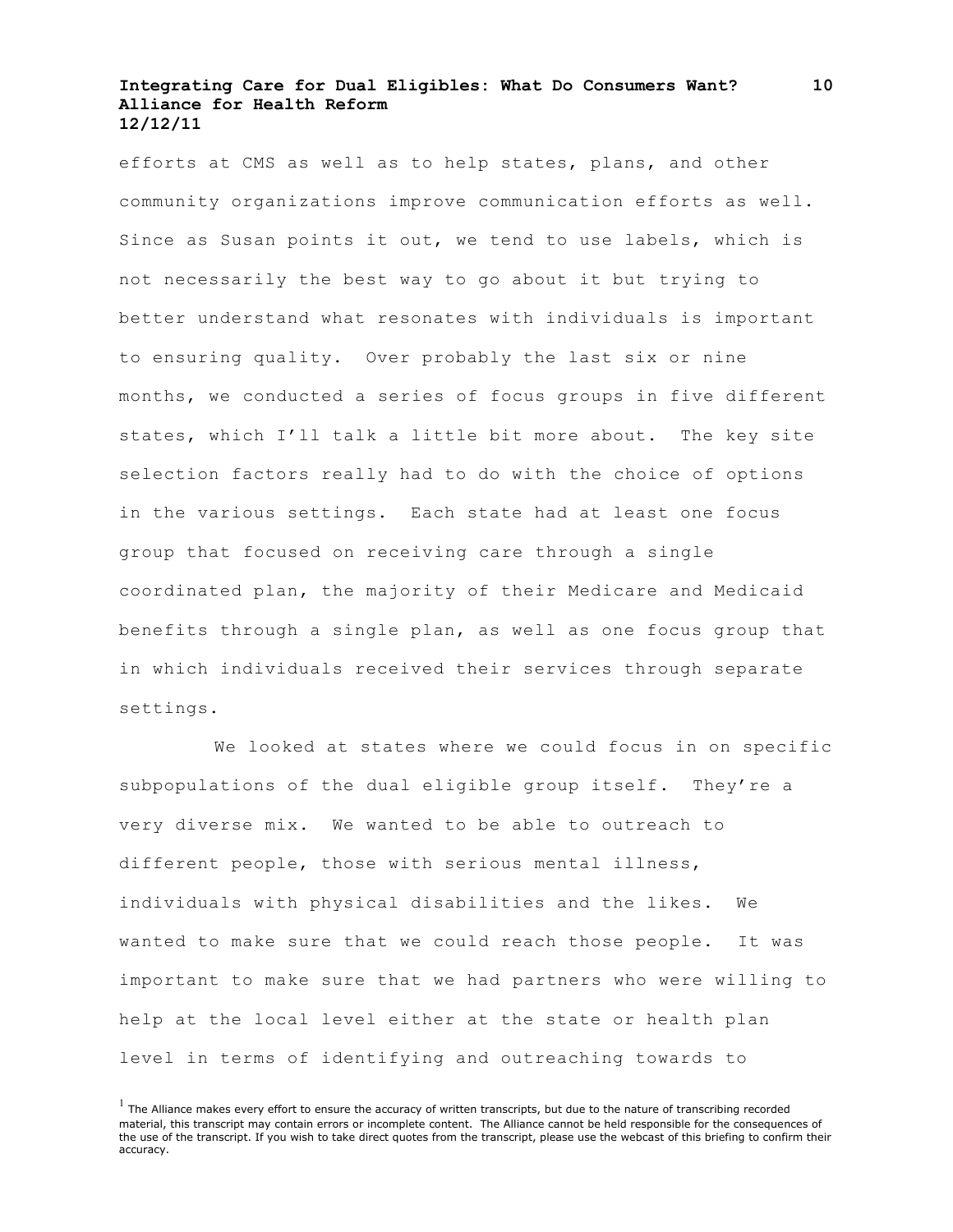beneficiaries. Then in some of the states, there was an opportunity also to use the focus groups as a way to contribute to some of the demonstration planning that was already going on in those states.

Our five state focus groups reached more than 150 people through 21 different groups. The majority of the groups were focused on individuals 18 to 64 and that was primarily because we knew that our colleagues at AARP were doing a set of focus groups on the over 65 population. We wanted to leverage their experience to the degree possible. We, again, focused in some states on subsets of the population but in some instances, it was focused on all duals as well. Interestingly, we did have one group that was with Chinese-speaking individuals in California and another that focused on American Indian population in New Mexico.

Through the focus groups, we came across a number of key themes from across them and I should say that Thompson Reuters, our contractor who did this work with their subcontractor, the Zacharias Group, is working on a research brief that will summarize a lot of these findings in more detail but one of the first things that jumped out at us as we took a look was just the wide variation in participant understanding of Medicare and Medicaid differences. There were some savvy consumers who could tell you in great detail the

 $<sup>1</sup>$  The Alliance makes every effort to ensure the accuracy of written transcripts, but due to the nature of transcribing recorded</sup> material, this transcript may contain errors or incomplete content. The Alliance cannot be held responsible for the consequences of the use of the transcript. If you wish to take direct quotes from the transcript, please use the webcast of this briefing to confirm their accuracy.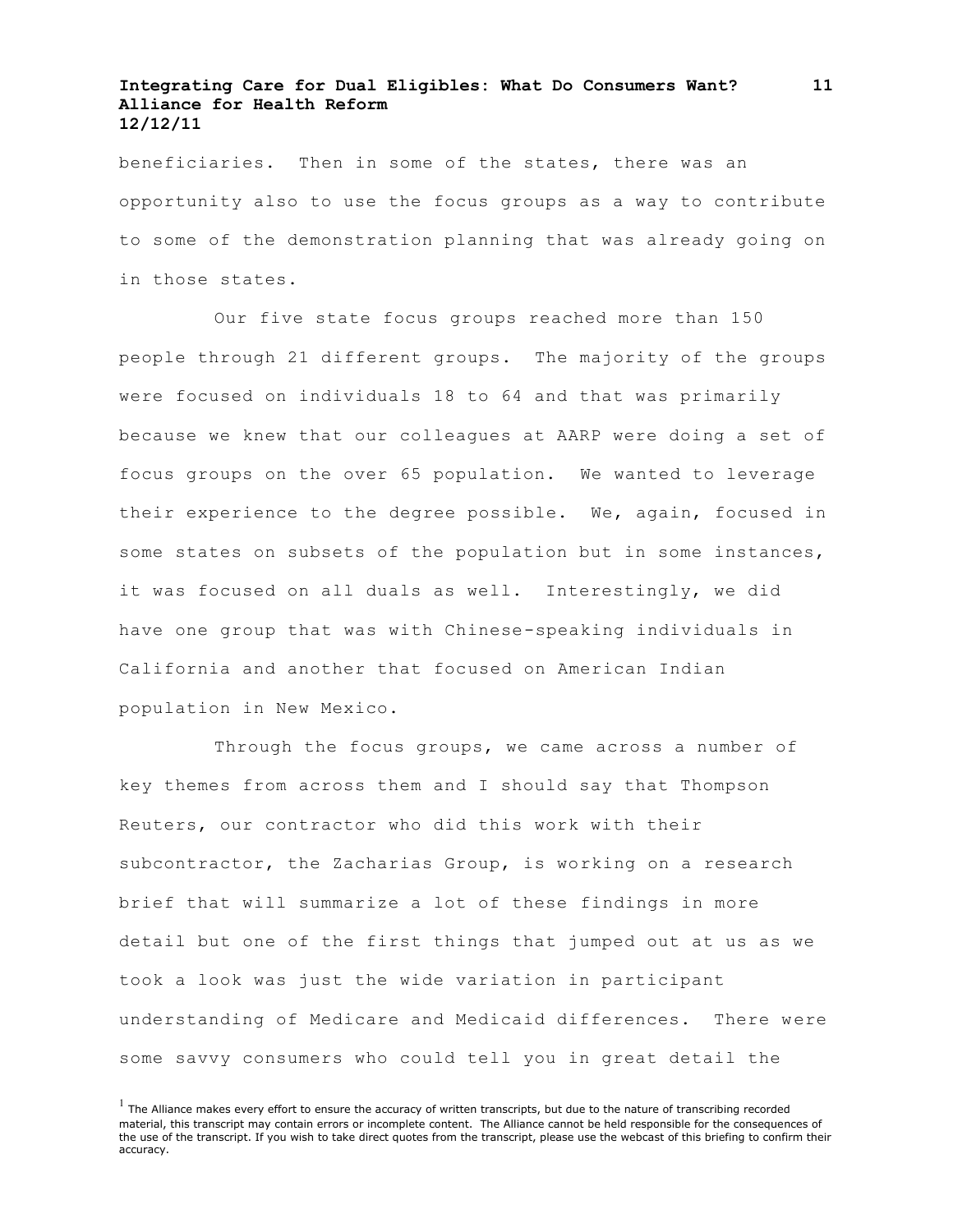differences between the two programs and then a number of people that really didn't know much about them. They knew that they were two programs. They vaguely knew that they were receiving care through both of them but couldn't necessarily go into a lot of detail and then there was a lot in between but it certainly highlights the fact that this is not a homogeneous population in any sense of the word that there's a lot of variety in terms of the sophistication and understanding.

Again one of the things that we really wanted to tease out or try to tease out, begin to tease out through this effort was to understand how individuals make choices particularly when there are multiple types of service options available to them. We did look at how individuals made decisions to enroll in integrated settings or made the decision not to enroll in integrated plans and sort of what the experience is. We were interested to find that for both those that were enrolled in integrated plans or more integrated plans and those that were receiving them through separate systems, most participants cannot really tell you in great detail how they came to have their current delivery options. It was true across the board they couldn't quite articulate when they made the decision or what went into the decision but of those that did have switched their current arrangement and remembered making the decision to switch to their current arrangement. A lot of them talked

 $<sup>1</sup>$  The Alliance makes every effort to ensure the accuracy of written transcripts, but due to the nature of transcribing recorded</sup> material, this transcript may contain errors or incomplete content. The Alliance cannot be held responsible for the consequences of the use of the transcript. If you wish to take direct quotes from the transcript, please use the webcast of this briefing to confirm their accuracy.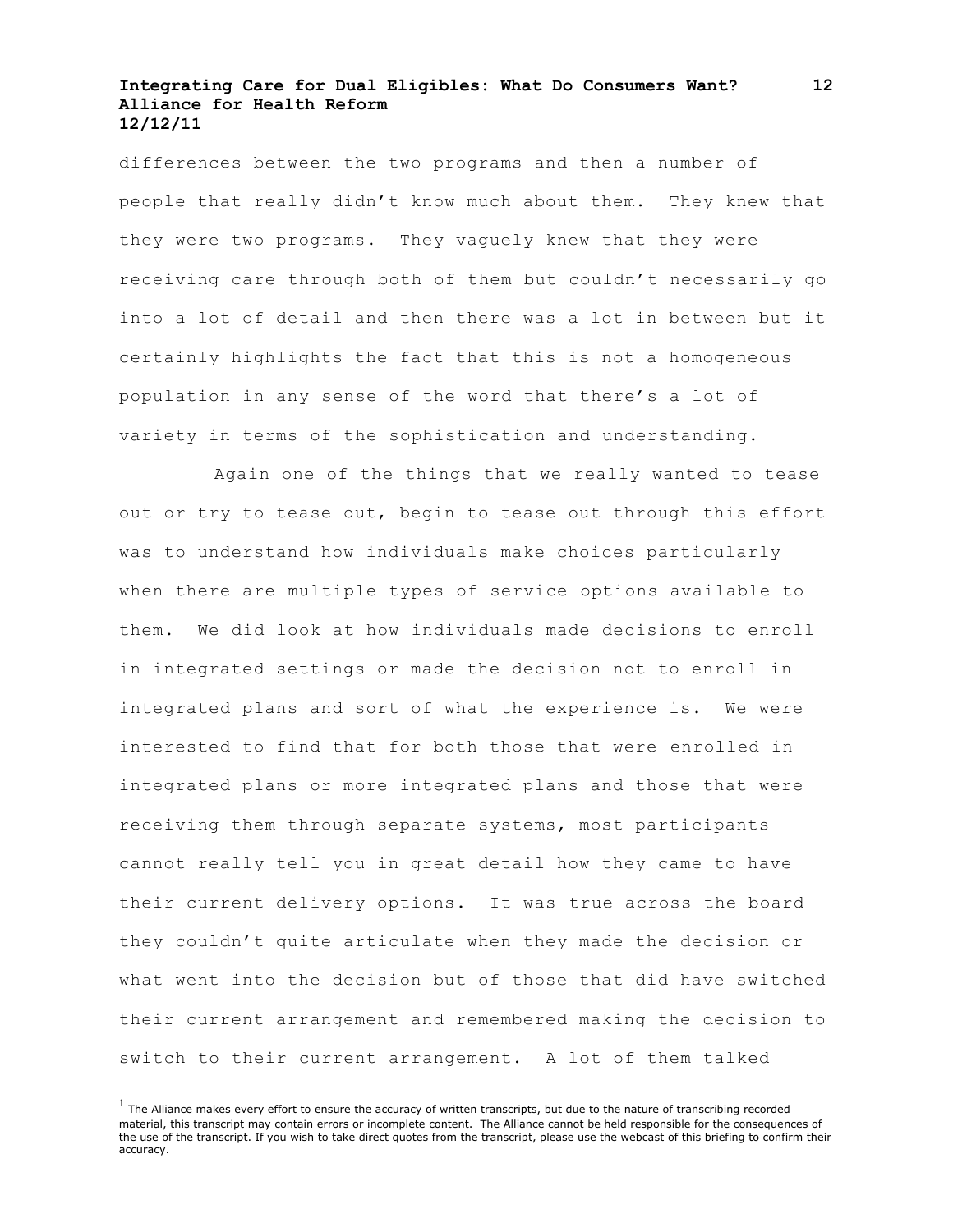about trusted individuals helping them to make those decisions whether it was a provider or a family member or care coordinator and using that advice to help them make determinations.

Some participants who could recall making the decision to enroll in coordinated plans mentioned several specific reasons for doing so. I think the one that is somewhat surprising that was pretty much universal regardless of the group was the importance of dental and eye care benefits. Other things that were mentioned were reduced costs as well as just the overall reduction and what they call the hassle factor. In the coordinated programs, they had a single card that could help them get access to service. There was a single customer service line they could call but regardless of the delivery combination, the thing that was most cited as being important to beneficiaries in terms of making decisions about what type of care is received were provider and whether or not they were going to be able to continue to see their provider as part of that.

In order to understand the experience of beneficiaries and enrollees, we talked a little bit about how they're currently receiving information. I think the overwhelming sentiment across all the groups was that it was a frustrating experience that the information that was provided tended to be

 $<sup>1</sup>$  The Alliance makes every effort to ensure the accuracy of written transcripts, but due to the nature of transcribing recorded</sup> material, this transcript may contain errors or incomplete content. The Alliance cannot be held responsible for the consequences of the use of the transcript. If you wish to take direct quotes from the transcript, please use the webcast of this briefing to confirm their accuracy.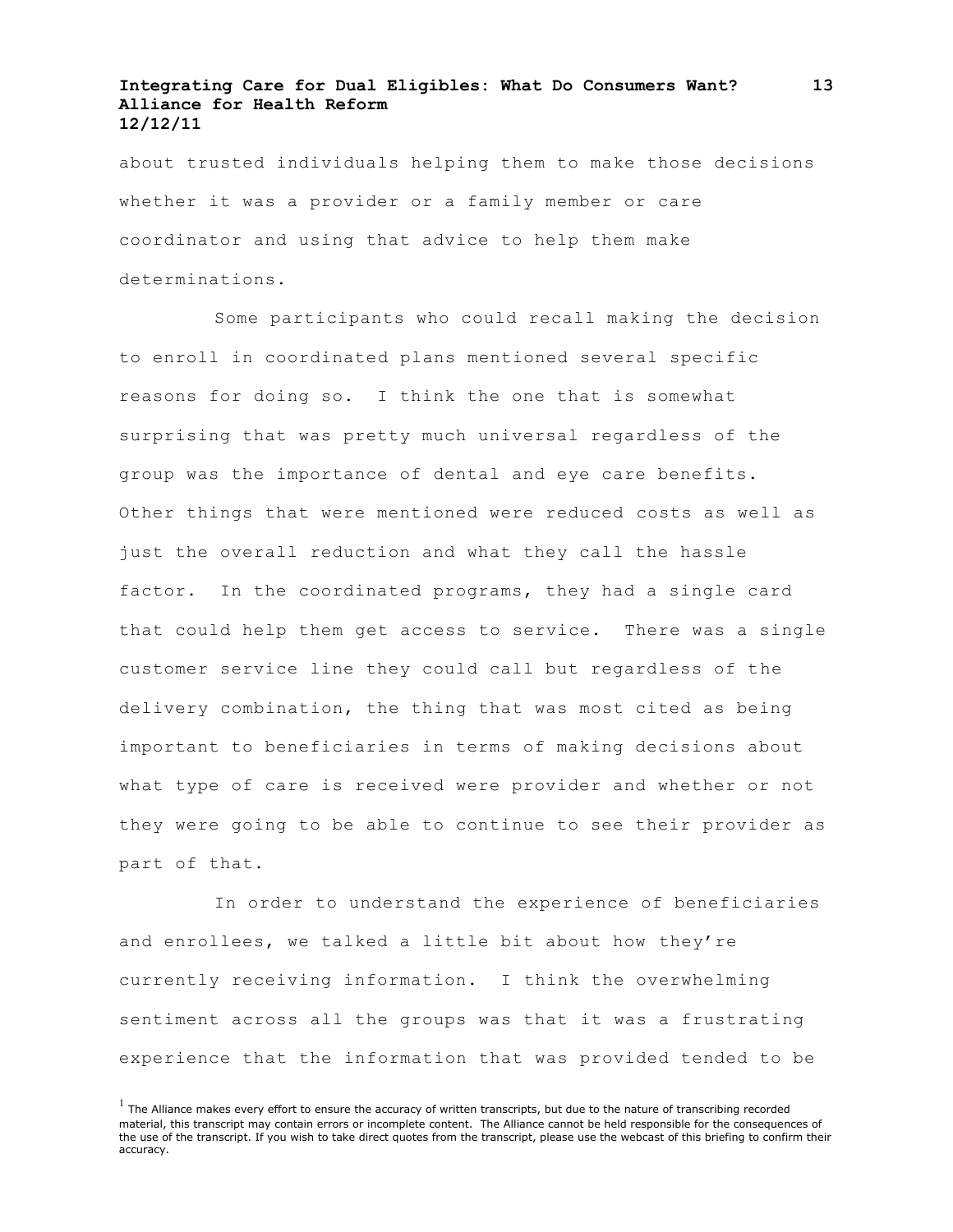confusing or overwhelming and when asked what would be preferable, they talked a lot about having things written that would be very simple, that would say what was covered, what was not and if there was any cost involved. The more simple you could make it, the better. Not surprising really, I think we would all like information about our coverage in that way. The other big thing that came from that was just making sure that the information on providers was up to date and reliable.

Most participants that were engaged as part of this focus group effort reported having regular access to primary care physicians. When they asked what they valued in their PCPs, they emphasized things that I don't think are necessarily surprising. They wanted people to take the time to listen to what they had to say, to be able to access them when they needed to, to get them on the phone or make an appointment in a timely fashion. Those are the things that really resonated with them in terms of wanting to have relationships with their providers.

Many of the participants in the focus groups did report having at least one hospitalization or emergency department visit over the last year. The issue of transitions between the hospital and home came up as part of the conversation. Many of the individuals reported that sometimes their primary care physicians were aware when they had these events that resulted

 $<sup>1</sup>$  The Alliance makes every effort to ensure the accuracy of written transcripts, but due to the nature of transcribing recorded</sup> material, this transcript may contain errors or incomplete content. The Alliance cannot be held responsible for the consequences of the use of the transcript. If you wish to take direct quotes from the transcript, please use the webcast of this briefing to confirm their accuracy.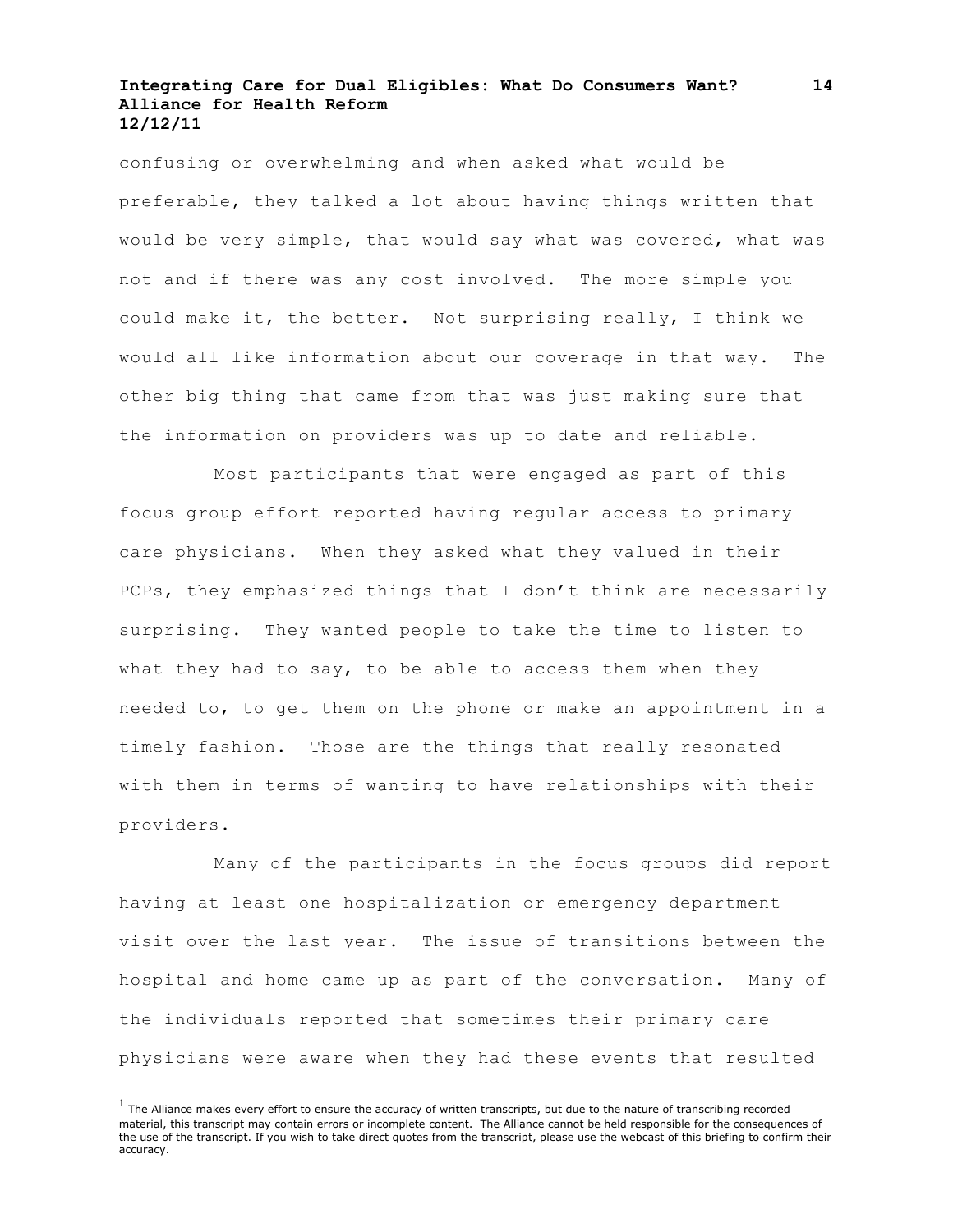in a hospitalization or a trip to the emergency room but oftentimes they had to tell their physicians themselves. I think there was a lot of concern about kind of the discharge planning and being uncertain about what was to happen after they got home particularly when medication changed as a result of the hospitalization, they got home and did not really understand what medication they were supposed to take. This was very prevalent among individuals with serious mental illness for whom prescription drugs can play a very key role in their care.

One of the other things that we really wanted to tease out was the importance of care coordination and interestingly, participants seemed much more focused on coordination of benefits than actual coordination of care. For them, coordination of benefits had to do with things like balance, billing, difficulty getting authorizations, trying to get the help to access problems between the different programs. Individuals who are in more coordinated programs expressed greater satisfaction with coordinated benefits than those who were in separate programs. When coordination of care did come up, it tended to have to do with kind of communication between their various managers and providers and those who are in more integrated plans reported having a single point of contact that they could go to for help whereas those who weren't in those

**15**

 $<sup>1</sup>$  The Alliance makes every effort to ensure the accuracy of written transcripts, but due to the nature of transcribing recorded</sup> material, this transcript may contain errors or incomplete content. The Alliance cannot be held responsible for the consequences of the use of the transcript. If you wish to take direct quotes from the transcript, please use the webcast of this briefing to confirm their accuracy.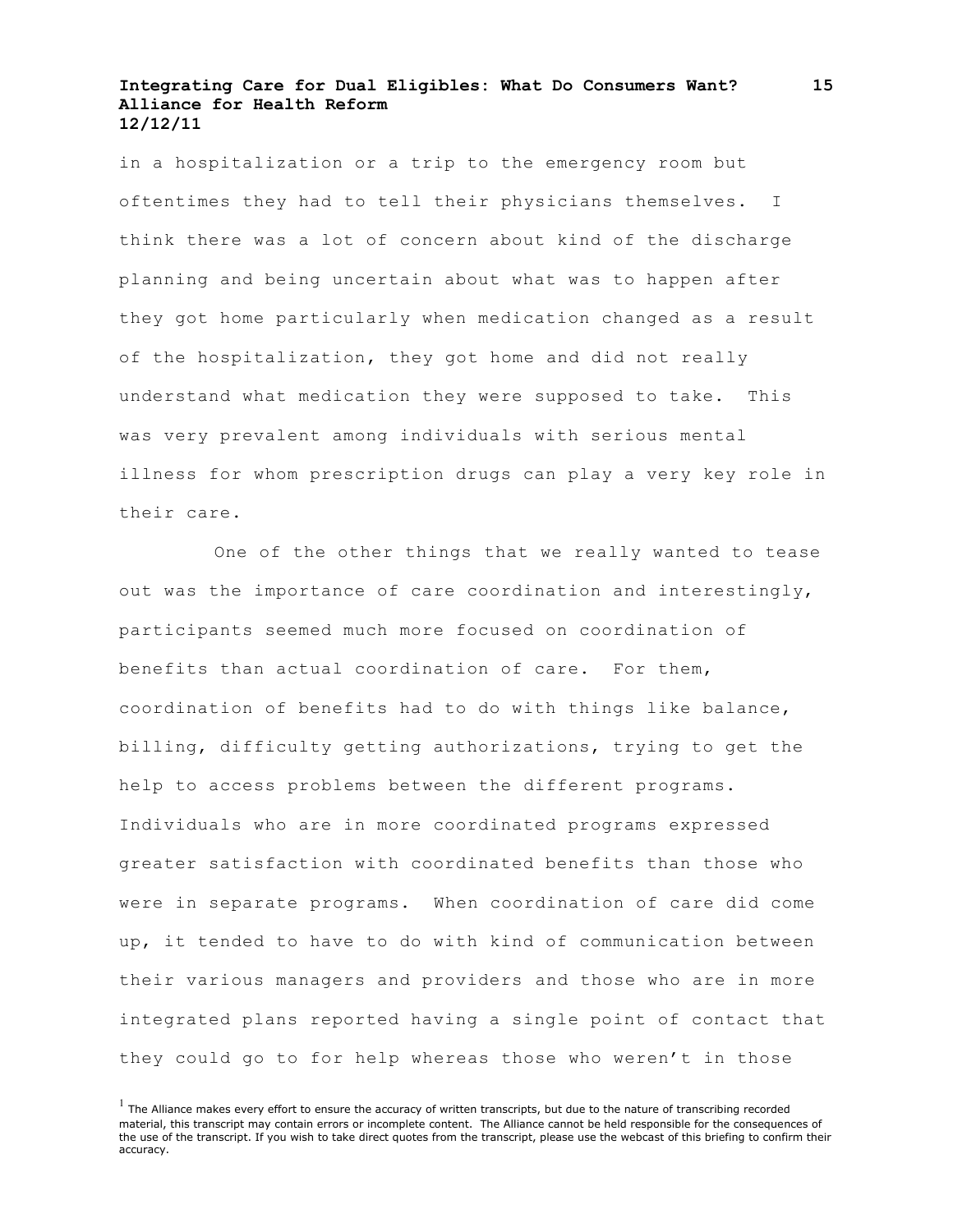types of plans had multiple people that they had to try to figure out who they needed to go to for what type of service.

Very, very quickly, I know I'm about out of time here but interestingly in getting back to Susan's original point, one of the things we also wanted to tease out really was what language resonates with individuals and not surprisingly they do not think of themselves as dually eligible. It is important to remember to look at things from the beneficiary perspective and try to understand how they see things at their local level and to try to ensure that we're providing information that will really resonate with them. Then finally, in terms of how all this fits in with where we are going, I think overall to us it was a great reminder and reinforce the fact that we really do need to look at things from the beneficiary perspective or to remember to do that. If we want to have really person-centered care, we need to think about ensuring that care management and care coordination is not compartmentalized, that there is a single place that individuals can go to receive assistance for the totality of their care and really not to forget the things that we may take for granted, those administrative things that beneficiaries tend to experience on the front end, whether they are the insurance cards or the member materials or the customer service line, things that we may not think of as cool or sexy, to think about it from a policy perspective are the things that

 $<sup>1</sup>$  The Alliance makes every effort to ensure the accuracy of written transcripts, but due to the nature of transcribing recorded</sup> material, this transcript may contain errors or incomplete content. The Alliance cannot be held responsible for the consequences of the use of the transcript. If you wish to take direct quotes from the transcript, please use the webcast of this briefing to confirm their accuracy.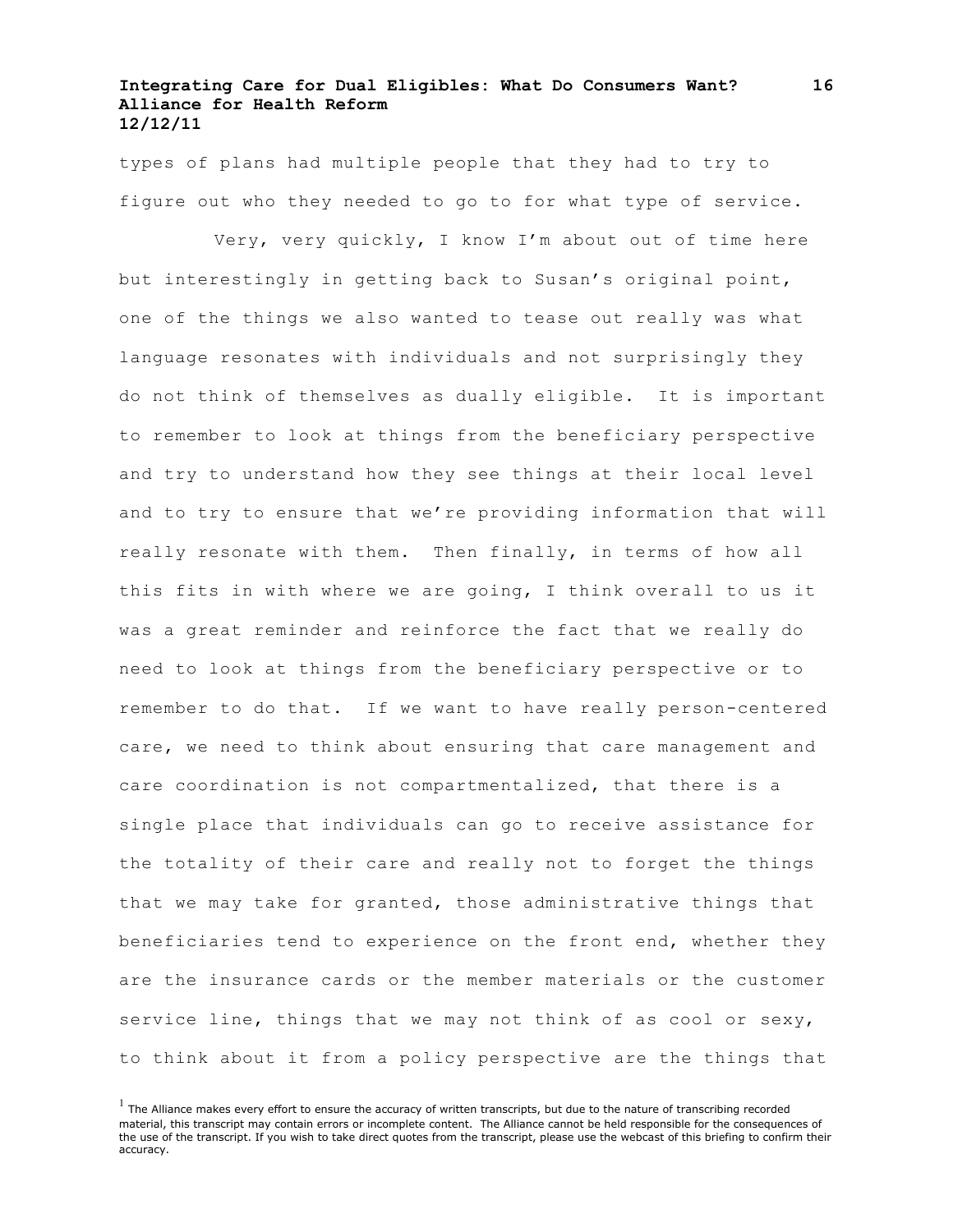really tend to matter on a day-to-day basis with individuals. We look forward to working to ensure that a lot of the information that we received are built into some of the work that we're already doing in order to align the Medicare and Medicaid programs and we'll move forward from there. Thank you very much.

**ED HOWARD:** Thank you Lindsay. Let's turn now to Lynda Flowers.

**LYNDA FLOWERS:** Alright, before I start, I'd just like to do some acknowledging. I'd like to thank Susan Reinhard and Lina Walker for their support of this project. I also want to acknowledge my co-author, Keith Lind, who has really been a tremendous help in making this final report what it is. I want to thank Mike Perry and his team from Lake Research Partners for the really, really difficult task of helping us identify who these dual eligibles are. finally I'd like to recognize our advisory group and they are listed in the report who helped guide and shape this project.

We wanted to look at duals who are receiving care across a variety of models of how care can be delivered. We looked at folks in fee-for-service. We looked at people in the enhanced primary care case management programs and these are all defined in detail, for those of you who are not familiar with them, in the report. We looked at duals in partially

 $<sup>1</sup>$  The Alliance makes every effort to ensure the accuracy of written transcripts, but due to the nature of transcribing recorded</sup> material, this transcript may contain errors or incomplete content. The Alliance cannot be held responsible for the consequences of the use of the transcript. If you wish to take direct quotes from the transcript, please use the webcast of this briefing to confirm their accuracy.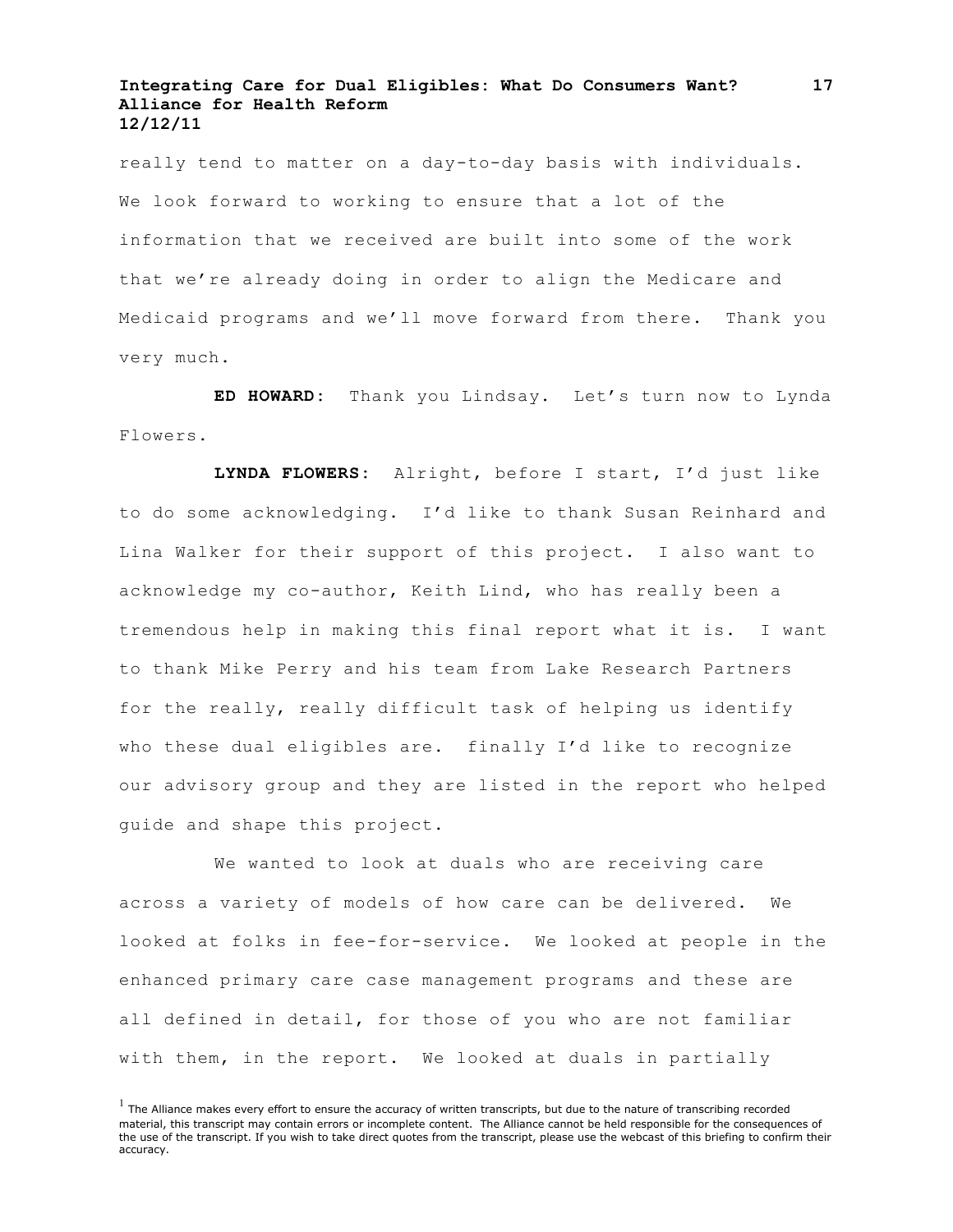integrated SNPs, Medicare special needs plans, fully integrated SNPs, and then finally those who are enrolled in PACE. In terms of our study subjects and limitations, again like Lindsay said, we wanted to be complementary to what the federal government was doing in their focus group project. We chose to focus on those duals who are aged 65 or older that are both enrolled in Medicare and Medicaid. They are receiving care through one of the specified delivery models that I outlined. They didn't have cognitive impairments both to be complementary to what CMS was doing but also to make sure that people were able to participate meaningfully in the discussion groups and would be able to travel to the interview sites.

Then we wanted people who were currently managing multiple chronic illnesses so we could get a sense of the needs of people who are really challenged medically and then we wanted to have at least one half of the participants had had a recent interaction with the hospital. That was because we wanted to really better understand their care transitions. Now I just want to highlight briefly the limitations of the study, bias in the selection process. Many of the folks that we recruited for the study were recruited directly by people who were associated with the program. There could've been some bias interjected there. We also think that the phenomena of group think could have influenced their responses although we

 $<sup>1</sup>$  The Alliance makes every effort to ensure the accuracy of written transcripts, but due to the nature of transcribing recorded</sup> material, this transcript may contain errors or incomplete content. The Alliance cannot be held responsible for the consequences of the use of the transcript. If you wish to take direct quotes from the transcript, please use the webcast of this briefing to confirm their accuracy.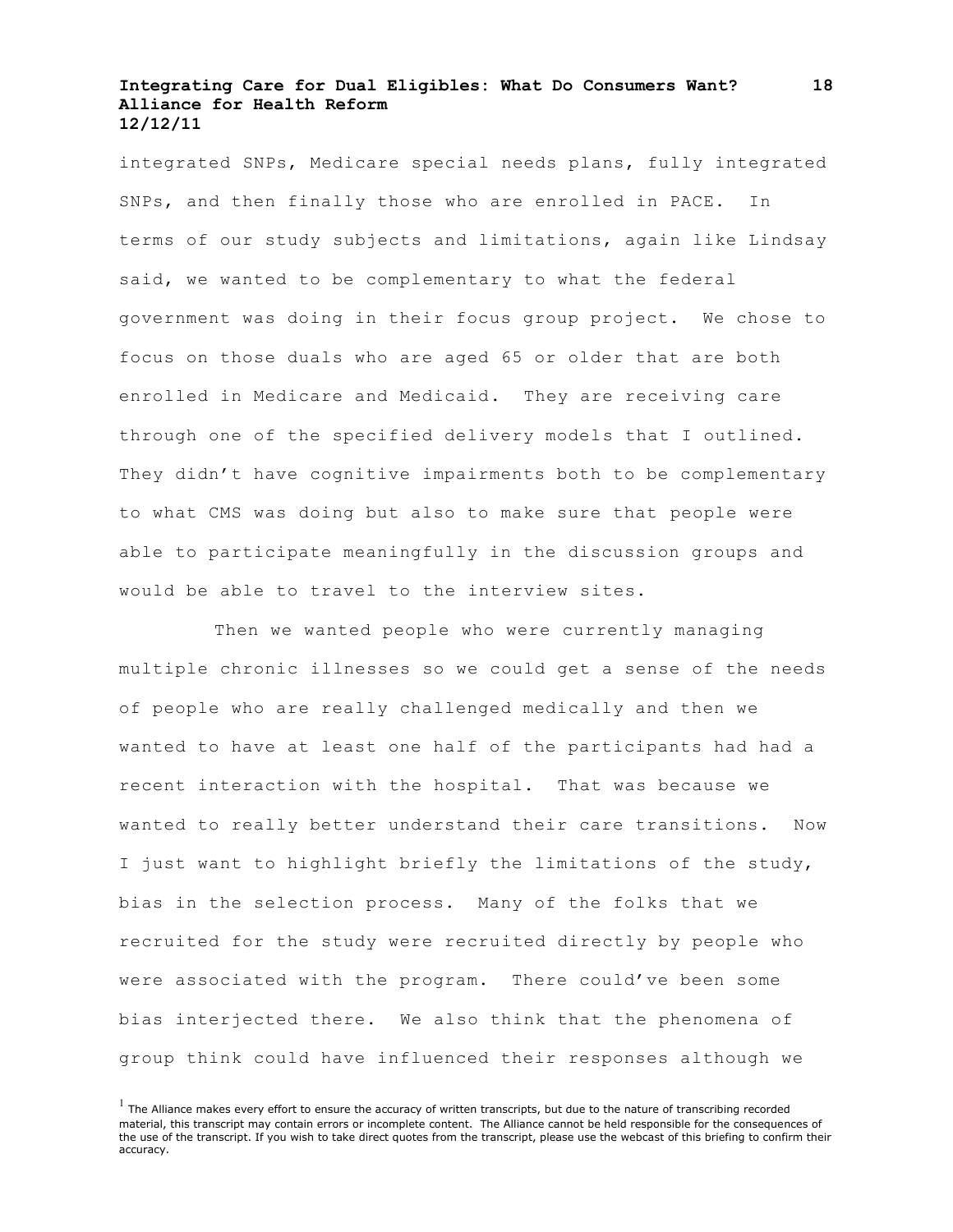think that may have been limited because of the skill set of our interviewers. Finally we say that these findings may not be generalizable because of the qualitative method involved.

With those caveats, I will say that we went to the, you can see there the focus group sites that we went to. We were in Baltimore. We were in North Carolina. We were in New York City. We were in O'Claire, Wisconsin, and we were in San Diego, California. Now what did we hear? I just want to stop and say here that it's so uncanny that so much of what Lindsay talked about from the findings that they had were really validated by our findings as well. We think that gives a little bit more strength to some of the things that we will report out to you. The first thing we found, we want to talk about both the positives. These are some of the positive things we found from the duals. The duals in the study were generally satisfied with their care and those who were receiving care coordination were especially satisfied. The happiness with the care coordination is underscored by the fact that those who were in the primary care case management program in North Carolina were less satisfied if they were not receiving care management because not everybody in the program gets care management services. That's what underscores people's happiness with that service.

 $<sup>1</sup>$  The Alliance makes every effort to ensure the accuracy of written transcripts, but due to the nature of transcribing recorded</sup> material, this transcript may contain errors or incomplete content. The Alliance cannot be held responsible for the consequences of the use of the transcript. If you wish to take direct quotes from the transcript, please use the webcast of this briefing to confirm their accuracy.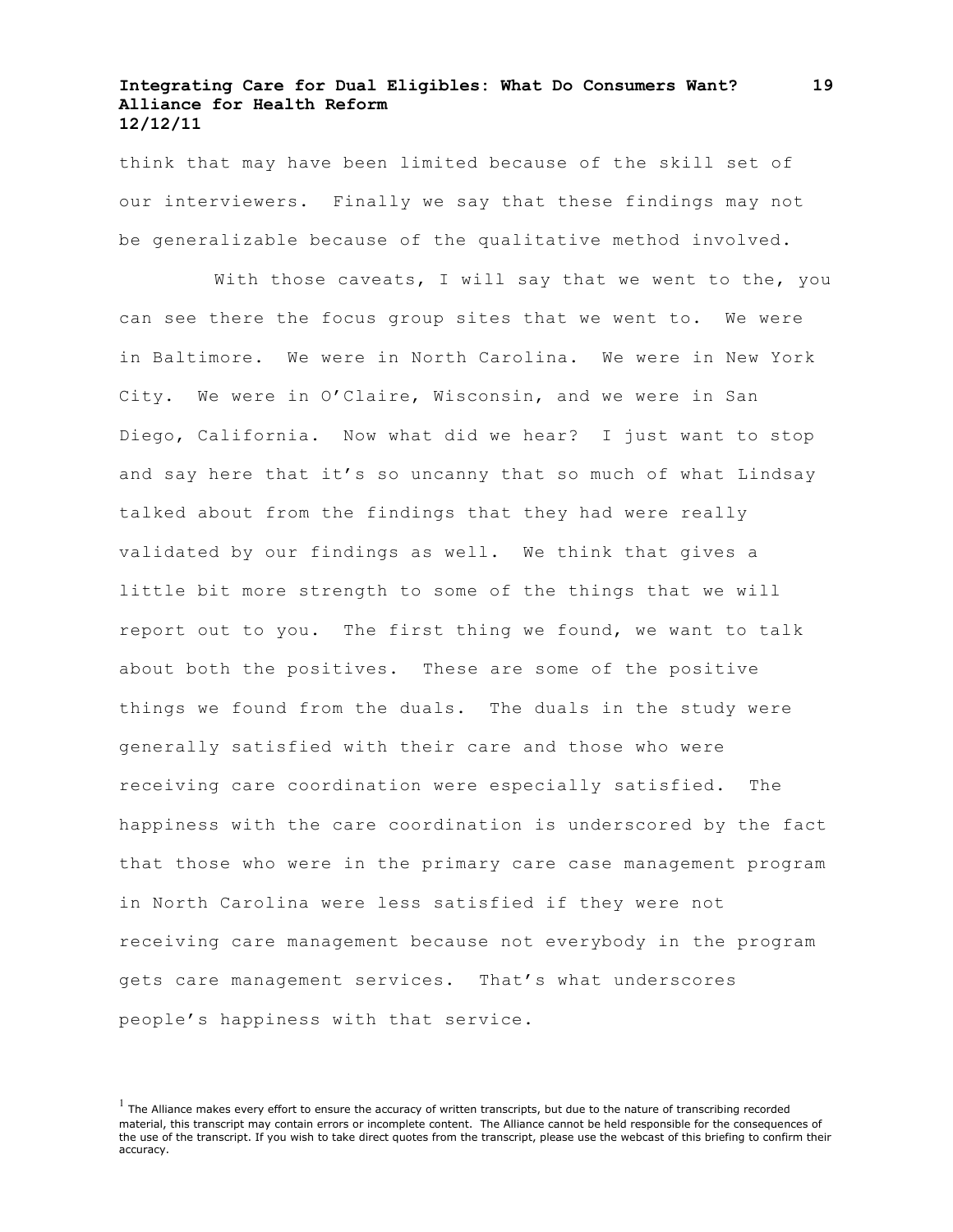The PACE participants were especially enamored of the social aspects of their care. They loved going to the PACE center and when we asked other groups would they like an opportunity to have those kinds of social outlets, the unanimous almost verdict was yes with the exception of the New York group and I'll talk about the New York City fee-forservice group in a minute. Most of the duals in the study lacked experience with both the Medicare and Medicaid appeals processes but they were really happy and satisfied with the processes that they would engage in with their plans.

Before they would go on to these more formal appeals processes, most of them were finding that their problems could be resolved at the plan grievance and appeal levels. I think that is a very positive thing. Very few of them had had any interaction with the exception maybe of one or two people, had any experience with either the Medicaid or the Medicare appeals process. Those in PACE, they had their grievances resolved through that process, they wanted something less formal. They were more concerned about being viewed as complainers and wanted like a little box where they could slip in their concerns. New York was our outlier.

Duals in most of these models were also receiving bills. That validates what I think many, many in the policy community already recognize and in fact, I wanted to take a

 $<sup>1</sup>$  The Alliance makes every effort to ensure the accuracy of written transcripts, but due to the nature of transcribing recorded</sup> material, this transcript may contain errors or incomplete content. The Alliance cannot be held responsible for the consequences of the use of the transcript. If you wish to take direct quotes from the transcript, please use the webcast of this briefing to confirm their accuracy.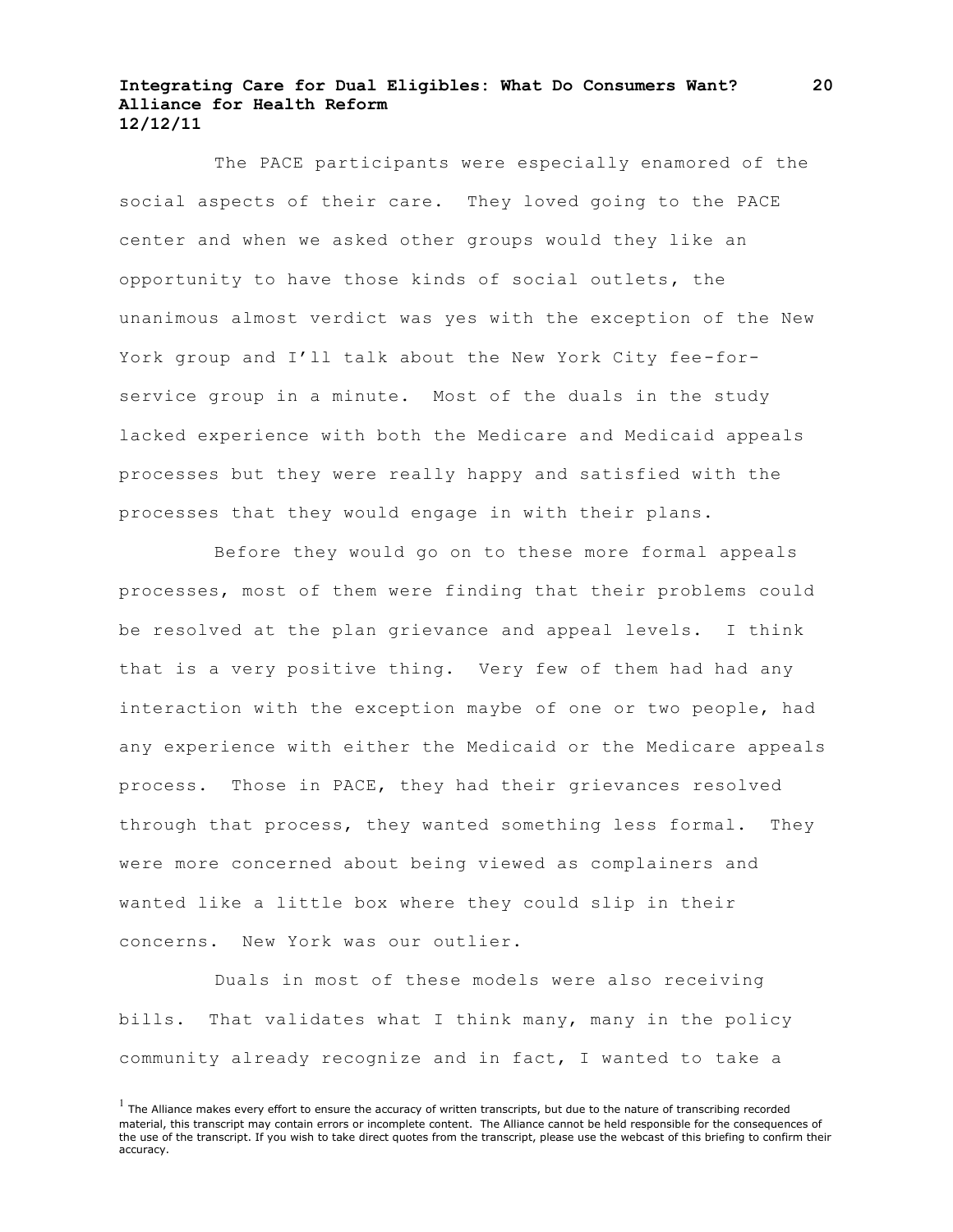moment just to highlight a brief that I think was released by In Help, the National Health Law Program, maybe a week ago that underscores this balance billing problem and also puts forth some policy solutions. As we all know, federal law does not allow Medicaid providers to balance bill Medicaid beneficiaries and in addition, it doesn't allow Medicare providers to balance bill people who are either full duals, Quimby-only duals or Quimby-Plus duals.

**ED HOWARD:** I bet there are a few people who don't know who Quimby-only duals and Quimby-plus duals are.

**LYNDA FLOWERS:** I'll explain that. Those are qualified Medicare beneficiaries. These are people with incomes at or below 100-percent of the federal poverty level. The Quimbyonly folks and limited resources, the Quimby-only people are people who are only getting help with their Medicare cost sharing. They're getting their deductibles, their premiums, and their co-insurance paid for by Medicaid. The other group is the same as the only group except that they are also eligible for the full Medicaid benefit package. One group's only getting help with cost sharing. The other group's cost sharing plus the Medicaid benefit package. Then across all of the models of care except for the fully integrated SNPs and I'm not really sure, I want to caveat that because I'm not really sure that question got asked directly but across almost all of

**21**

 $<sup>1</sup>$  The Alliance makes every effort to ensure the accuracy of written transcripts, but due to the nature of transcribing recorded</sup> material, this transcript may contain errors or incomplete content. The Alliance cannot be held responsible for the consequences of the use of the transcript. If you wish to take direct quotes from the transcript, please use the webcast of this briefing to confirm their accuracy.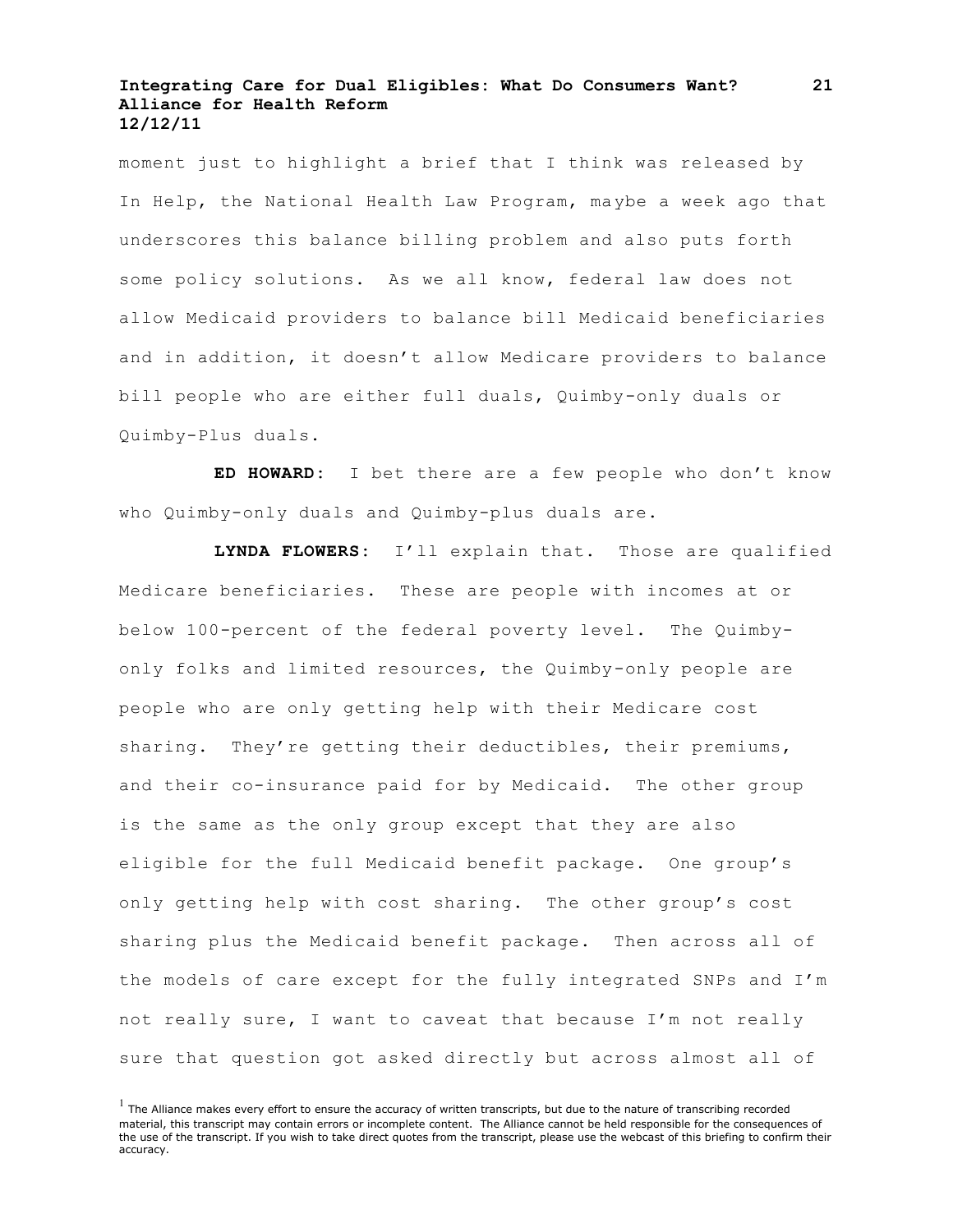the models, people said they were receiving bills from their providers so it's a real problem.

Now duals, in some of the models of care, reported having problems accessing some services. Most of those problems centered around finding doctors who would accept Medicare and Medicaid, finding dental providers, and accessing specialists. People were especially concerned that more and more Medicare doctors are not wanting to accept the Medicare reimbursement rate and they see that as a big problem. Duals also do not have a systematic way to learn about their care options. The ways they were finding out about these programs. They were family. They were friends, planned sponsors, someone would come to the senior center, health care provider who was knowledgeable might mention a program like PACE but one of the striking things was the number of times people said oh I was just riding the bus and I just happened to see a sign. It really does highlight the need for a little bit more systematic way to inform people about their care options.

Now I'd like to present our areas of further exploration and research. We didn't go the next step to try to propose policy options because of the methodology and because we didn't feel there was a question about the generalizability of our findings but some of the things that we feel warrant further consideration is the question of social isolation and

 $<sup>1</sup>$  The Alliance makes every effort to ensure the accuracy of written transcripts, but due to the nature of transcribing recorded</sup> material, this transcript may contain errors or incomplete content. The Alliance cannot be held responsible for the consequences of the use of the transcript. If you wish to take direct quotes from the transcript, please use the webcast of this briefing to confirm their accuracy.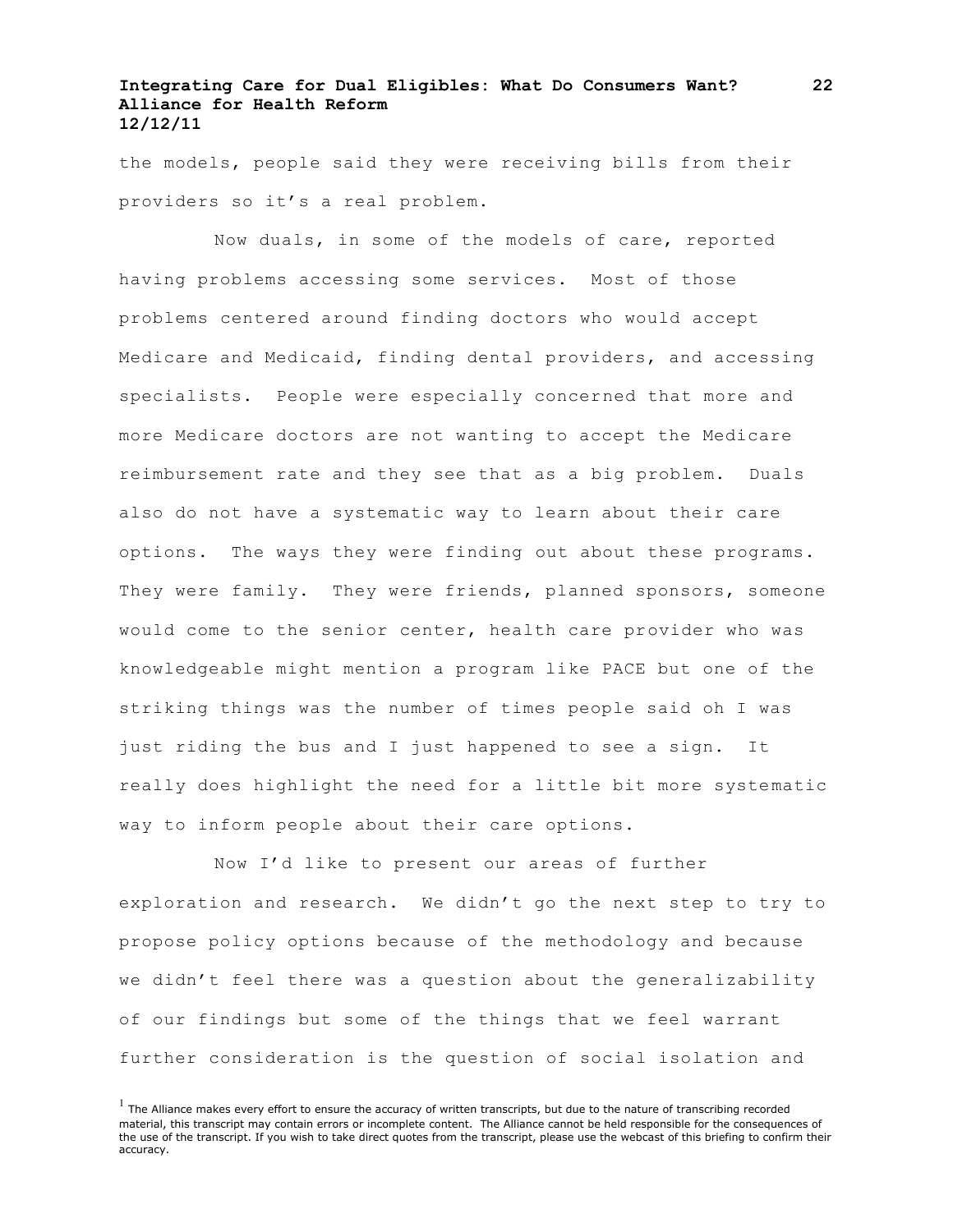whether or not it increases health care costs. Is there evidence that supports assessing duals for social isolation as a part of their Medicare wellness visit and if so, what would be the appropriate interventions? We also think another valid question is what are the best ways to educate beneficiaries and their providers about balance billing? We know it's a problem but how do we get that education out there so that people know they should not be receiving these bills? What are the effective strategies for educating beneficiaries about what to do when they get these bills?

We found a tremendous amount of variation in what people did once they got the bills. Some take them to the PACE center and they were really satisfied that their social workers handled those for them. Others were much more confused about what to do. We even had a few people who were on their very limited incomes making an attempt to pay these bills and going without other care needs as a result.

How can access to providers and specialists be improved for duals regardless of their service delivery model? We also would like to know what are some of the promising strategies for helping duals get objective information about these various care options? How can policy makers and service providers work together to develop programs that help duals and their families find the care models that best meet their needs and finally we

 $<sup>1</sup>$  The Alliance makes every effort to ensure the accuracy of written transcripts, but due to the nature of transcribing recorded</sup> material, this transcript may contain errors or incomplete content. The Alliance cannot be held responsible for the consequences of the use of the transcript. If you wish to take direct quotes from the transcript, please use the webcast of this briefing to confirm their accuracy.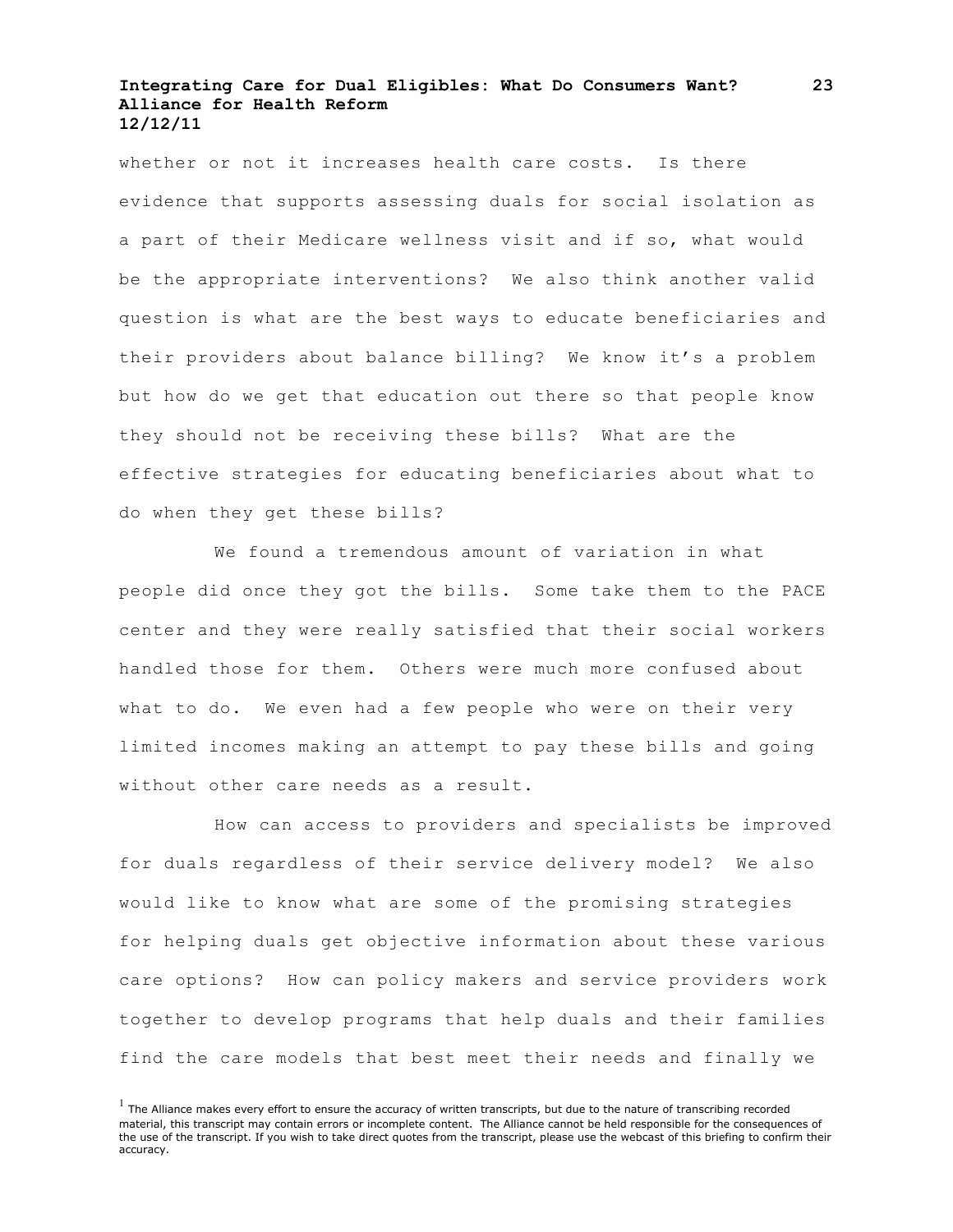ask, we say that duals were interested in sharing their experiences and advice about their own care. They were interested in having an opportunity to network with one another. We found this across all of our programs. As soon as we take a lunch break or some kind of break, the duals would just be sharing information left and right with each other, helping each other understand how the system worked, really seemed to bond. From that, the take away was there needs to be more opportunities for peer-to-peer discussions with the duals and can this be accomplished in the fee-for-service area? With that I turn it over to our next panelist and I'm happy to take questions at the end.

**ED HOWARD:** That's terrific. Thank you Lynda. Let's turn to Corrinne Altman Moore.

**CORRINNE ALTMAN MOORE:** Thank you. Thank you everyone. It's so exciting to be here today and in particular to Susan and Ed and the Alliance for Health Reform and AARP for putting this event together today. I'm going to spend my time telling you a little bit about the new demonstration proposal that we are developing in Massachusetts and in particular about the role that our stakeholder outreach efforts and member focus groups have played in helping us to shape our proposal. Massachusetts is one of 15 states that were awarded a design contract by the Medicare/Medicaid Coordination Office to

**24**

 $<sup>1</sup>$  The Alliance makes every effort to ensure the accuracy of written transcripts, but due to the nature of transcribing recorded</sup> material, this transcript may contain errors or incomplete content. The Alliance cannot be held responsible for the consequences of the use of the transcript. If you wish to take direct quotes from the transcript, please use the webcast of this briefing to confirm their accuracy.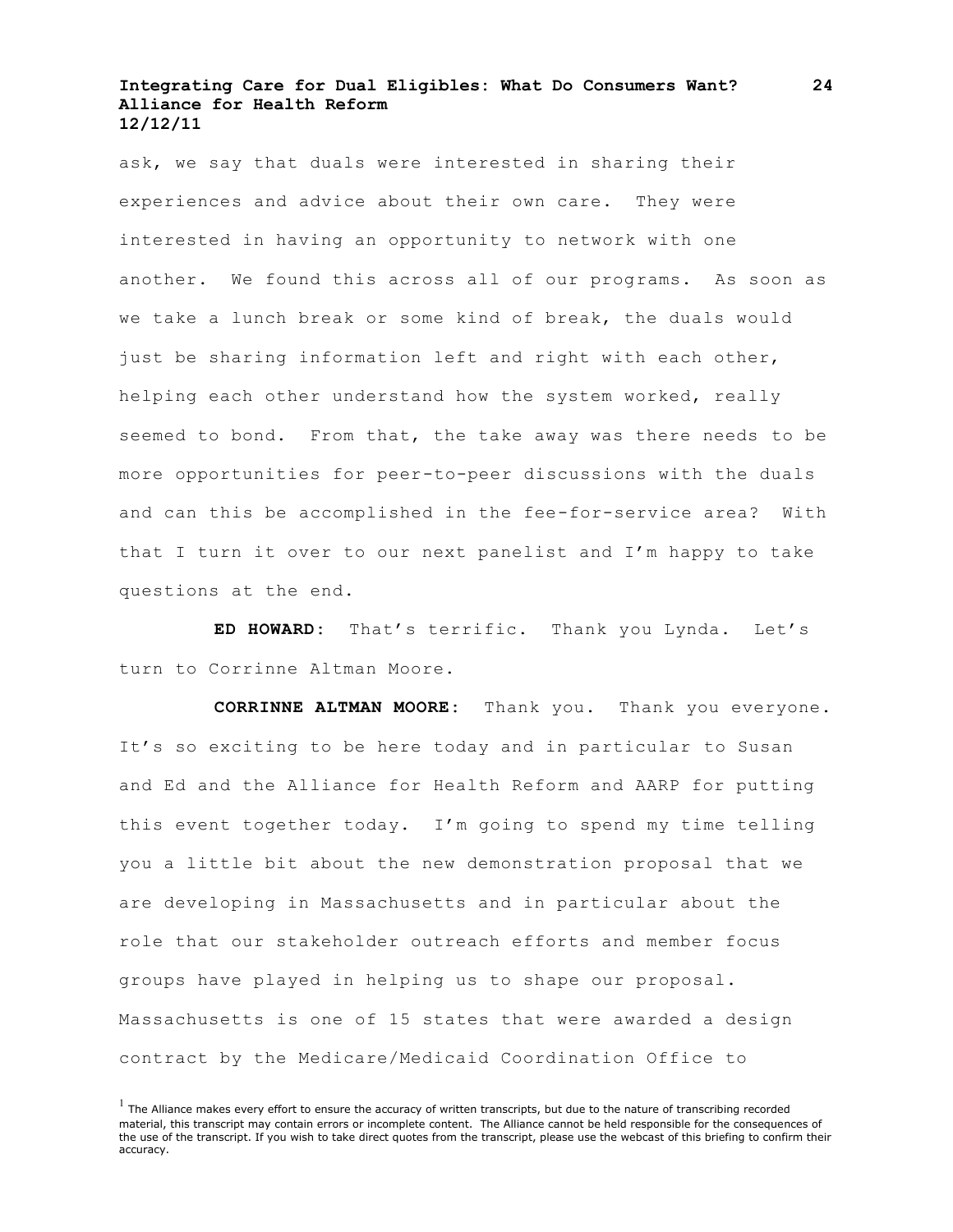develop a demonstration proposal to integrated Medicare and Medicaid for individuals eligible for both programs, dual eligibles. The purpose of the demonstration opportunity is to test and evaluate models of care that will integrate the full range of benefits that the population uses and those are things like acute and primary care, behavioral health services, and long-term services and supports. Massachusetts is fortunate to have a comprehensive program of care that serves our elder population, those 65+ and through that program, our senior care options or skill program, those members are able to access the full range of their Medicare and Medicaid benefits. We are building a lot on the lessons that we have learned from that program and in this new demonstration, we're targeting our younger dual eligibles, those ages 21 to 64 that have full Massachusetts Medicaid or in Massachusetts, we call it Mass Health benefits and Medicare benefits. This is about 115,000 people that were hoping to reach.

Our demonstration is going to include all of the Medicare and Medicaid services, a full continuum of behavioral health diversionary services, and those are services that people might use in lieu of or to prevent more acute in-patient utilization. We'll be adding additional community support services, those are things like community health workers, nutrition and wellness counseling, and peer supports and we'll

 $<sup>1</sup>$  The Alliance makes every effort to ensure the accuracy of written transcripts, but due to the nature of transcribing recorded</sup> material, this transcript may contain errors or incomplete content. The Alliance cannot be held responsible for the consequences of the use of the transcript. If you wish to take direct quotes from the transcript, please use the webcast of this briefing to confirm their accuracy.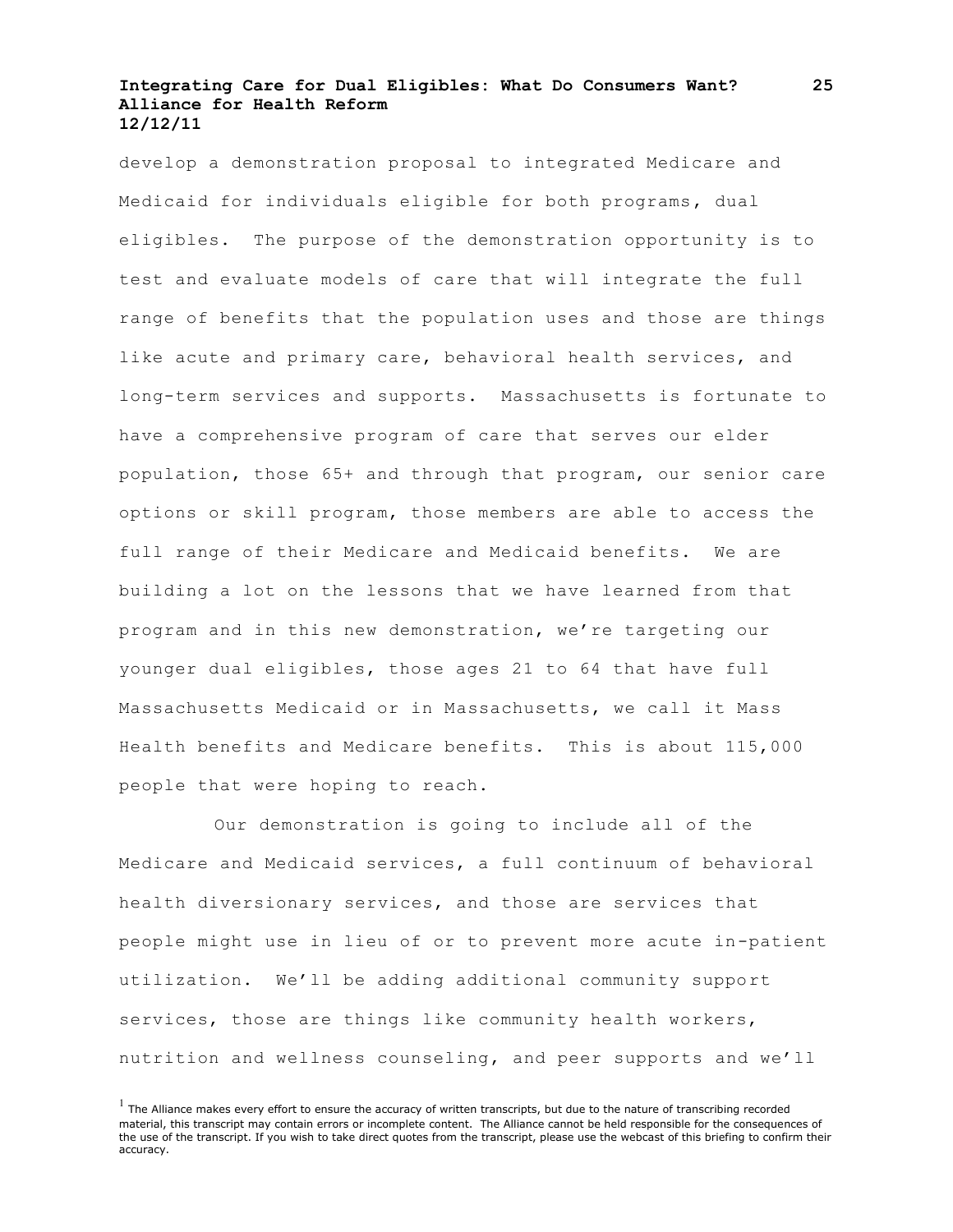be putting it all together with integrated care management to manage the benefits and help people access all of the services that they need. Care teams are going to be housed in personcentered medical home practices and members are going to be actively involved in developing our care plans and deciding what kinds of services are going to help them meet their goals.

Bidders seeking to become contracted integrated care organizations or ICOs as we're calling them at the moment, will have to meet certain baseline requirements. Those are going to be things like having a pretty robust network of personcentered medical home practices, having core competencies in team-based care and care coordination, having really highly developed provider networks that can address the full range of our members' needs, and having robust health information technology to support things like electronic medical records. Contracted organizations are going to receive a global payment for the full slate of services and part of that payment will come from Mass Health and part of it will come from Medicare. We'll be looking for organizations with demonstrated experience and competencies in serving the target population.

Our ICOs will be measured on and held accountable for their performance. We've developed a range of measurement domains. These are things like access to care, effective care coordination and transitions, health outcomes, and patient-

 $<sup>1</sup>$  The Alliance makes every effort to ensure the accuracy of written transcripts, but due to the nature of transcribing recorded</sup> material, this transcript may contain errors or incomplete content. The Alliance cannot be held responsible for the consequences of the use of the transcript. If you wish to take direct quotes from the transcript, please use the webcast of this briefing to confirm their accuracy.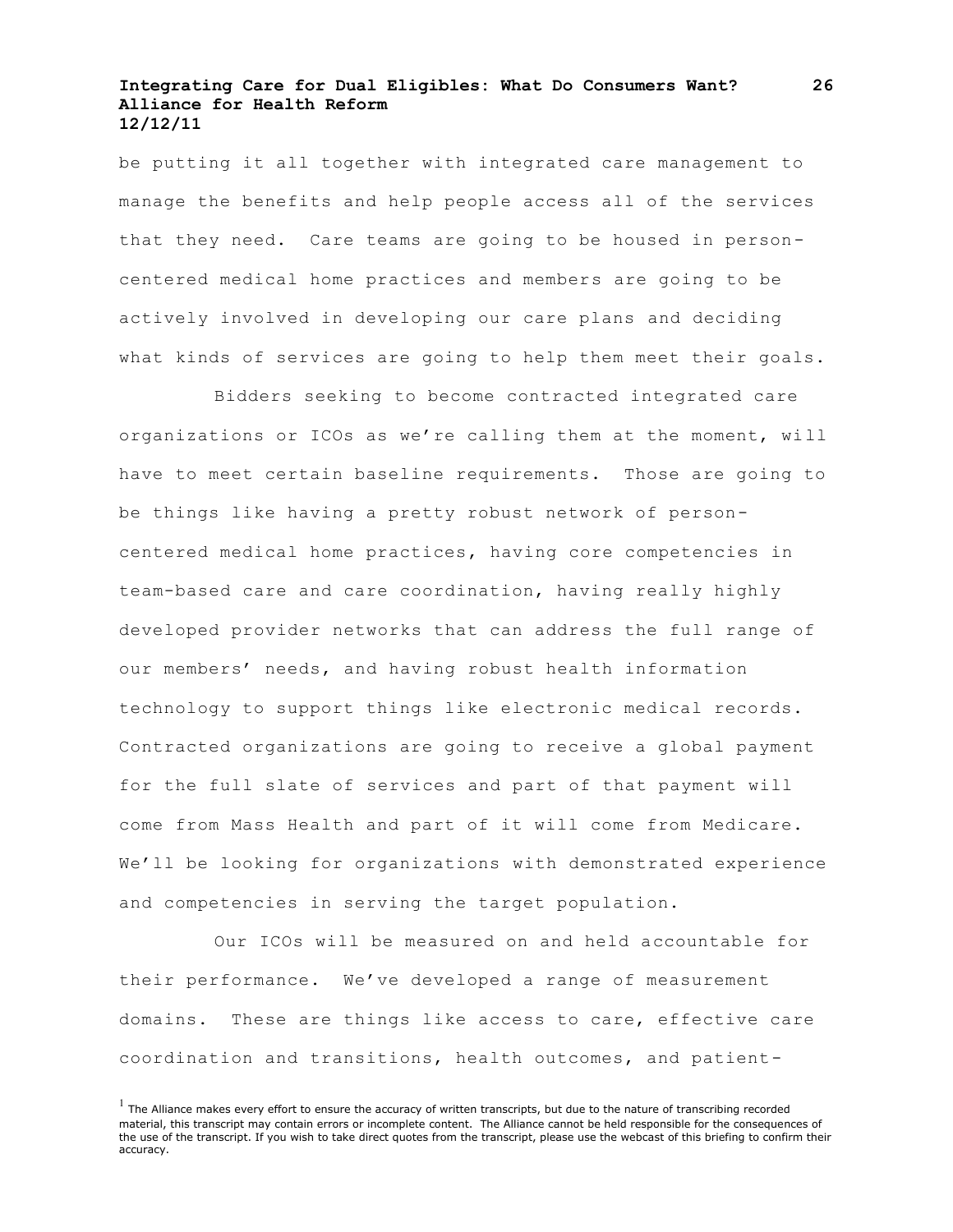centeredness, and an important series of conversations we've been having with our stakeholders are what exactly are the quality measures that we should be using to manage the ICOs under the demonstration. Mass Health will be using these measures to closely monitor the ICOs and to make sure that they are delivering the services that our members need. We think that it's really critical to ensure that the ICOs are operating at the highest standards of quality and to ensure that everyone is able to access all of the services that they need and the way that they choose to and that they are really involved in developing their care plans. This kind of measurement in monitoring will help us learn and make decisions about how to improve the integrated care model going forward.

Our expectation is that this new approach will create value for members and for the system overall in several ways. Specifically eliminating the competing incentives between the two programs' requirements, offering additional services and care coordination to our members, and providing flexibility for the member and their care team to make decisions that support the members' needs and help the member to meet their goals.

One of the most important and valuable parts of our development process has been the conversations that we've had with stakeholders. We've been fortunate to have engagement from a wide range of participants in that process including

 $<sup>1</sup>$  The Alliance makes every effort to ensure the accuracy of written transcripts, but due to the nature of transcribing recorded</sup> material, this transcript may contain errors or incomplete content. The Alliance cannot be held responsible for the consequences of the use of the transcript. If you wish to take direct quotes from the transcript, please use the webcast of this briefing to confirm their accuracy.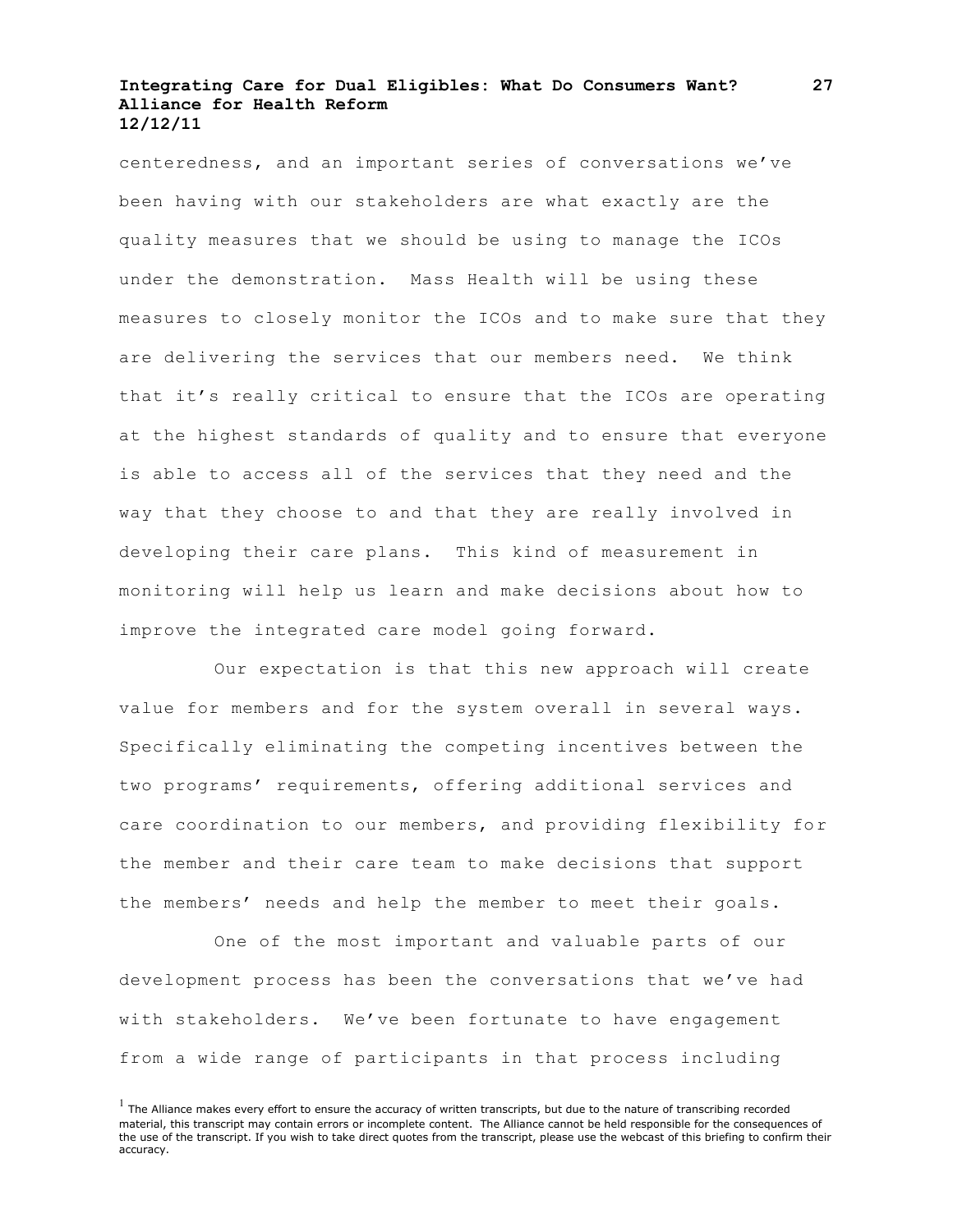members, consumer advocates, providers, and potential bidders. This relationship has given us extensive input as we have developed the demonstration and has enabled our stakeholders to better understand what our goals are as we have been working on our development parts of the demonstration. We've been able to partner together to make sure that we're working to achieve the same goals and to resolve areas where we see things differently. We see this as truly critical to ensuring that we're designing a program that is going to meet the needs of our members but also building on previous experience and knowledge in the market place about how to implement this vision.

To date, we've had a series of public meetings to discuss the new model and we've also partnered with the Massachusetts Medicaid Policy Institute for data analysis to help us and our stakeholders better understand this population. Their analysis included demographic information, data on service utilization and spending, and information on health conditions that are prevalent among the population. It is a pretty varied population particularly in this age group. Sharing this work with our stakeholders helped us all to establish a common knowledge base about the population and to deepen our development discussions. We're hoping to build on this analysis with more robust and recent Medicare data and

 $<sup>1</sup>$  The Alliance makes every effort to ensure the accuracy of written transcripts, but due to the nature of transcribing recorded</sup> material, this transcript may contain errors or incomplete content. The Alliance cannot be held responsible for the consequences of the use of the transcript. If you wish to take direct quotes from the transcript, please use the webcast of this briefing to confirm their accuracy.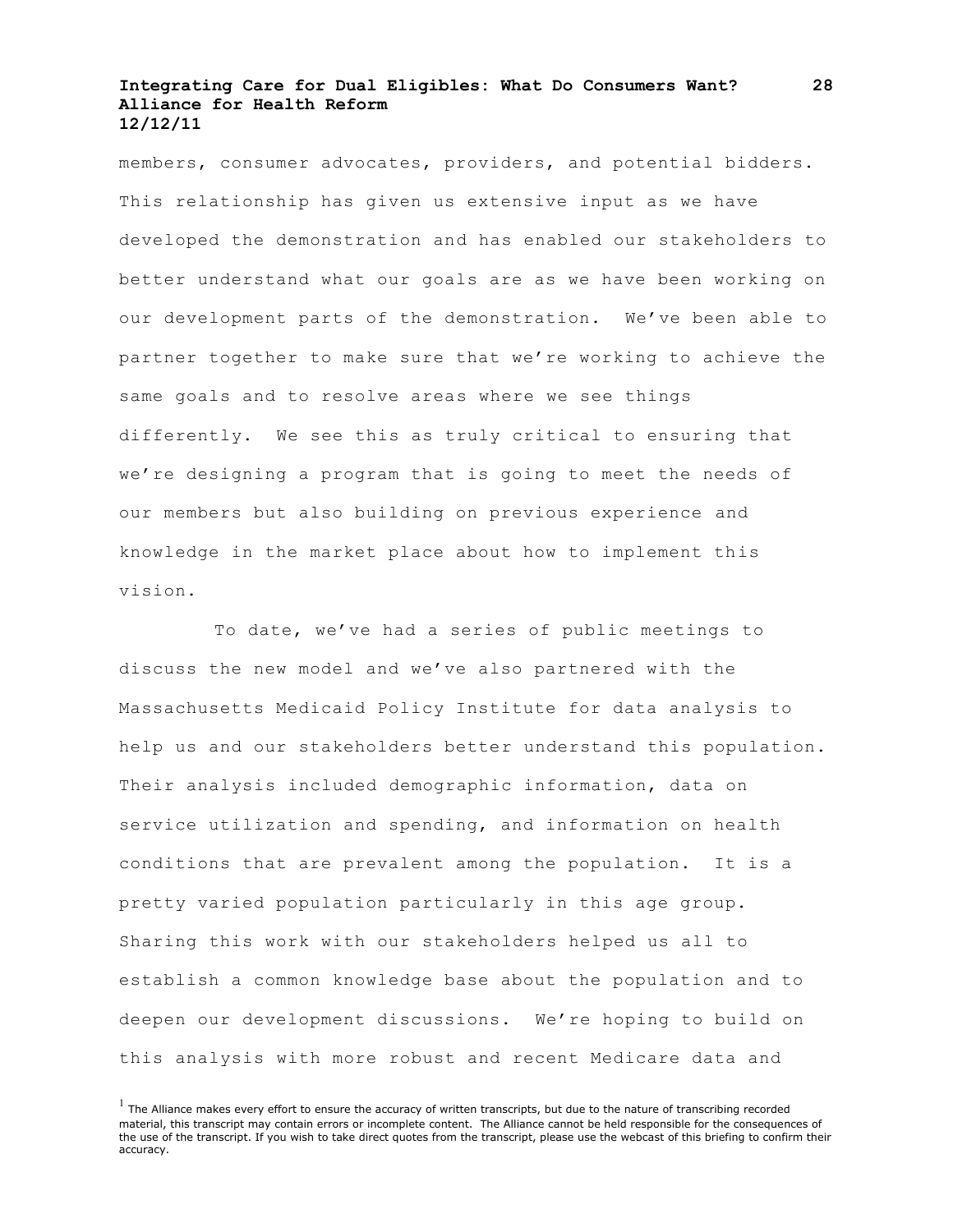we'll be continuing to use the analysis to help inform design and implementation decisions as we move forward.

We've also done a number of focus discussions with a variety of consumer groups out in the community and perhaps, most importantly, we conducted member focus groups with randomly selected dual eligible members from our target population to understand what their experiences have been, what their preferences are, and what kinds of things they would be looking for in a new model, what would help them to see that there is value in it for them. In June and July, the Center for Health Policy and Research at the University of Massachusetts Medical School, on our behalf, conducted four member focus groups with dual eligibles ages 21 to 64. The groups were conducted in both urban and rural areas, one in Spanish and the other three in English. Moderators asked questions to understand participants' basic knowledge about Medicare and Mass Health and to understand how people were accessing and receiving services as well as to get reactions to the integrated model that we're developing.

Of the 40 participants, 16 were women. Twenty-four were men and ages ranged from 37 to 64 years. The individuals participating in the groups had a variety of disabilities and self-care needs. After completing the focus groups, the summary became part of our conversations with our broader

 $<sup>1</sup>$  The Alliance makes every effort to ensure the accuracy of written transcripts, but due to the nature of transcribing recorded</sup> material, this transcript may contain errors or incomplete content. The Alliance cannot be held responsible for the consequences of the use of the transcript. If you wish to take direct quotes from the transcript, please use the webcast of this briefing to confirm their accuracy.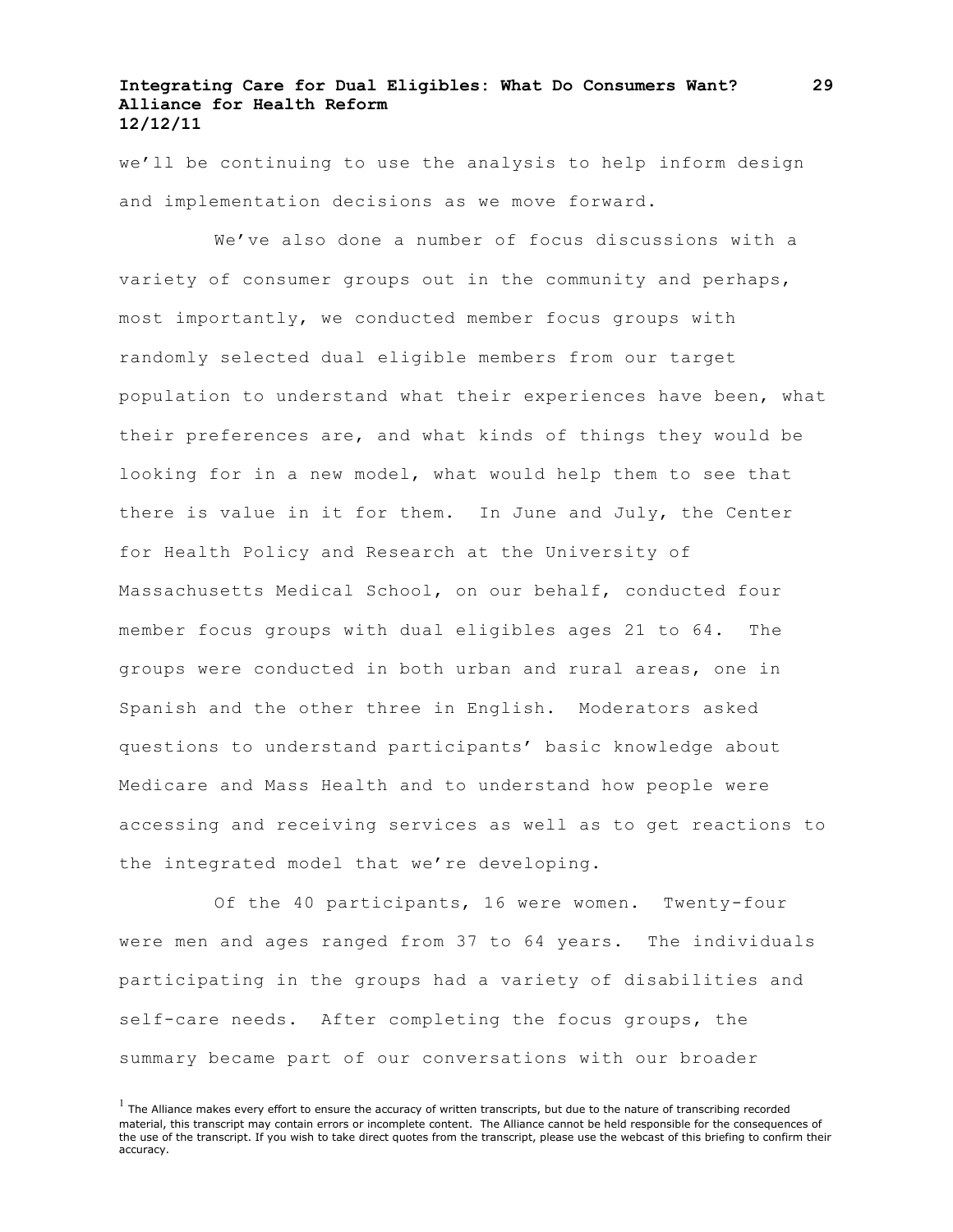stakeholder group. I believe there's a copy of the presentation that we did with our stakeholders in your packets today. This has really helped us to be on the same page about what is important to our members, what we should be including in the demonstration, and how to make sure that it's an attractive choice for people. Directly from the focus groups, participants had a range of perceptions about their health care experiences. Some of those were positive, some were negative, and some were in between. Here are a couple of direct quotes about some of the positive experiences.

Wherever I've gone, you hand them the two cards and done, whatever needs to be done in your body is done. When I first got in the system, they did blood work and tests and a full tune-up. They recommended where I needed to go. You go and you're seen and it's led to a complete medical turnaround. It's phenomenal. I've had a lot of medical problems since August, been in the hospital, had major surgery twice but I've had no worries. They've paid for everything, doctors, hospitals, surgeon, and medicine. I now take five shots a day. If I didn't have the coverage, I would have probably have died. There are some things that we heard that aren't working quite so well that give us some ideas about what we need to improve as we put the new models together.

**30**

 $<sup>1</sup>$  The Alliance makes every effort to ensure the accuracy of written transcripts, but due to the nature of transcribing recorded</sup> material, this transcript may contain errors or incomplete content. The Alliance cannot be held responsible for the consequences of the use of the transcript. If you wish to take direct quotes from the transcript, please use the webcast of this briefing to confirm their accuracy.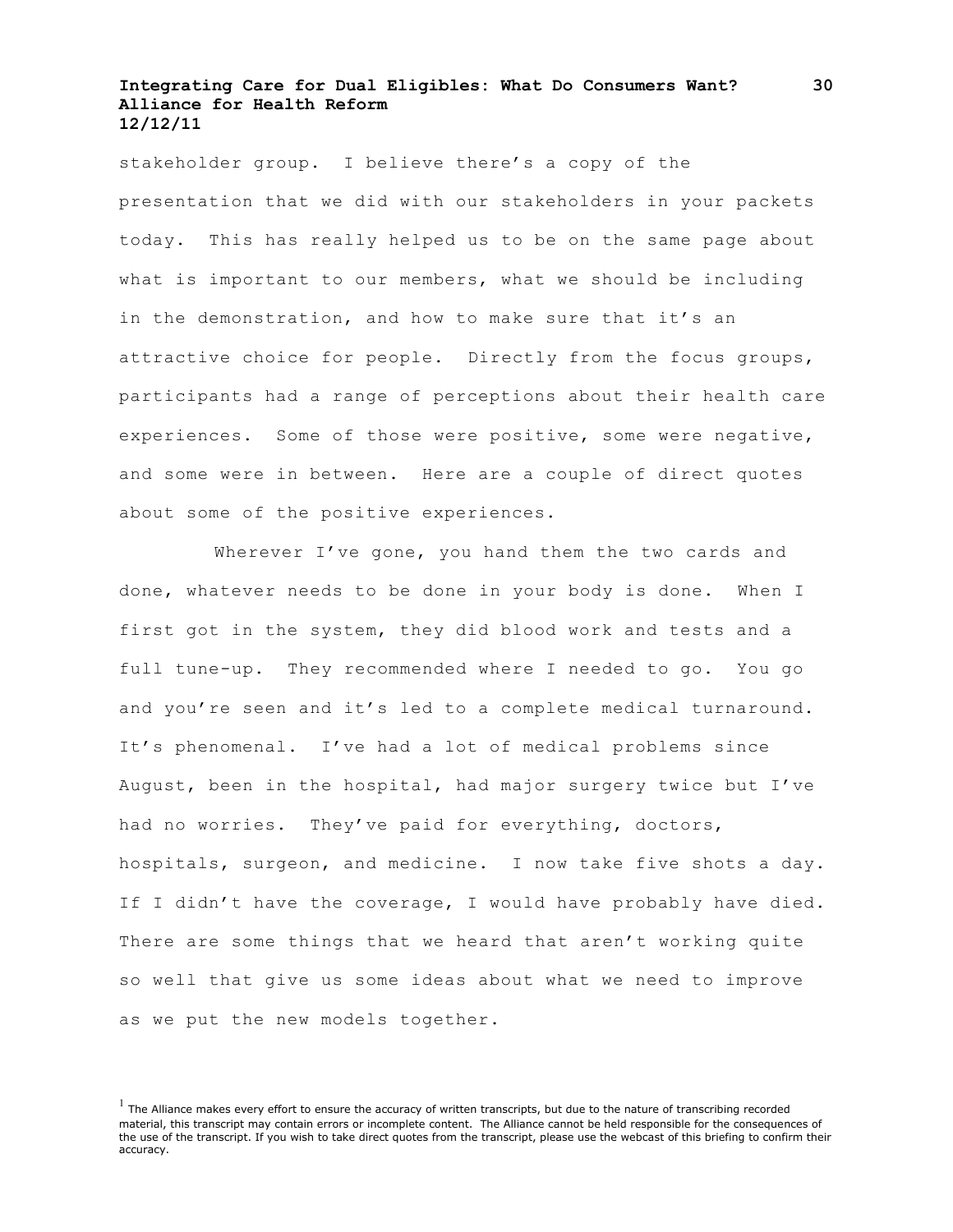When you see a dentist and want to work a payment out, it's impossible. They look at you like you're not going to come back. They don't give you a break and materials need to be printed for people other than a college graduate so you can understand what they're talking about. Finally, because of my equipment being incompatible, it takes two PCAs, those are personal care attendants, to do one job. It's a poor delegation of time because I need more PCA hours than would be necessary and it does cost more money.

Similarly when our moderators described the new model, our participants had a mix of reactions and gave several suggestions for what would make the model attractive to them and how to best let members know about it. Some of the positive reactions were people are afraid of change but it would be cost savings plus they could share information. Maybe some integration would get rid of the excess. If they're worried about health care costs, they have to make some moves toward that direction. Several members also described their concerns about change and give us suggestions for how to alleviate these concerns as we build the new model.

For example, I don't want to change because I have that interaction with him, their doctor, I don't want to start my medical history with a different doctor. Some other people talked about increases in cost of prescription medications,

 $<sup>1</sup>$  The Alliance makes every effort to ensure the accuracy of written transcripts, but due to the nature of transcribing recorded</sup> material, this transcript may contain errors or incomplete content. The Alliance cannot be held responsible for the consequences of the use of the transcript. If you wish to take direct quotes from the transcript, please use the webcast of this briefing to confirm their accuracy.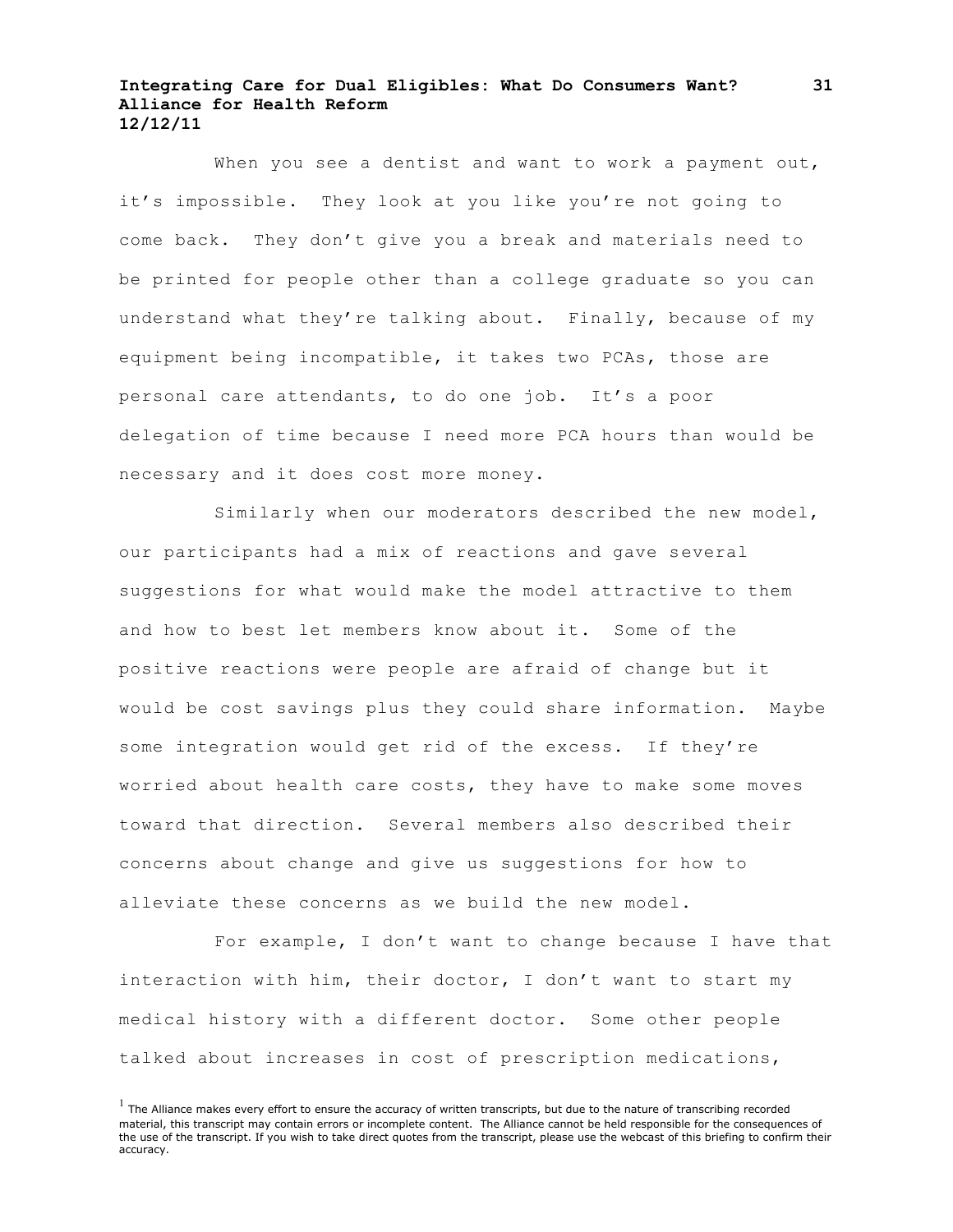worry about having the same coverage before, and disruptions in coverage. I realize I'm getting close, I'm just going to try to go quickly through the rest of this. In order to make it attractive, some of the suggestions that we heard were to make sure that their current providers are included in the network, have the same or better cost sharing for prescriptions, make sure that enrollment doesn't disrupt current care relationships and support services and make sure that members have control over their care decisions. Improve the dental, vision, transportation, durable medical equipment benefits, and make sure that care coordination is in the new benefit package.

Some of the member concerns and some of their explicit recommendations have helped us understand exactly what we need to be doing as we're approaching the demonstration model. As we've thought about benefit design, we are improving our dental benefit in the new integrated care package. We're improving the way that people can access their vision coverage and improving durable medical equipment, DME, coverage. We're also adding key supports that we heard were important. Those are things like peer supports, nutrition and wellness and community health workers.

As far as the enrollment process, we believe that it's important to have a neutral and impartial enrollment broker but also make sure that people have someone that they are

 $<sup>1</sup>$  The Alliance makes every effort to ensure the accuracy of written transcripts, but due to the nature of transcribing recorded</sup> material, this transcript may contain errors or incomplete content. The Alliance cannot be held responsible for the consequences of the use of the transcript. If you wish to take direct quotes from the transcript, please use the webcast of this briefing to confirm their accuracy.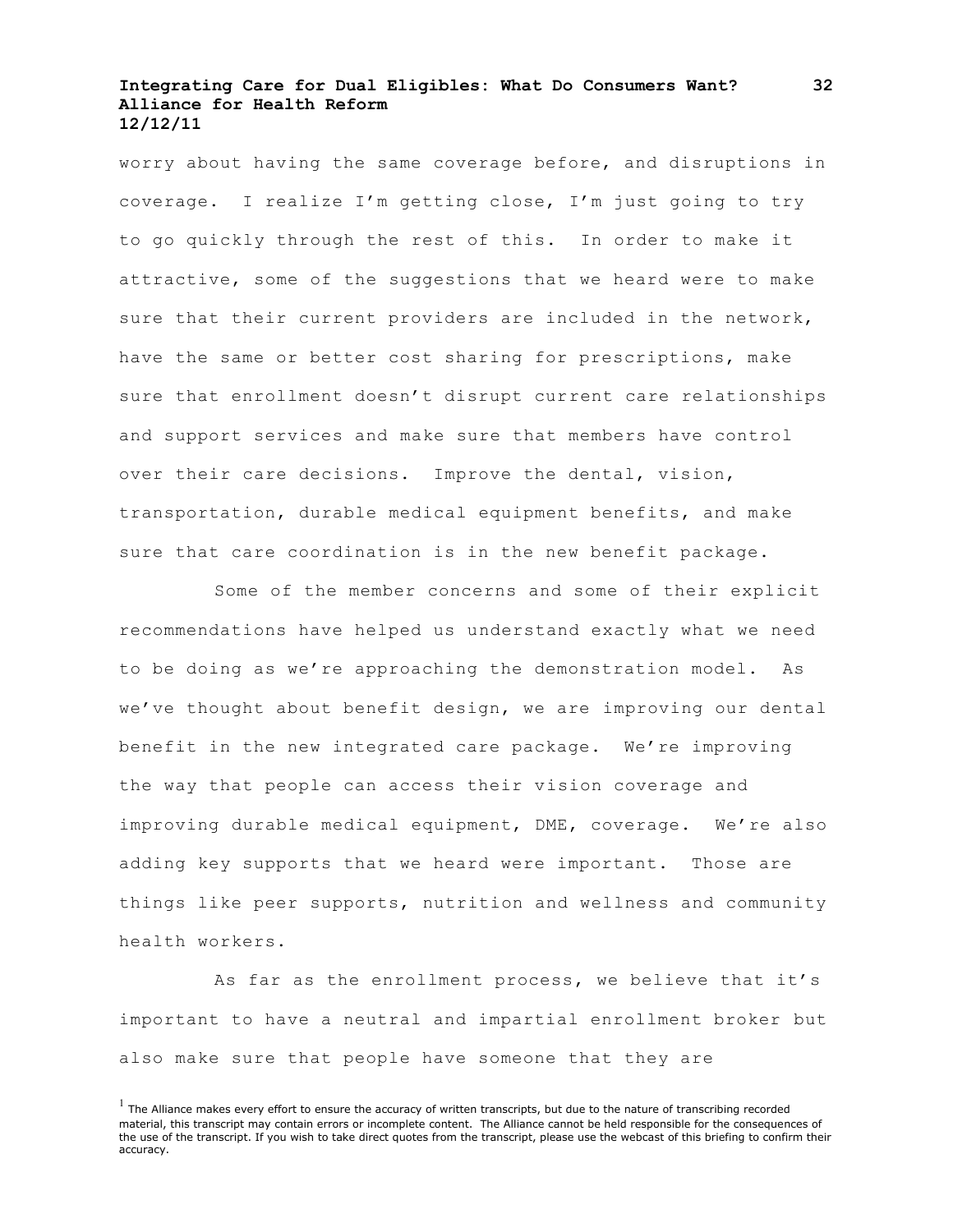comfortable with that they can talk about their enrollment decision and options with. Making sure that people have enough time and information to make a choice is important and as far as provider networks, it's important that we're preserving all of the connections that people currently have with providers and care givers as much as possible. We're going to be doing a lot of outreach with the current providers in our networks and making requiring our contracted entities to continually enroll providers that are meeting network requirements.

Finally this is our website and email address. We would love to hear from you and I'll just put a plug out there that our draft demonstration proposal for public comment is posted now on the website as of last Wednesday and we hope that some of you will review it and send us public comments. Thank you.

**ED HOWARD:** Great, thanks Cory. We turn now to Suzanne Gore.

**SUZANNE GORE:** Good afternoon. Thank you so much for having me, the AARP Institute, the Alliance, and also thank you all for being here and being interested in dual eligibles and integrated care. It is incredible to see this big of a turnout and this much interest in the population. I'm Suzanne Gore with the Center for Health Care Strategies. For those of you not familiar with CHCS, we're a small nonprofit that provides

 $<sup>1</sup>$  The Alliance makes every effort to ensure the accuracy of written transcripts, but due to the nature of transcribing recorded</sup> material, this transcript may contain errors or incomplete content. The Alliance cannot be held responsible for the consequences of the use of the transcript. If you wish to take direct quotes from the transcript, please use the webcast of this briefing to confirm their accuracy.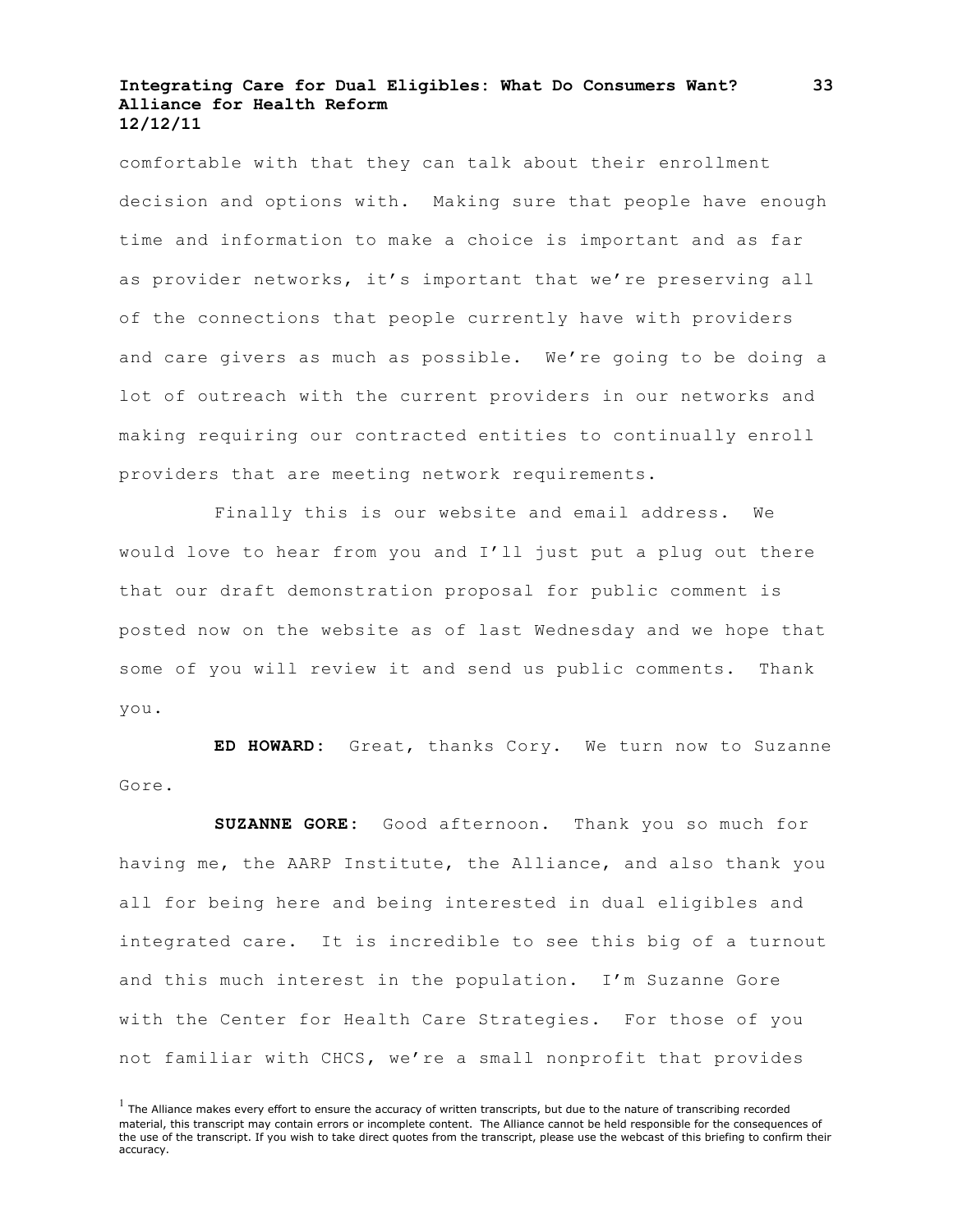state technical assistance to state Medicaid programs. My specialty and my area of interest is integrated care. Really integrated care is the single best opportunity to improve the quality of care and the overall cost effectiveness of any services within the U.S. health care delivery system. There is such a fabulous opportunity here. It is a win-win for everyone involved and I think that is the challenge really to help people see how this can improve care and how it can improve quality and really when done right, integrated care is greater than the sum of its' parts. I think that's something that we really need to be focused on.

Cory really, you all in Massachusetts have done a phenomenal job with your stakeholder engagement and incorporating those pieces, what's important to stakeholders and to your program design. I think with the new report from AARP and Lindsay, all the work that you've done with CMS, really looking at what beneficiaries want in a program, there's now this new richness of information that can help states design programs but I'm just going to briefly talk to you today about really why stakeholder engagement is important and this is also from the perspective of states that may not have quite the resources that say Massachusetts does to really engage stakeholders, also talk about some key stakeholder groups, how

 $<sup>1</sup>$  The Alliance makes every effort to ensure the accuracy of written transcripts, but due to the nature of transcribing recorded</sup> material, this transcript may contain errors or incomplete content. The Alliance cannot be held responsible for the consequences of the use of the transcript. If you wish to take direct quotes from the transcript, please use the webcast of this briefing to confirm their accuracy.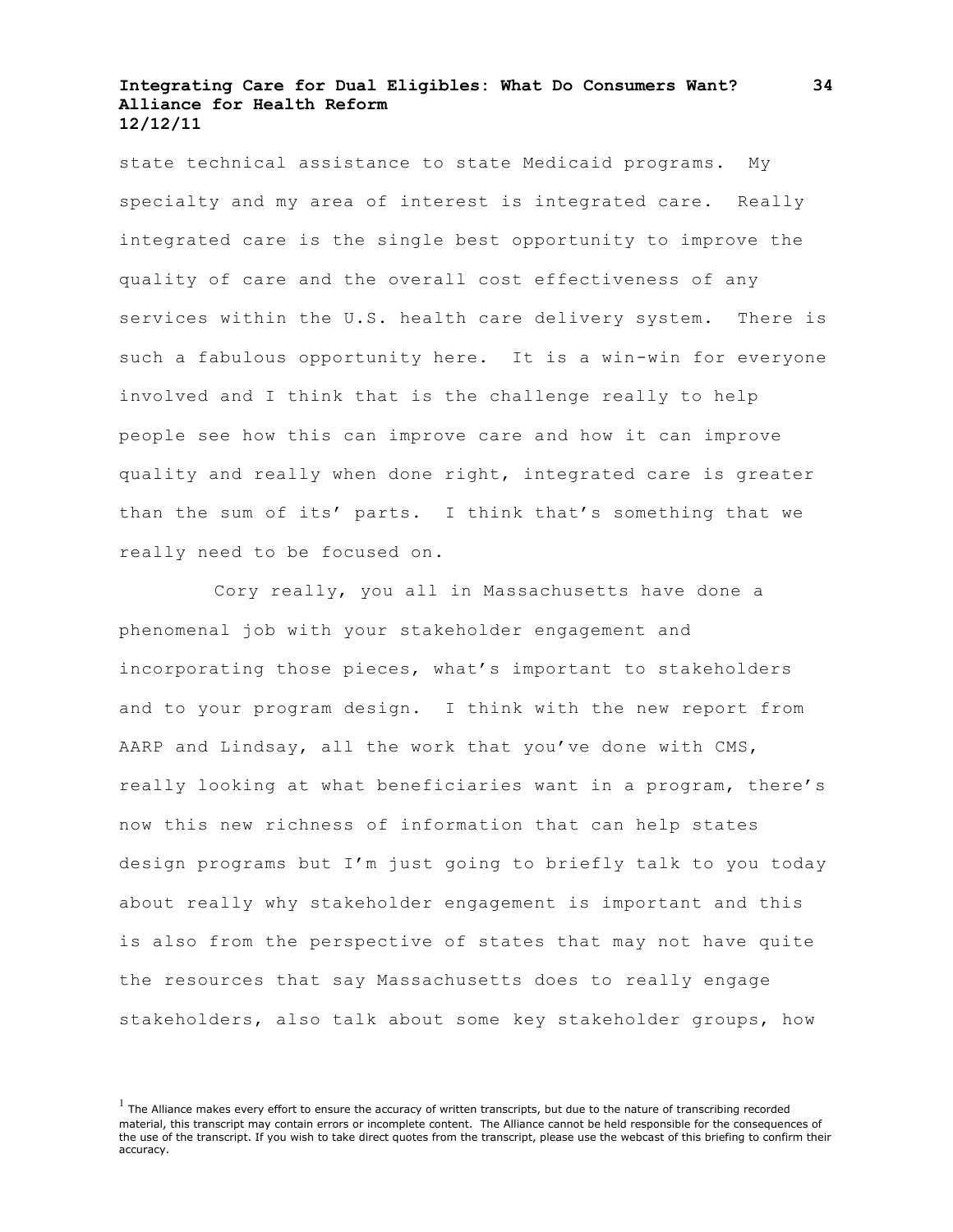states are reaching stakeholders, and then just briefly some lessons that we've learned at CHCS from other states.

Why is stakeholder engagement important and basically change is scary. We all know this and this is a population that, these people's lives depend on their mastery of a system and people spend a lot of time and a lot of energy understanding how the system will work for them and now we're talking about changing it. That is truly scary. States really do need to have input from beneficiaries in order to develop a program that meets their needs. Also states need to know what isn't working but also what is working so that those key features can be incorporated into a program design. Also stakeholder engagement process allows states to really share their vision for what integrated care can be.

Stakeholder engagement though, for a state, isn't a one-time focus group to see what's going on and then develop a program in a vacuum. It really is and needs to be a partnership and a process with stakeholders. States do need to convey that your input, stakeholders, is very important and it's critical to the design. For states to move forward with integrated care, stakeholder input is and buy-in is crucial. I actually learned that from the school of hard knocks, from real life, prior to coming to CHCS I worked for the Virginia Medicaid program and one of my projects while I was there was

 $<sup>1</sup>$  The Alliance makes every effort to ensure the accuracy of written transcripts, but due to the nature of transcribing recorded</sup> material, this transcript may contain errors or incomplete content. The Alliance cannot be held responsible for the consequences of the use of the transcript. If you wish to take direct quotes from the transcript, please use the webcast of this briefing to confirm their accuracy.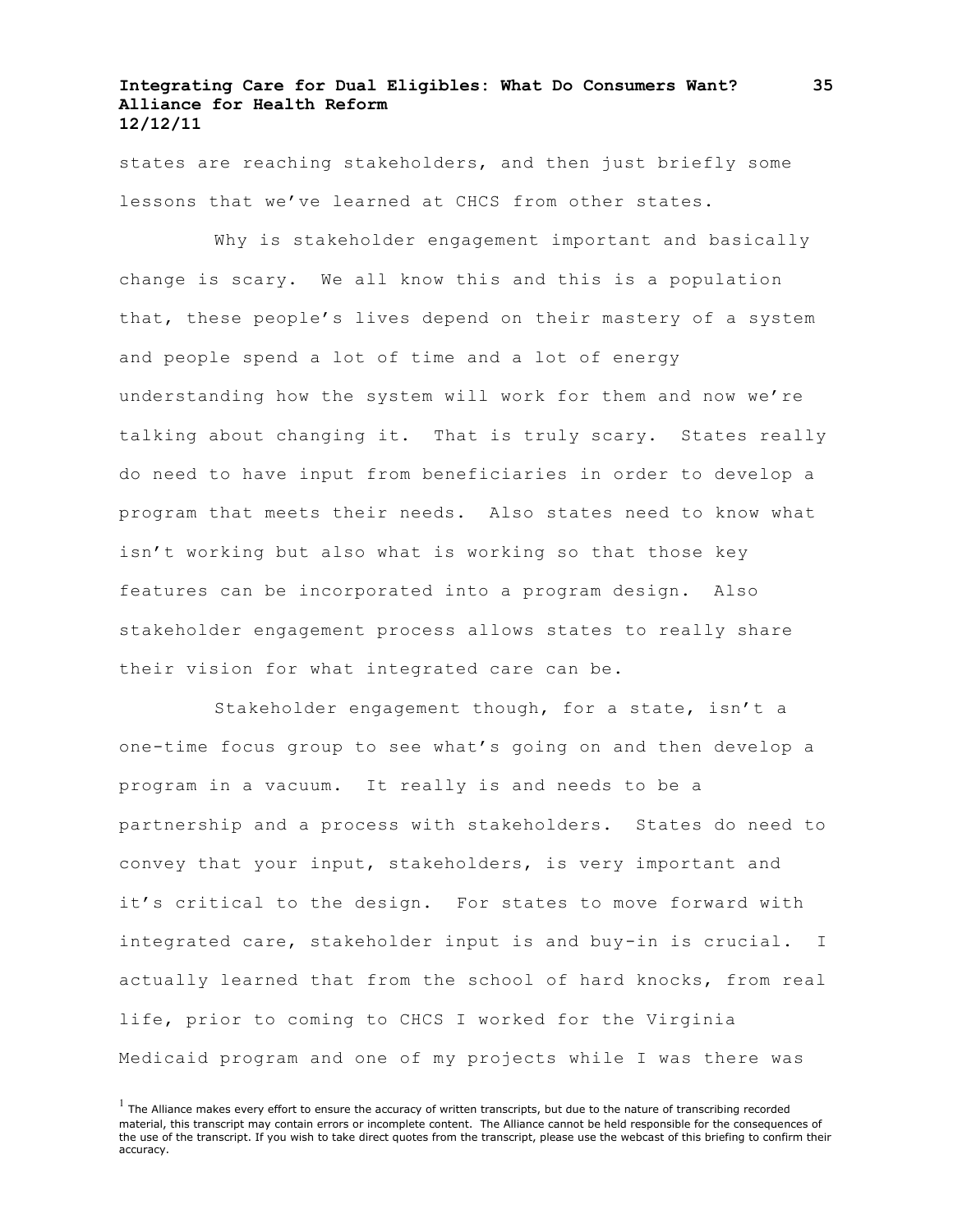to develop an integrated care program for Virginia. This was 2007 and we started working on this I think it really was just basically my boss and myself who wanted this program. There was no support from any stakeholders, no support from beneficiaries. Everyone was scared and it was a total uphill climb.

Our process basically looked like we developed this program, which is the QE2, this beautiful cruise ship, it's a gorgeous program, had all the bells and whistles, truly integrated services, and by the time we finished our stakeholder work, I should call it work, it was basically explaining our program and stakeholders launching grenades at us, we ended up carving out services left and right just to keep the process moving. We ended up with this little rowboat and I saw the picture, I was like oh he's falling on a waterfall, it's even perfect because that's what happens. With integrated care, if you don't have stakeholder input and you can't keep all the services in, which is so important to keep long-term care and behavioral health services in your primary and acute care services in then you end up with weird cost shifting and you end up with the rates don't work. Other plans aren't interested. The program just kind of basically falls to pieces. With stakeholder input and buy-in along the way in finding champions is incredibly important for states.

 $<sup>1</sup>$  The Alliance makes every effort to ensure the accuracy of written transcripts, but due to the nature of transcribing recorded</sup> material, this transcript may contain errors or incomplete content. The Alliance cannot be held responsible for the consequences of the use of the transcript. If you wish to take direct quotes from the transcript, please use the webcast of this briefing to confirm their accuracy.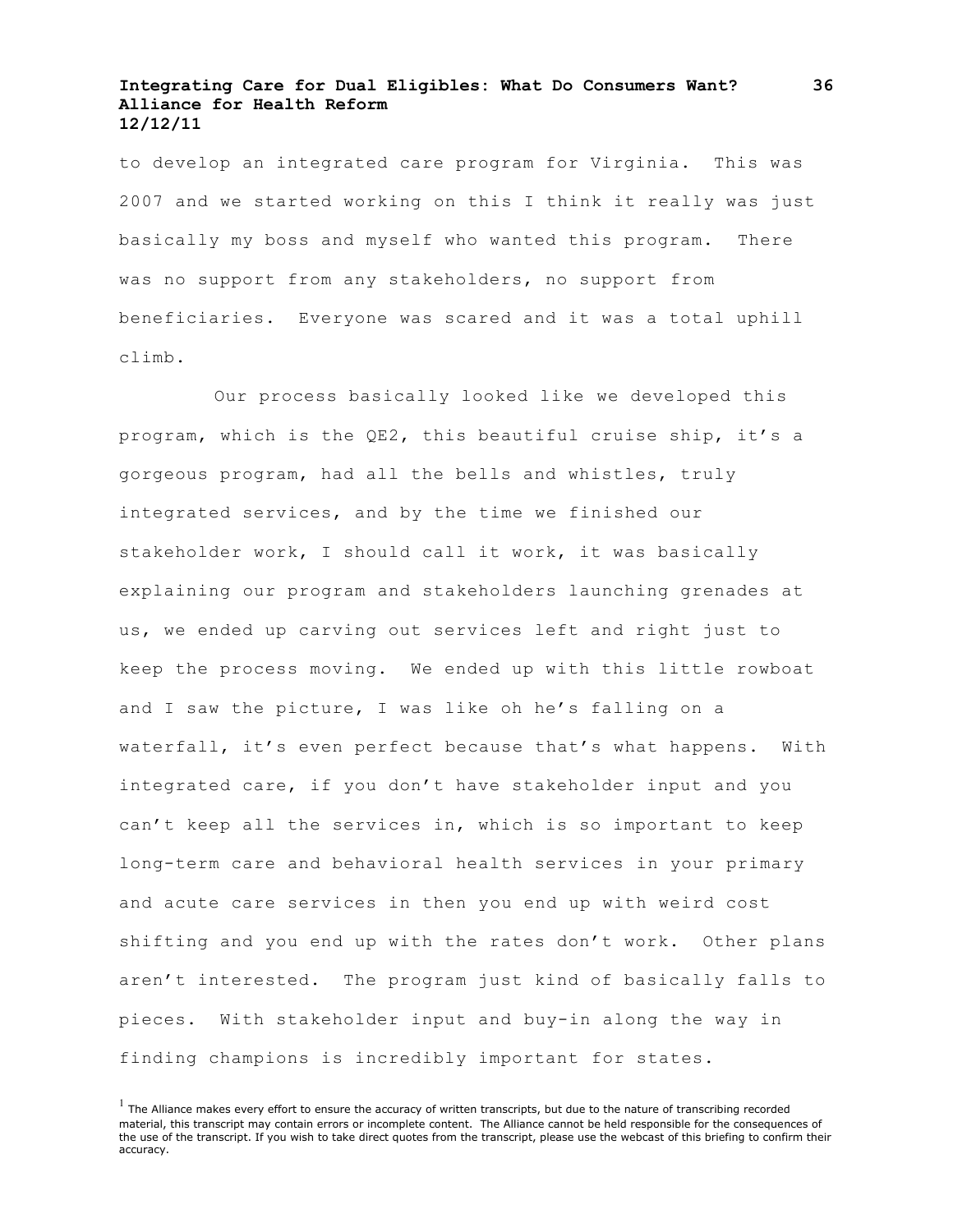One reason that stakeholder work for integrated care is especially challenging is that you're integrating all different types of services, typically in a state you're working on one area maybe behavioral health and you know those players, you worked with them for a long time and you can kind of navigate through those stakeholders but with integrated care, you're pulling stakeholders from long-term supports and services. You're pulling them together from behavioral health. You're pulling them together from primary and acute care. You're also tapping into Medicare, which a lot of states aren't familiar with those stakeholders. You have this mass number of stakeholders that you need to bring through the process with you.

For states, this is an incredibly heavy lift. It[s like you have to invite everyone to the party and sometimes the party gets a little crowded but the good news is there are many ways that states to work with stakeholders and to gain their input into their program designs. A lot of states, some are using focus groups. Massachusetts did and focus groups can really garner some fabulous information but they're often very expensive to do for a state and time consuming. States also often use cross disciplinary stakeholder meetings. These are kind of the big meetings where basically you have all the stakeholders in there and sometimes it's great because you can

 $<sup>1</sup>$  The Alliance makes every effort to ensure the accuracy of written transcripts, but due to the nature of transcribing recorded</sup> material, this transcript may contain errors or incomplete content. The Alliance cannot be held responsible for the consequences of the use of the transcript. If you wish to take direct quotes from the transcript, please use the webcast of this briefing to confirm their accuracy.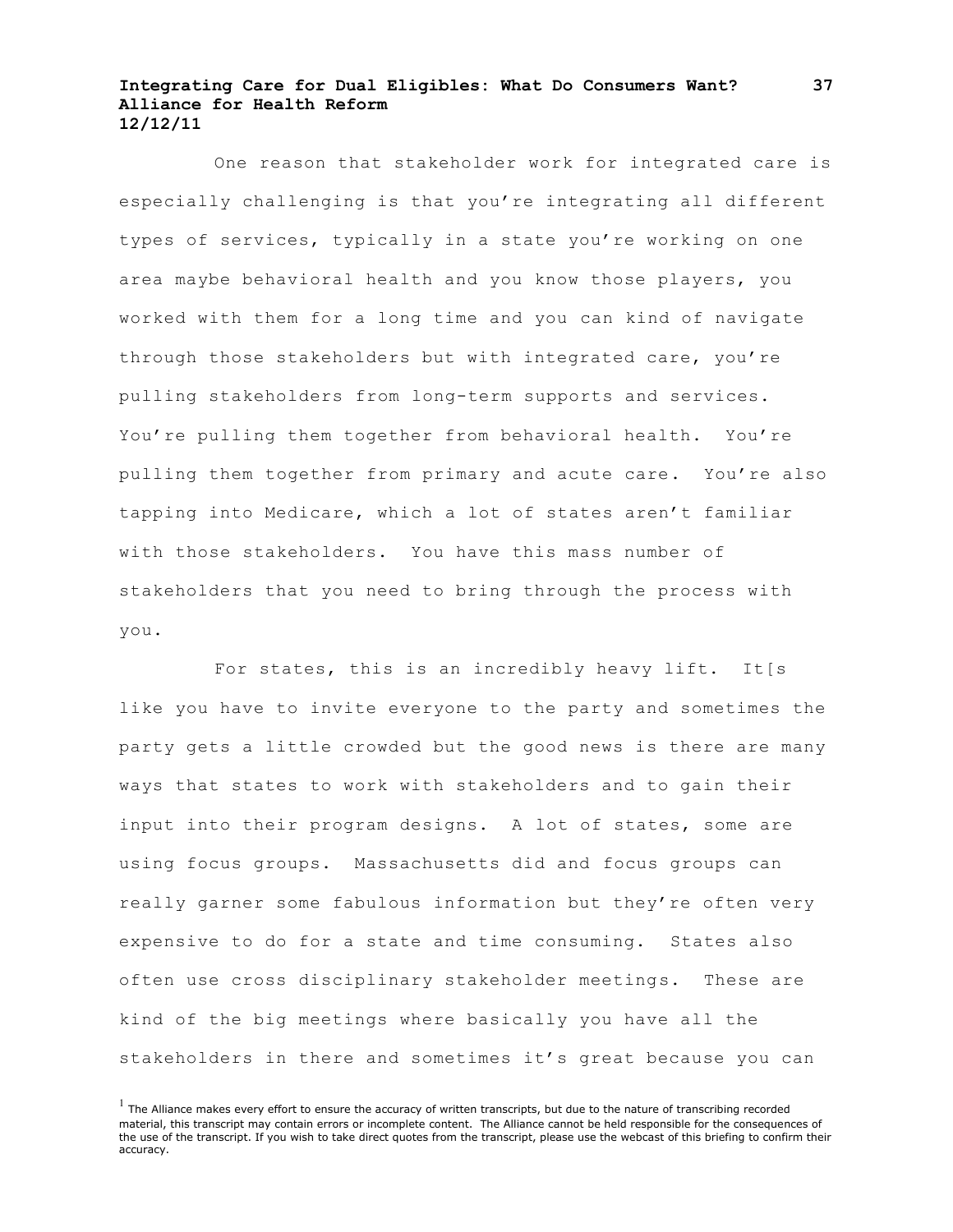get a really good cross-pollination of ideas but it can also be bad because you're going to have a few people who are very boisterous and possibly not excited about the program that end up shifting the dynamic of the whole group. Sometimes those seem efficient from a state's perspective but don't work quite as well.

Also stakeholder work groups are really good options for states. Sometimes these can be quite effective. When stakeholders are actually helping solve the problem and working through the issue, they have some skin in the game so they're more likely to feel a part of the process and become a champion for the program but the problem of smaller work groups is people do feel left out. There's always challenges that way. Some states have had some great success with public webinars but a lot of times this is better when you're a little bit further along with the program design process. California did some fabulous webinars for including their seniors and persons with disabilities and their managed care program. They made these webinars accessible, they had sign language interpreters on the webinars. They really did great outreach to make sure that people who were interested could participate in the webinars.

As Cory mentioned, states' specific websites, a great area for information, and also requests for information, a lot

 $<sup>1</sup>$  The Alliance makes every effort to ensure the accuracy of written transcripts, but due to the nature of transcribing recorded</sup> material, this transcript may contain errors or incomplete content. The Alliance cannot be held responsible for the consequences of the use of the transcript. If you wish to take direct quotes from the transcript, please use the webcast of this briefing to confirm their accuracy.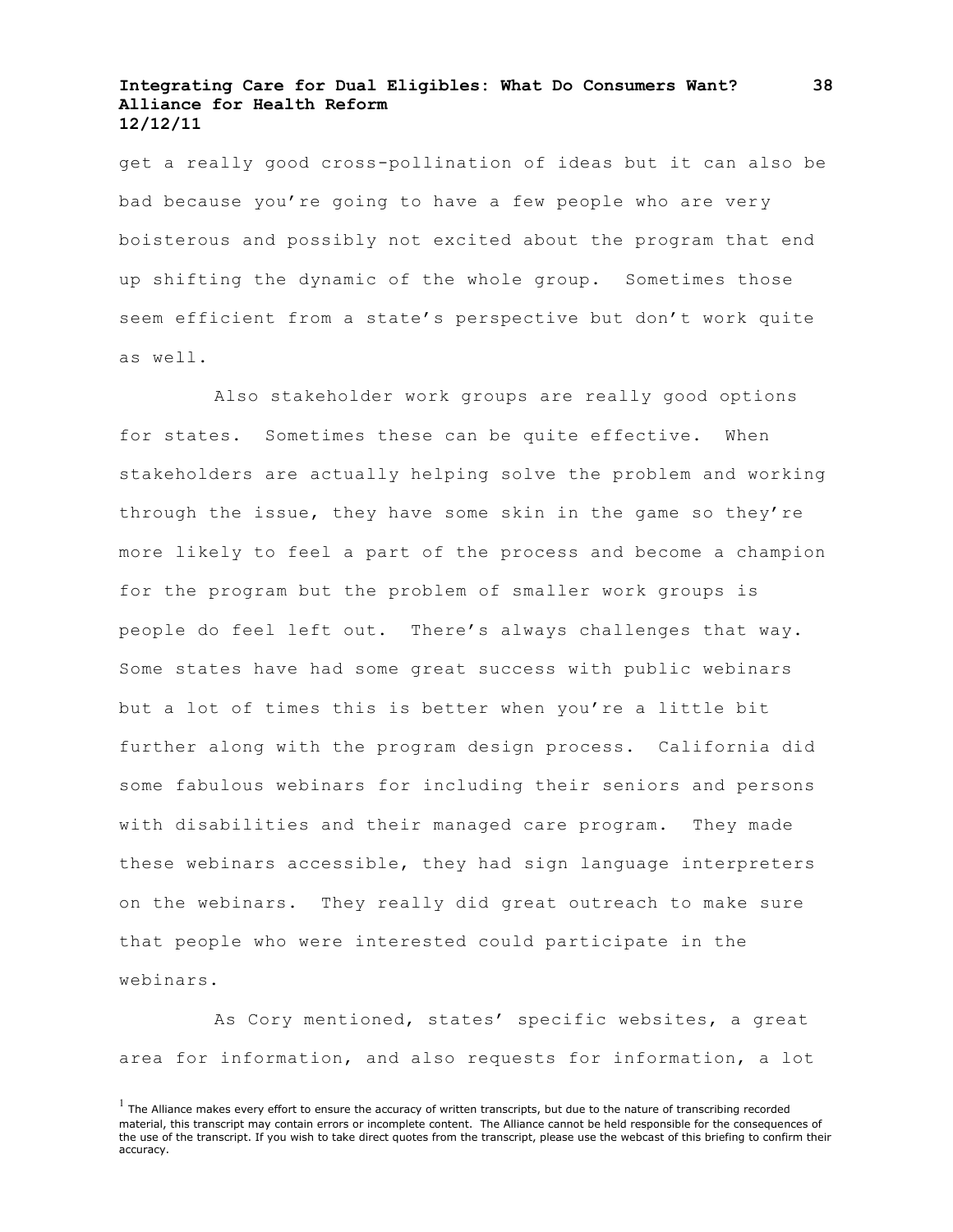of states are getting ready to issue these. Massachusetts, you all had a fabulous response to request for information where the state basically asked for solutions for the community, for stakeholders to provide information about what they want to see in a program and program design elements and I think you all had about 50 responses in Massachusetts. I know California had put out a request for information and had about 39 responses, so lots of good information, detailed information for states.

We've heard a lot about what stakeholders want in a program but just a few things we've learned working with states, at the Center for Health Care Strategies, is that Medicare and Medicaid combined, it's a very complex system and people want single point of coordination and they want anything that can be done to truly simplify that system. People also want increased flexibility and I think this is also, if you did a stakeholder group of states of what they would want, they want more flexibility in program design because again integrated care should be greater than the sum of its' parts and states need flexibility in order to make that happen for their programs. Stakeholders definitely want, in the full continuum, services and they want to be able to stay in the setting of their choice for as long as possible and truly have person-centered care. Those are very important.

 $<sup>1</sup>$  The Alliance makes every effort to ensure the accuracy of written transcripts, but due to the nature of transcribing recorded</sup> material, this transcript may contain errors or incomplete content. The Alliance cannot be held responsible for the consequences of the use of the transcript. If you wish to take direct quotes from the transcript, please use the webcast of this briefing to confirm their accuracy.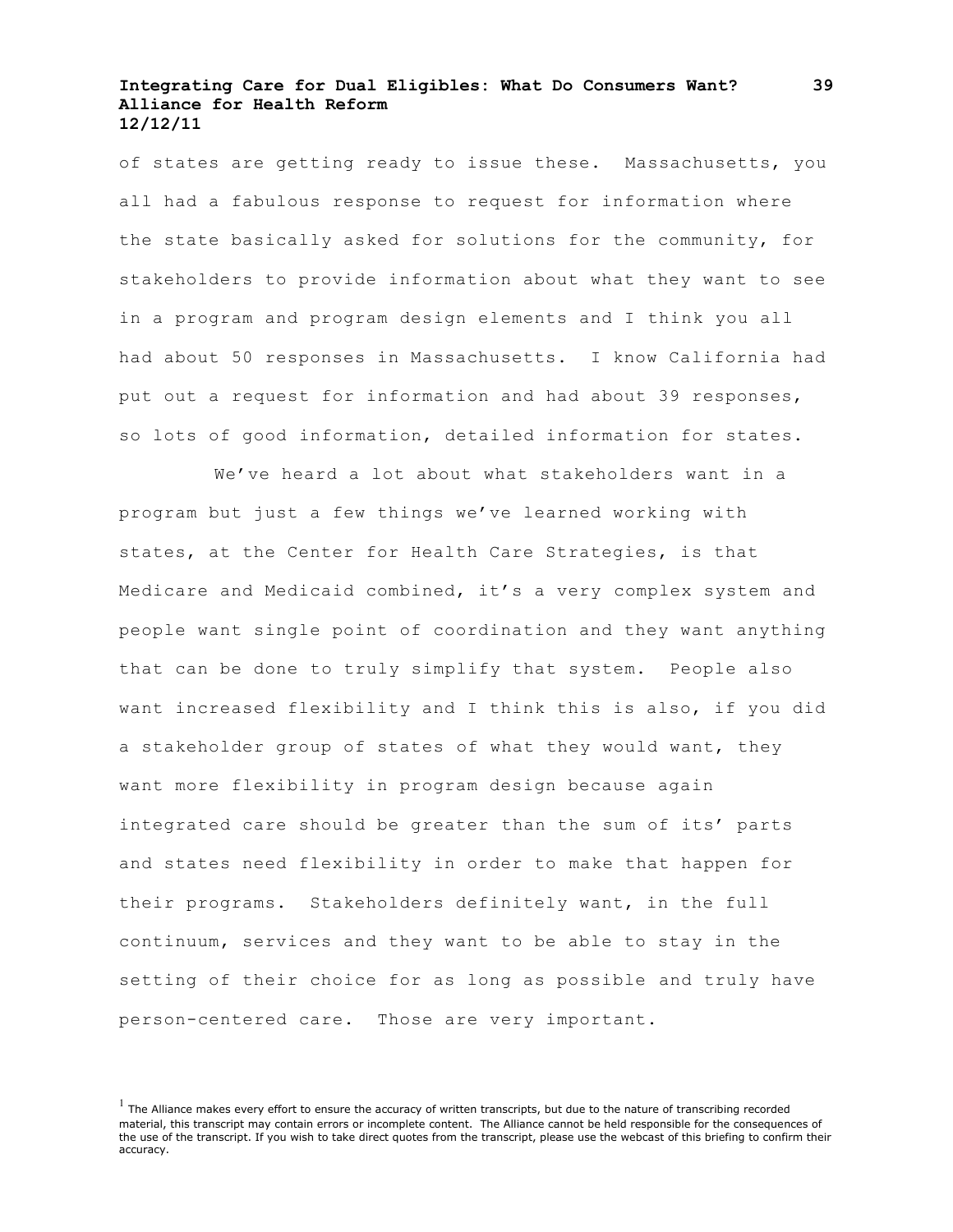In conclusion, with integrated care, there are numerous stakeholder groups, countless priorities, and it really is a balancing act to make sure that as many people are satisfied and as happy with the program as possible. Stakeholder work is very time consuming and can be quite exhausting for states. I think it's fabulous now that there are new focus group studies like the ones we're discussing here that states can use that information and help their state move forward and without having to do quite all of the ground work at the state level for each state. States really do need partners. They need stakeholders to champion their program and to help them really want to move the program forward. When done right, integrated care truly is a win-win. It's basically the best way out there to improve care, improve quality, improve cost effectiveness and really improve the quality of life of beneficiaries. Thank you.

**ED HOWARD:** Terrific. Thank you Suzanne. Let me take this opportunity to draw you into this conversation. I want to make sure Susan Reinhard is poised to ask them the tough questions that I know you've been storing up. There are microphones, some of you have already discovered that you can use to ask questions with your own voice. If you do that, please keep the questions as short as you can and please identify yourself. We'll start with you sir.

 $<sup>1</sup>$  The Alliance makes every effort to ensure the accuracy of written transcripts, but due to the nature of transcribing recorded</sup> material, this transcript may contain errors or incomplete content. The Alliance cannot be held responsible for the consequences of the use of the transcript. If you wish to take direct quotes from the transcript, please use the webcast of this briefing to confirm their accuracy.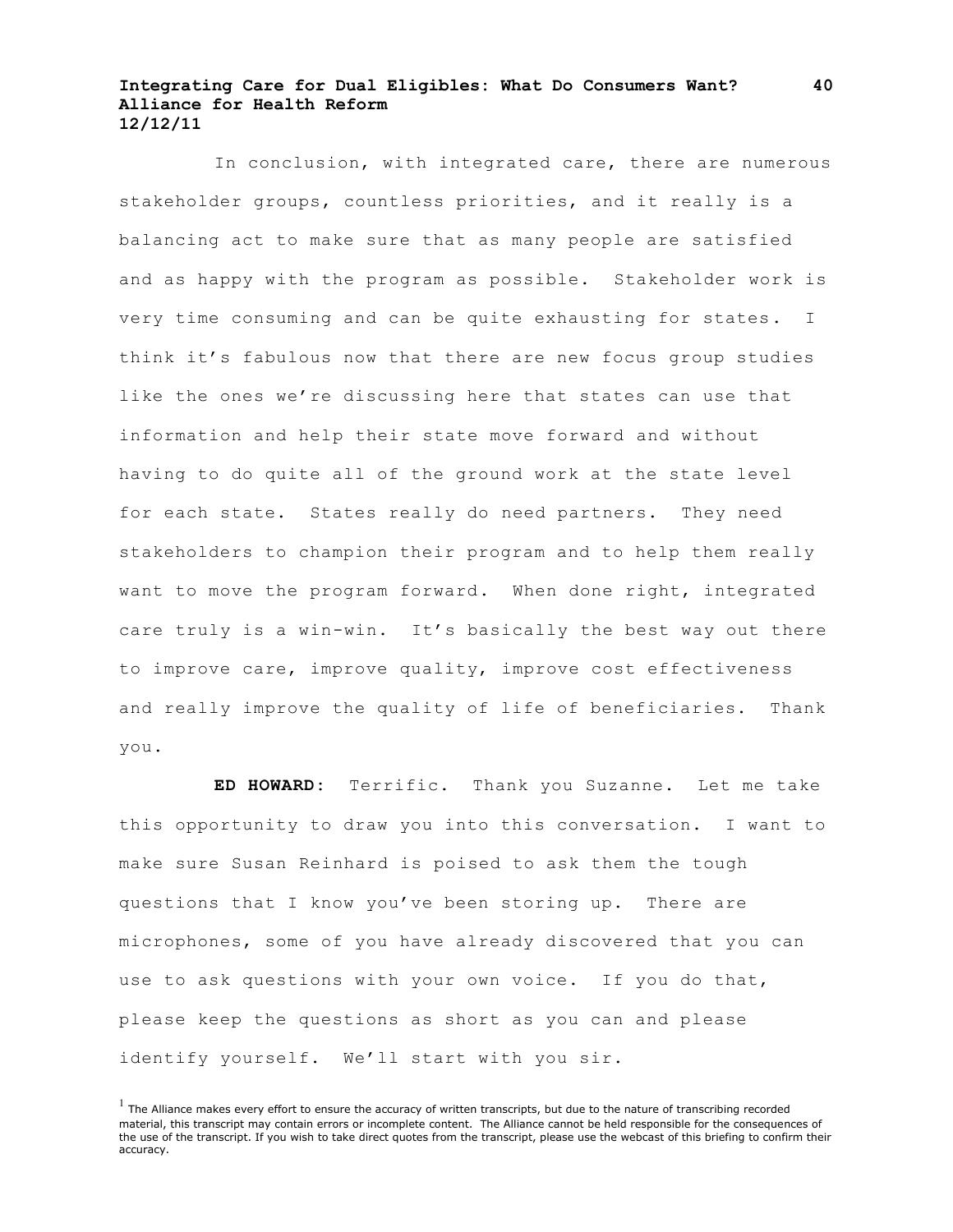**STUART GORDON:** Stuart Gordon from Amerigroup. Corrinne, you've been operating the senior care options program for a while in Mass Health and I have a feeling there's been a lot of outreach to stakeholders in that. Is any of that outreach valuable in giving you input for this population and then secondly, are you able to use any of the structure for the SCO program for this new population?

**CORRINNE ALTMAN MOORE:** Thank you. Those are great questions. To the first question, have we been able to use any stakeholder engagement from the original Cisco development process? We have been able to generally build on a lot of the lessons from building that program and we do invite all of the plans to participate in our public meetings. The Scope program was developed back in, it was implemented in 2004. I think a lot of the players have changed over time but we do welcome everyone into our public conversations. Then the second part as far as infrastructure, we are able to access a lot of the same providers will be in the network. We're learning a lot from the way that the plans are doing care coordination. There's some things that we want to do a little bit differently because this population is different, does have different needs. In our younger population, 69-percent have a behavioral health diagnosis. They have physical disabling conditions, chronic conditions. There's a significant DD and ID

 $<sup>1</sup>$  The Alliance makes every effort to ensure the accuracy of written transcripts, but due to the nature of transcribing recorded</sup> material, this transcript may contain errors or incomplete content. The Alliance cannot be held responsible for the consequences of the use of the transcript. If you wish to take direct quotes from the transcript, please use the webcast of this briefing to confirm their accuracy.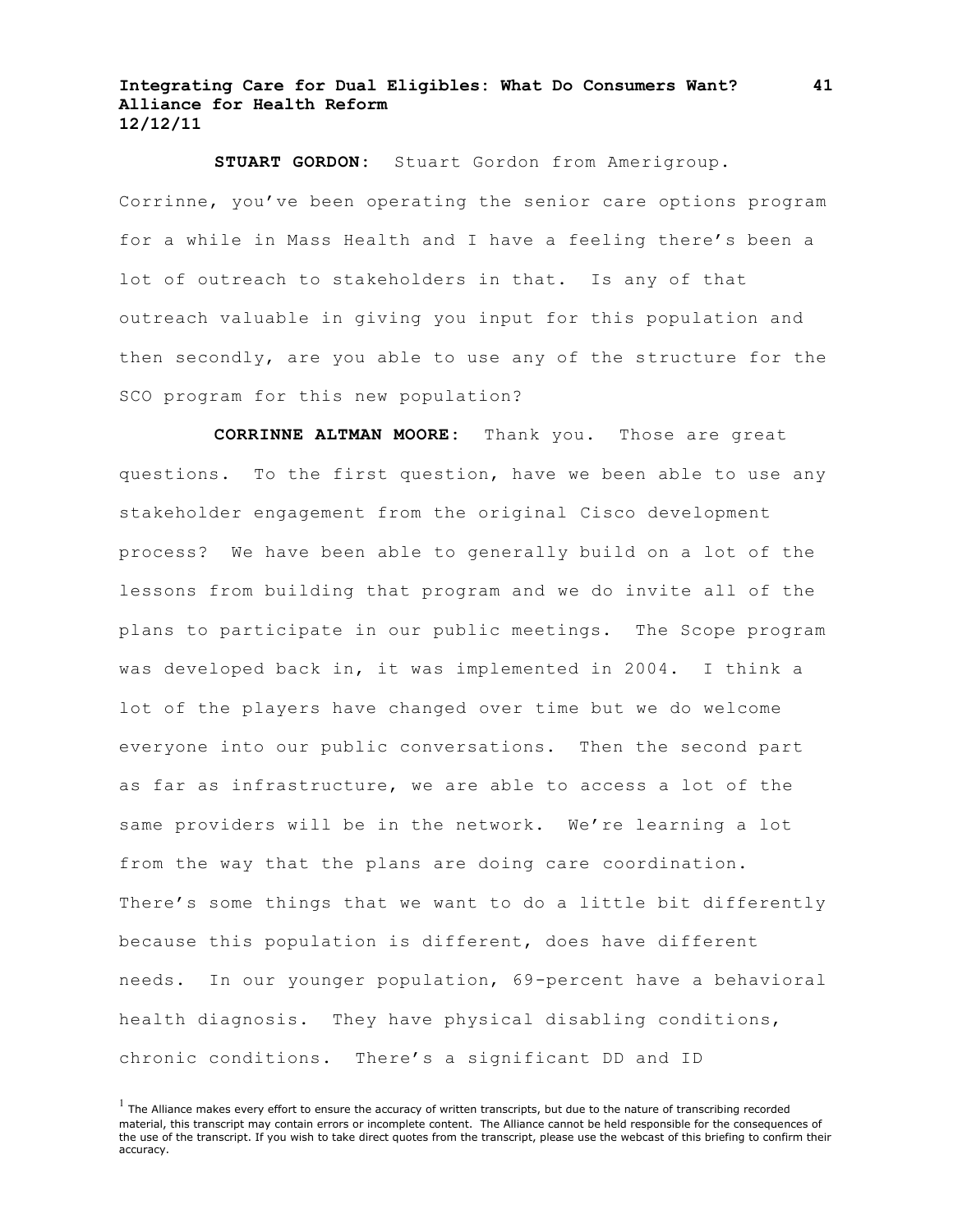population, developmentally disabled and intellectually disabled.

The group is a little bit more diverse than our elder population. That does mean that we need to make sure that the providers and the services that are in the plan are appropriate for that age group.

**MICHELLE GETTY:** Michelle Getty with Families U.S.A. given the importance of network adequacy to ensuring that an integrated program actually works, I'm wondering Corrinne, if you can talk about whether or how the state of Massachusetts will define adequacy and to what extent the state will actually monitor and ensure there's network adequacy given that in other states, we've seen when you rely on the managed care plan to ensure network adequacy that often doesn't happen.

**CORRINNE ALTMAN MOORE:** Thanks. I think your question is a little bit more oriented towards implementation. It's a little bit more advanced than where we are now but it's definitely important to us that we make sure we have coverage for all of the services that are in the plan for everyone who's going to be enrolling. That means we need to have statewide coverage if we want a statewide product and we want to make sure that people have choice of providers that there's not only one provider in the network. I imagine the one key way that we'll be measuring this is with our quality measurement. We're

 $<sup>1</sup>$  The Alliance makes every effort to ensure the accuracy of written transcripts, but due to the nature of transcribing recorded</sup> material, this transcript may contain errors or incomplete content. The Alliance cannot be held responsible for the consequences of the use of the transcript. If you wish to take direct quotes from the transcript, please use the webcast of this briefing to confirm their accuracy.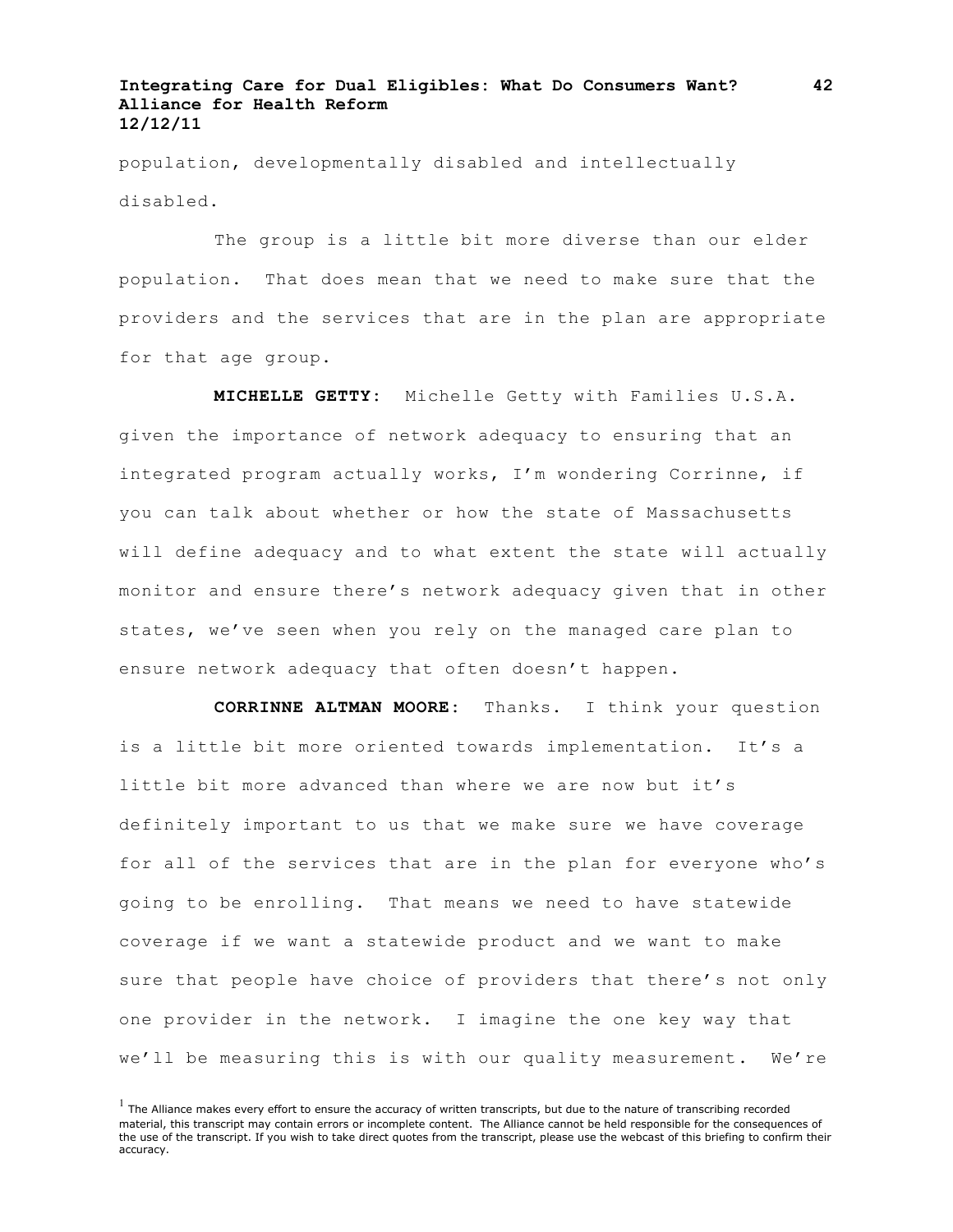working with stakeholders as I mentioned, to make sure that we're asking the right questions, we're measuring the right things.

I would imagine that would be things like the number of providers of a particular service and a particular area and making sure that there is appropriate coverage statewide, making sure that we have all of the community long-term service and support providers in the network to make sure that there's adequate coverage. That is a concern that we've heard from our stakeholders that we are trying to get more specific to address. Thank you for the question. I think we'll develop more to be more specific about how we'll ensure that as we go forward.

#### **ED HOWARD:** Yes Rich?

**RICH BRINGEWATT:** Yes, Rich Bringewatt with the SNP Alliance and the National Health Policy Group. Before I ask a question, I first want to just thank everybody here for all you've done. The Alliance and each of the focus groups and the organizations, it's absolutely vital that we have a more active consumer voice in on the midst of the dual policy development. Perhaps the one policy issue that has had as much attention over the last six months relates to the question of enrollment, enrollment relative to passive enrollment, mandatory enrollment, opt-out, volunteering enrollment, I was wondering

**43**

 $<sup>1</sup>$  The Alliance makes every effort to ensure the accuracy of written transcripts, but due to the nature of transcribing recorded</sup> material, this transcript may contain errors or incomplete content. The Alliance cannot be held responsible for the consequences of the use of the transcript. If you wish to take direct quotes from the transcript, please use the webcast of this briefing to confirm their accuracy.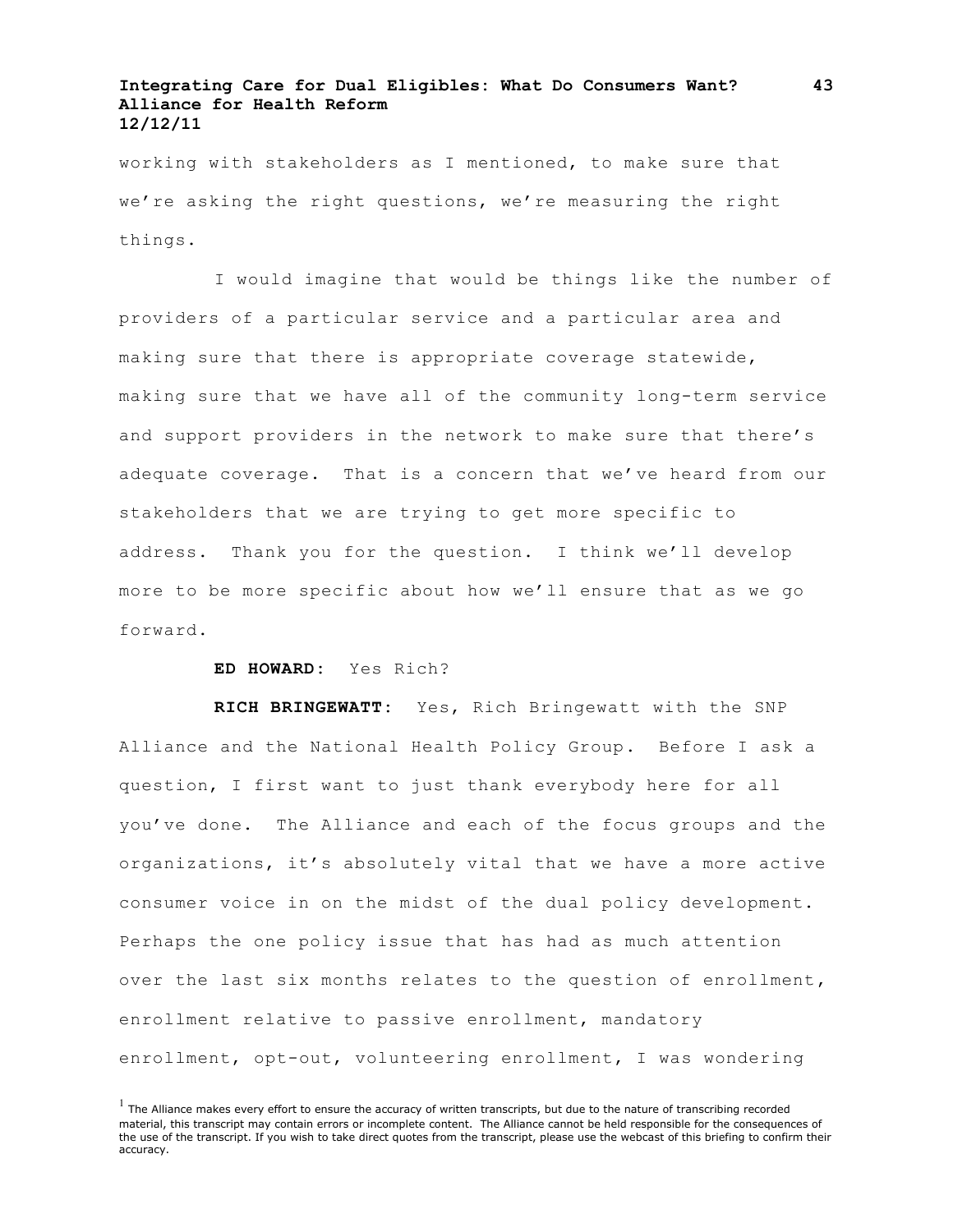whether there were any questions asked in the focus group or anything that was pursued in the different studies that might lend a voice of the consumer to that particular question.

**LINDSAY BARNETTE:** Sure. The focus groups were generally focused on trying to better understand the current experience of care for individuals and, as I mentioned, really to understand how enrollment choices are made in places where there are opportunities for more integrated care but the focus groups sponsored by our office did not really get into the specific question of mandatory versus voluntary versus something else. Certainly it's an important topic and I think will be gotten addressed as part of stakeholder work that we're undergoing as a part of our work in our office but not specifically focused on in these initial set of focus groups.

**LYNDA FLOWERS:** I would just echo what Lindsay said. we did not directly ask that question although I can say that most of the people that we spoke with were liked to be able to make their choices. Whatever you can derive from that kind of a sense is what we learned.

**CORRINNE ALTMAN MOORE:** In Massachusetts, we didn't specifically ask about enrollment policy but we did get important feedback about what would be important to people in the new plan and the key thing we heard was keeping their providers. I think our focus on in our enrollment policy

 $<sup>1</sup>$  The Alliance makes every effort to ensure the accuracy of written transcripts, but due to the nature of transcribing recorded</sup> material, this transcript may contain errors or incomplete content. The Alliance cannot be held responsible for the consequences of the use of the transcript. If you wish to take direct quotes from the transcript, please use the webcast of this briefing to confirm their accuracy.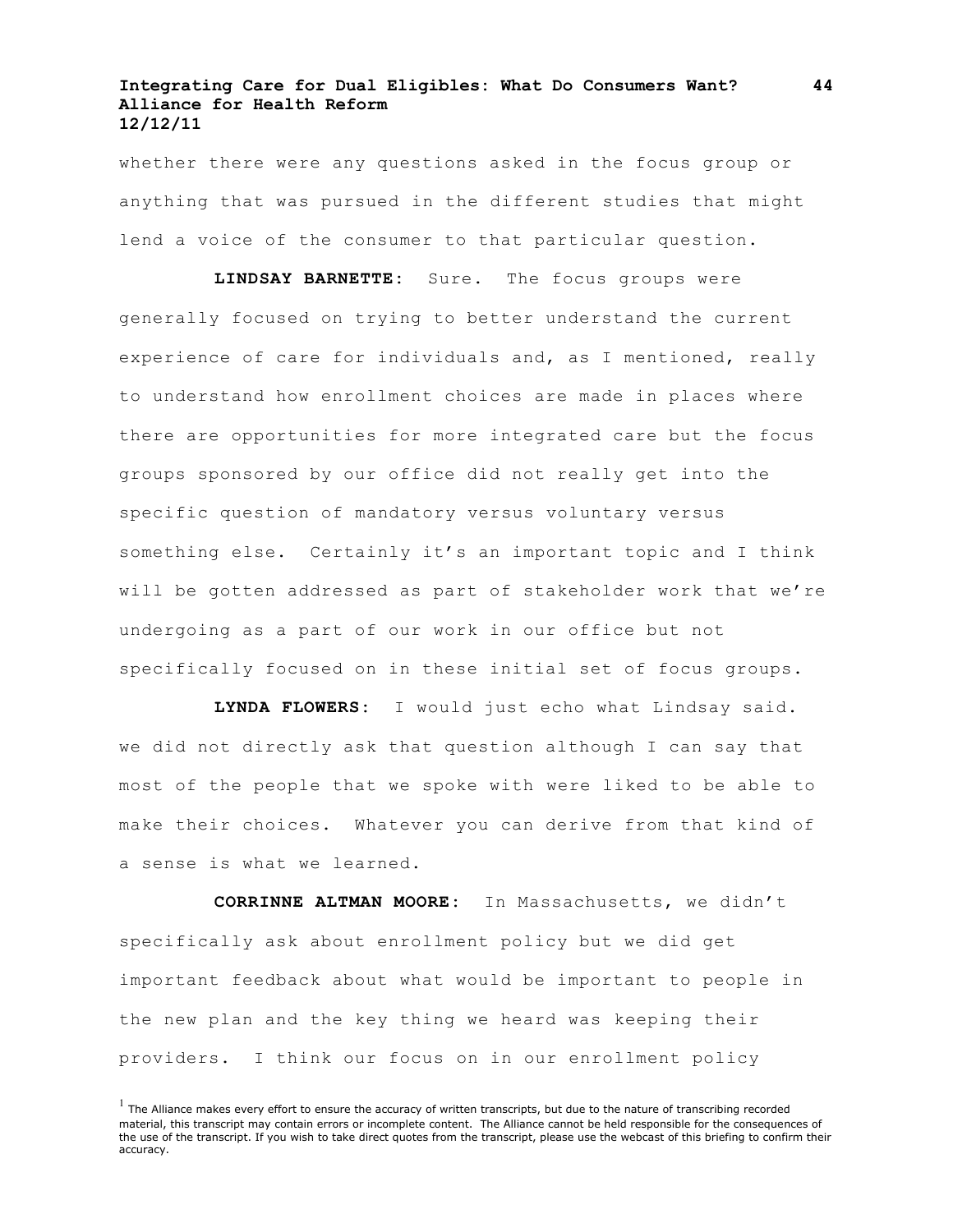conversation with our stakeholders has been what kinds of member protection do we need to make sure that we're building in, how do we make sure that the process is transparent and simple and clear and how do we make sure that we're helping people feel like they do have choice throughout the process and they are always able to make a different choice if that's what is right for them.

**LINA WALKER:** Lina Walker from the Public Policy Institute and AARP. I have a question for those who had the focus groups. So for Lindsay, for Lynda, and for Corrinne, did you by any chance, include caregivers in your focus groups and if you did, what did you hear from caregivers?

**ED HOWARD:** Did everybody hear that question? the question was involvement of caregivers in these focus groups.

**LINA WALKER:** Yes, I wanted to know if you interviewed caregivers and if you did, what did you hear from caregivers in the focus groups?

**LYNDA FLOWERS:** We had some caregivers in some of our groups and one of the main things we heard from them was that they really appreciated having their person in an integrated care program because it freed them up to be in relationships with folks with their loved one instead of having to always be worried and focused on organizing the care. They were able to be more in a familiar relationship and enjoy and be social.

 $<sup>1</sup>$  The Alliance makes every effort to ensure the accuracy of written transcripts, but due to the nature of transcribing recorded</sup> material, this transcript may contain errors or incomplete content. The Alliance cannot be held responsible for the consequences of the use of the transcript. If you wish to take direct quotes from the transcript, please use the webcast of this briefing to confirm their accuracy.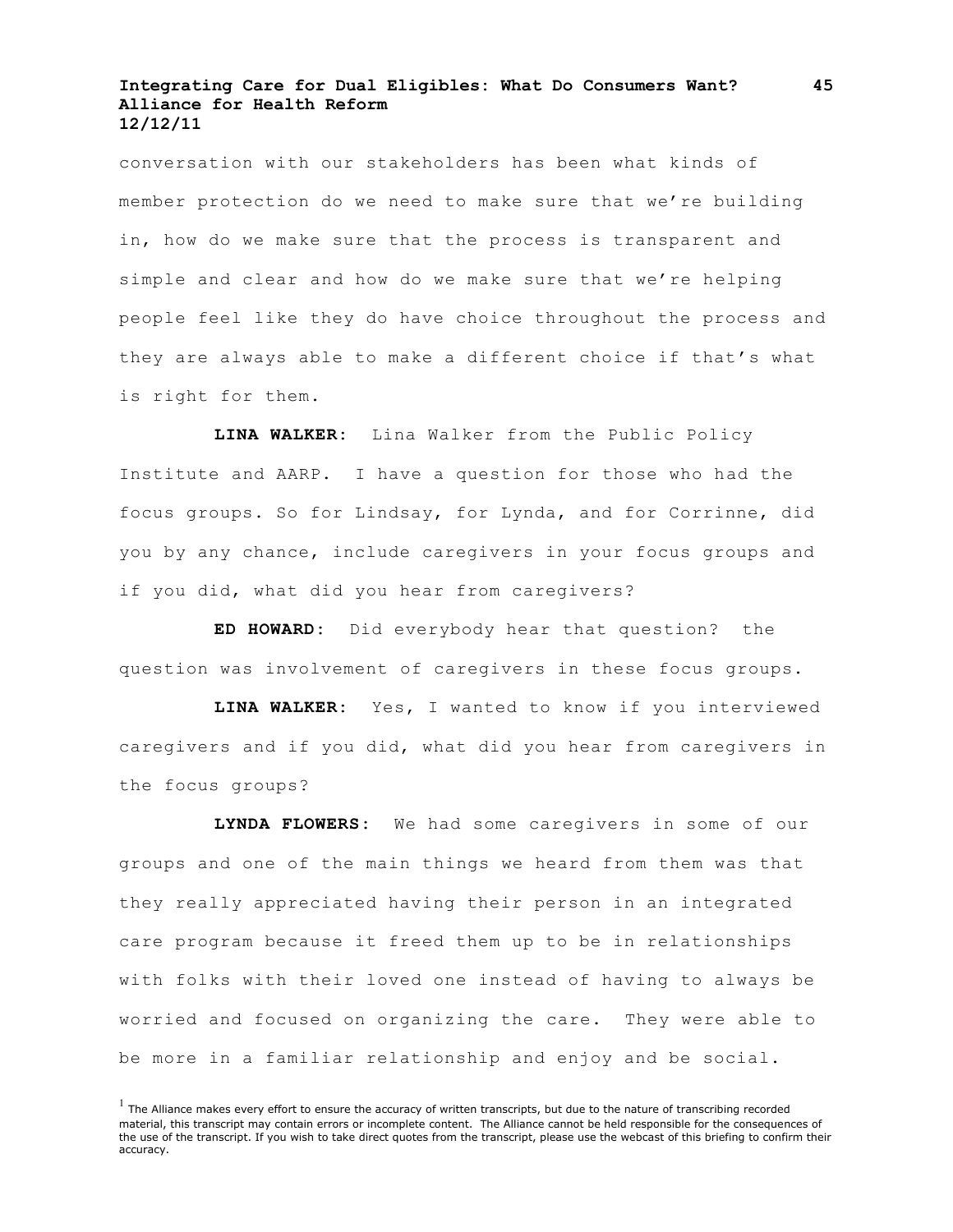That was quite a relief to them. That was the main thing and we also found that they loved their care coordinators. They just thought that the ability to sort of have the care coordinator organize and help them navigate the system was an invaluable service to them.

**CORRINNE ALTMAN MOORE:** Our focus groups, I believe, had a couple of family members who might've acted as caregivers occasionally participating in the group but we didn't get differentiated responses from those family members that were in the focus groups. We do have some family members that have also participated in our public stakeholder processes and a lot of their questions have been again things like what would the provider networks look like, what would enrollment look like, and how do we sort of move through into the new process and make sure that our family members' rights are being protected.

**ED HOWARD:** I neglected to remind you that if you do have a question that you want to write on a green card, please do. These folks did and their questions will be answered and yours can be too.

**SUSAN REINHARD:** there are a number of questions for Massachusetts. I'm just going to pick one and then I have some actually questions for others as well. You noted in your PowerPoints and I'm not sure how much you emphasized this, the addition of community health workers as a key benefit of your

 $<sup>1</sup>$  The Alliance makes every effort to ensure the accuracy of written transcripts, but due to the nature of transcribing recorded</sup> material, this transcript may contain errors or incomplete content. The Alliance cannot be held responsible for the consequences of the use of the transcript. If you wish to take direct quotes from the transcript, please use the webcast of this briefing to confirm their accuracy.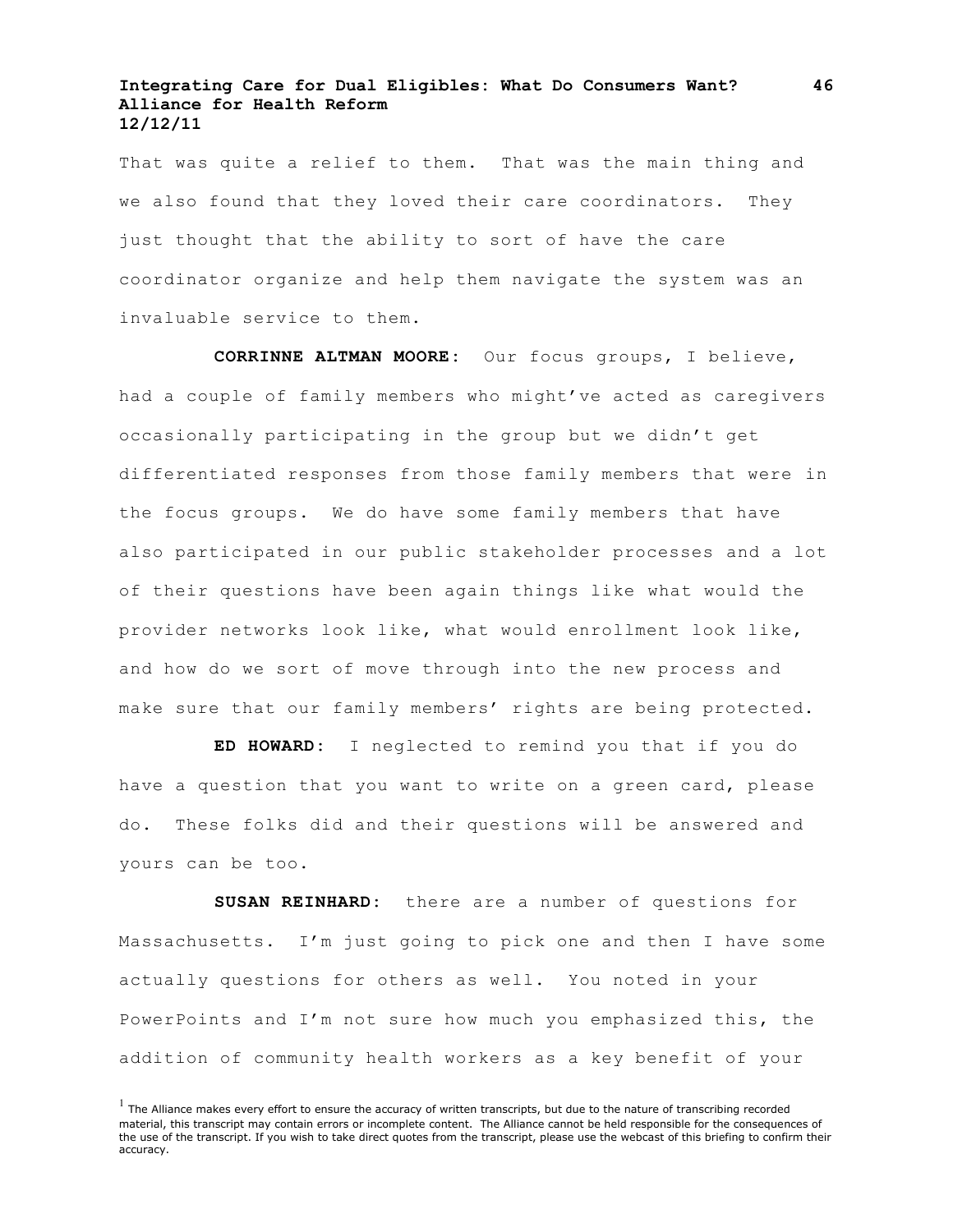demonstration. How do you envision shaping the function and role of the community health workers? That's the only workforce question, which is kind of interesting.

**CORRINNE ALTMAN MOORE:** It is. We definitely want to make sure that people can access community health workers. We think that these individuals would be helping in the number of different service function ways. One important way would be as a tool for primary care practices the person-centered medical homes and for the care teams there to actually implement the care plan with the member, to help with things like chronic disease health management training, nutrition and wellness. Perhaps it could be for follow-up activities from something that happens in a more formal setting, working with the member at home or in a community setting. I think there's a lot of important ways that we can use community health workers. It's a fairly diverse work population. We hope that some of our plans will also be very creative about how they're using this tool and might be able to use community health workers in lieu of some more intensive support services, intensive activities. I think they can do everything from working with someone to implement the care plan at home, to perhaps informal monitoring in helping to alert a care team when something is needing to be paid attention to.

 $<sup>1</sup>$  The Alliance makes every effort to ensure the accuracy of written transcripts, but due to the nature of transcribing recorded</sup> material, this transcript may contain errors or incomplete content. The Alliance cannot be held responsible for the consequences of the use of the transcript. If you wish to take direct quotes from the transcript, please use the webcast of this briefing to confirm their accuracy.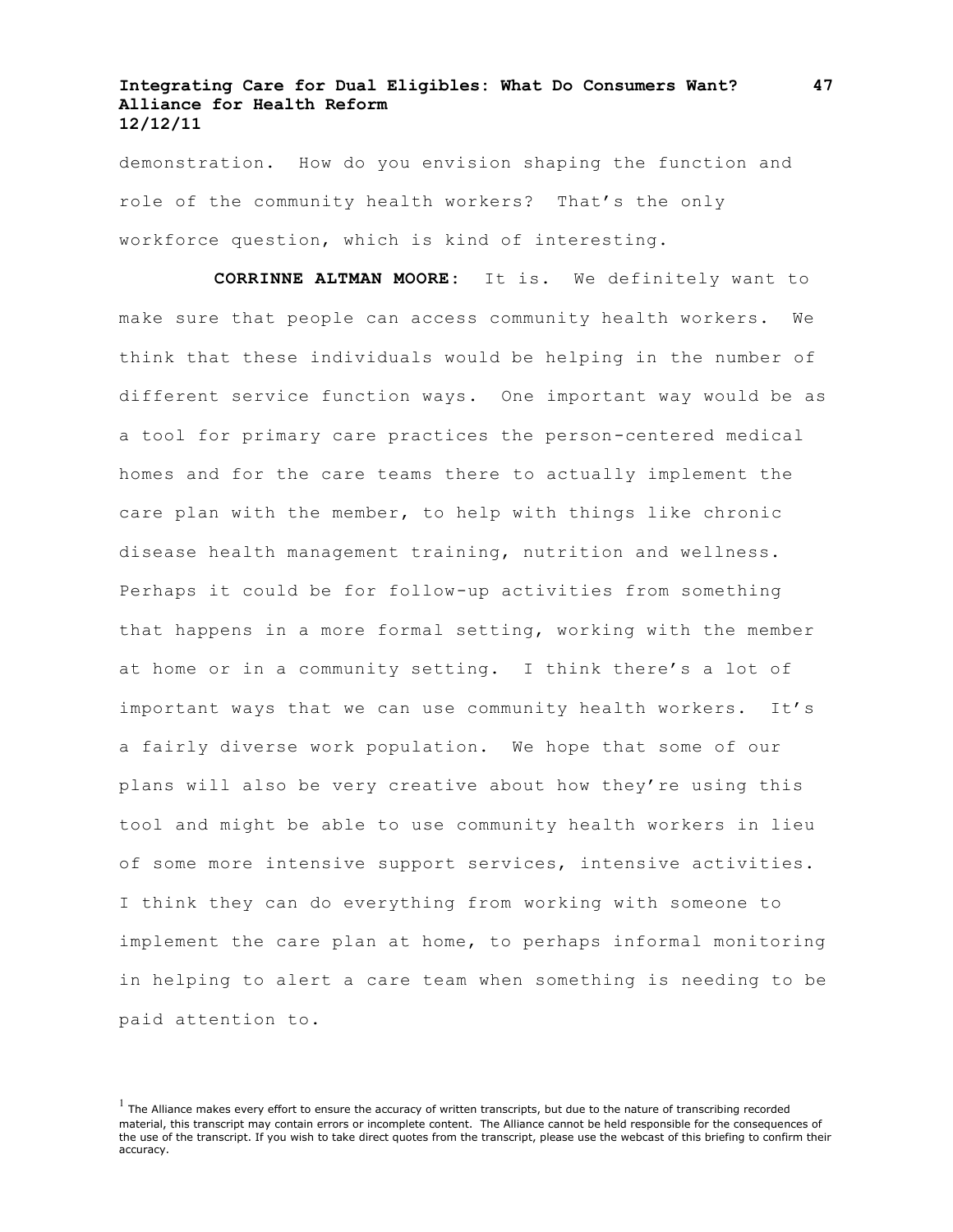**SUSAN REINHARD:** I'm just going to add a very broad question which might be best by Suzanne or perhaps by Lindsay but the Public Policy Institute has been holding a sort of a series of off the record roundtables both with state offices and with experts around the country in general, just in general, about long-term care, managed care, duals coming at this from different directions. One recurrent theme, it seems to be, is how quickly everything is moving that some states like New Mexico for example, took about two years of stakeholder engagement as they were designing and other states are moving within months, it seems, to not only design but implement. I guess the general question is how quickly can you get stakeholder input in a meaningful way? Does it take six months, a year, what would you recommend to states in doing this?

That's number one and number two is another theme, which is it's really all about the contract language. When you're designing, that's great but how specific is the contract language going to be and what role can stakeholders have in helping to really get that language specific enough that it will affect their daily lives? I don't know whether Lindsay has any comments on any of that?

**LINDSAY BARNETTE:** I mean I would say in terms of the first question in terms of the kind of time for stakeholder

 $<sup>1</sup>$  The Alliance makes every effort to ensure the accuracy of written transcripts, but due to the nature of transcribing recorded</sup> material, this transcript may contain errors or incomplete content. The Alliance cannot be held responsible for the consequences of the use of the transcript. If you wish to take direct quotes from the transcript, please use the webcast of this briefing to confirm their accuracy.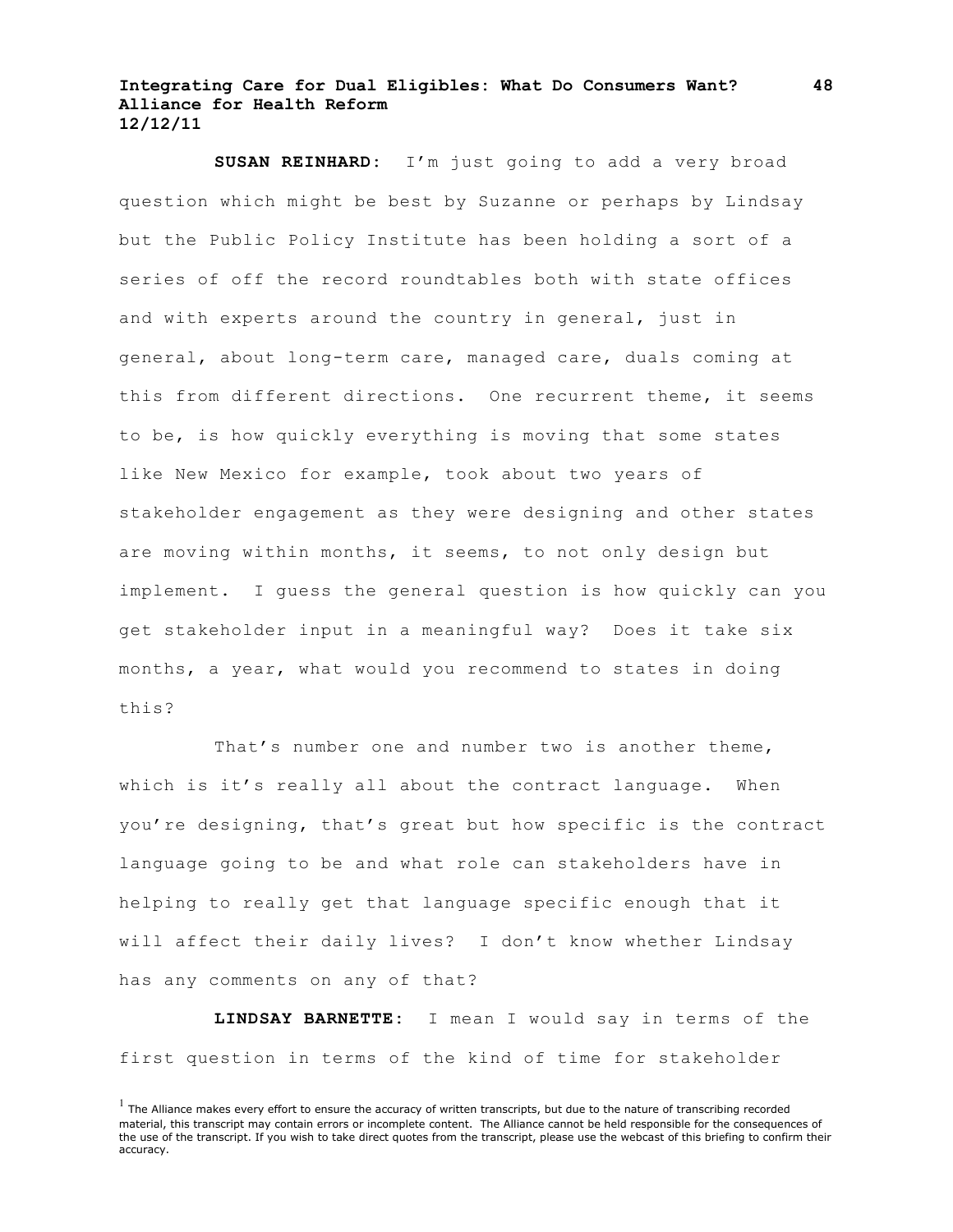engagement, I mean I think in some ways it may be quality versus quality and to the extent that it's ongoing and it's not just we're going to do this for a couple of months and then we're going to have our plan and then it's over but it's more of an ongoing process that's throughout the planning, implementation, and beyond I think is really what's key and that you're ensuring that you're reaching out to a broad base of stakeholder groups, whether it's beneficiaries and their caregivers or advocacy groups or providers or whoever it is that it's not just a single focus in a vacuum but that you're really looking across the spectrum and that it's something that is happening from start into infinity essentially in terms of making sure that the program, as it changes even after it's implemented, is being doing so with stakeholder input.

#### **SUSAN REINHARD:** Suzanne?

**SUZANNE GORE:** To your first question Susan, is this timeline long enough for meaningful stakeholder engagement, it's awfully tight for states to be frank. You kind of end up with a chicken and an egg problem for states. States pretty much have to have a good idea of what they want their program to look like by this point or even by the fall and in order to do that, you had to kind of assume what your stakeholders would want. There's not a lot of time to really help get the stakeholder vision and their input and then help design a

 $<sup>1</sup>$  The Alliance makes every effort to ensure the accuracy of written transcripts, but due to the nature of transcribing recorded</sup> material, this transcript may contain errors or incomplete content. The Alliance cannot be held responsible for the consequences of the use of the transcript. If you wish to take direct quotes from the transcript, please use the webcast of this briefing to confirm their accuracy.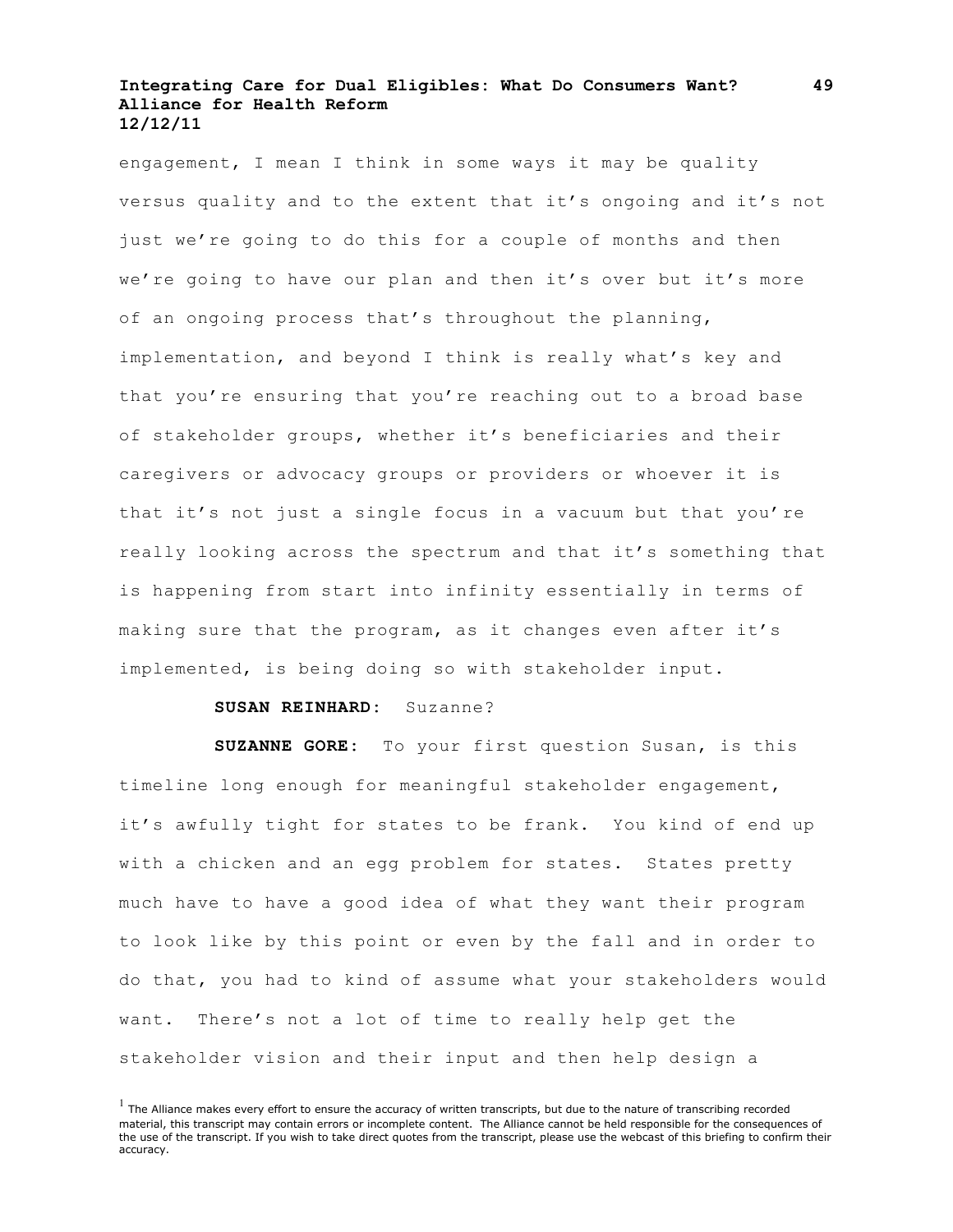program from that. I mean it's fabulous for states to have tight deadlines because otherwise things just don't happen but I think a lot of states really are trying to figure out what the most effective ways are to keep meaningful engagement and to really make the most out of a process that is in a compact type timeframe.

**SUSAN REINHARD:** Okay, thank you.

**ED HOAWRD:** Yes go ahead?

**SARAH GRANTHAM:** My name is Sarah Grantham and I'm a PhD candidate at GW University and I'm in the midst of writing my dissertation about care coordination from the duals perspective in North Carolina. It's going to be a detailed look at not only the PCCM system but also the Medicare 646 demonstration.

**SUSAN REINHARD:** Bless you.

**SARAH GRANTHAM:** My question was in all my extensive lit review, I haven't learned a lot about the billing problems and I was wondering, at the federal and/or state level what's to be done about that? What's sort of the next step? Is this something that is just beginning to be noticed and again how should we deal with that?

**ED HOWARD:** Lynda?

**LYNDA FLOWERS:** Well as I spoke about earlier, InHealth put out a really extensive brief on this but some of this

 $<sup>1</sup>$  The Alliance makes every effort to ensure the accuracy of written transcripts, but due to the nature of transcribing recorded</sup> material, this transcript may contain errors or incomplete content. The Alliance cannot be held responsible for the consequences of the use of the transcript. If you wish to take direct quotes from the transcript, please use the webcast of this briefing to confirm their accuracy.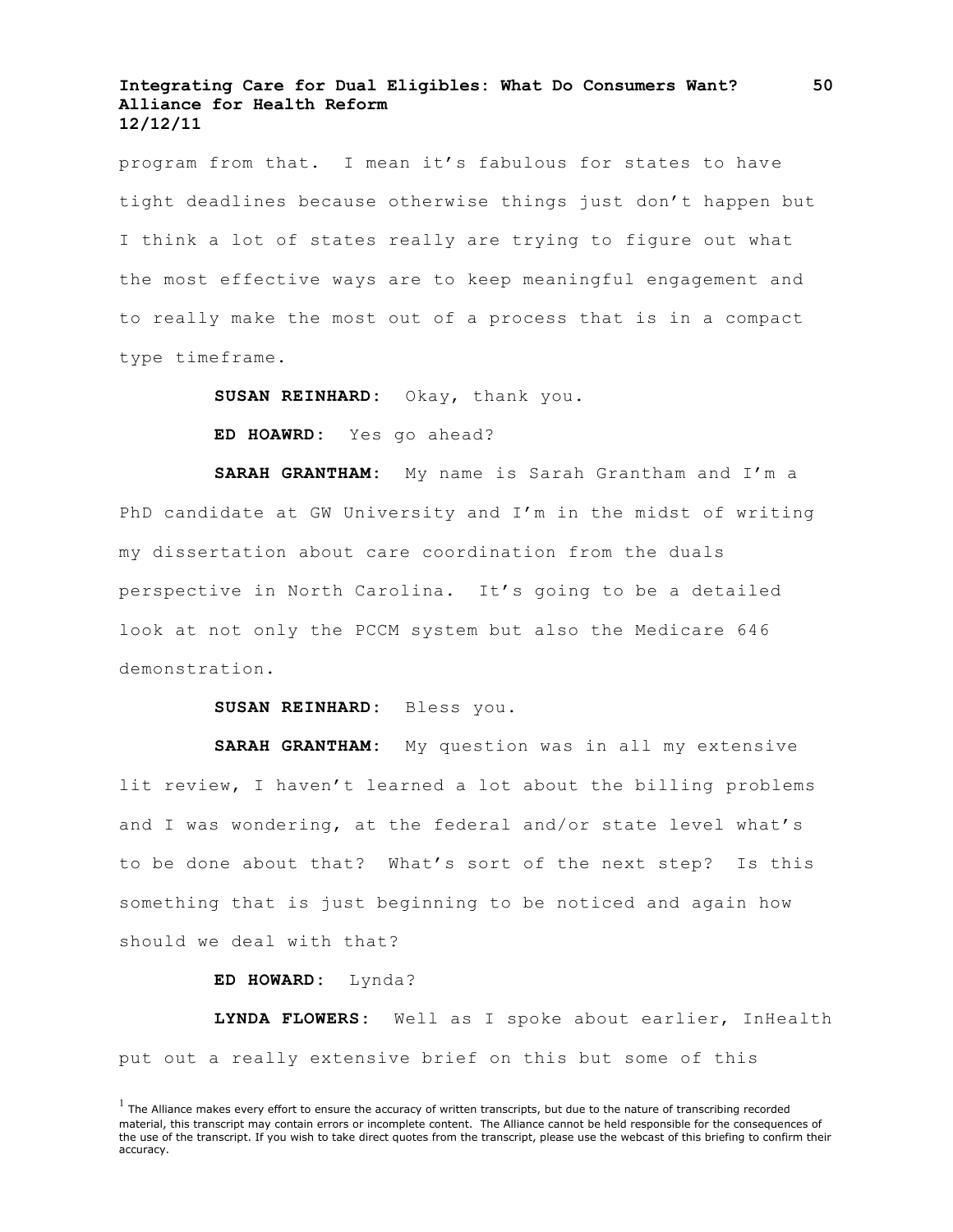policy's solutions that they were advancing included provider sanctions, having Medicare pay the entire amount instead of having that split between what Medicare pays and then Medicaid picks up the rest of the payment, which often doesn't get made because federal law does not require the Medicaid program to pay more than what Medicare would pay. The providers are basically assuming the loss. There are a number of policy solutions aimed at making these providers whole without having to implicate the beneficiaries. You might want to take a look at that. Then of course educating consumers so that it can't be a really solution to anybody if consumers aren't having to pay the balance.

The more consumers know that they don't have that obligation, the less providers are inclined to bill them because they're not going to get what they're after anyway. They're not going to be made whole in that way. I think it's a multifactorial policy approach but where people are on it. I think CMS recently issued a letter to providers letting them know that if they would continue in those behaviors that they would be sanctioned. There is some federal activity out there as we speak. In that letter, there's a hyperlink to that letter in the InHealth brief that I mentioned.

 $<sup>1</sup>$  The Alliance makes every effort to ensure the accuracy of written transcripts, but due to the nature of transcribing recorded</sup> material, this transcript may contain errors or incomplete content. The Alliance cannot be held responsible for the consequences of the use of the transcript. If you wish to take direct quotes from the transcript, please use the webcast of this briefing to confirm their accuracy.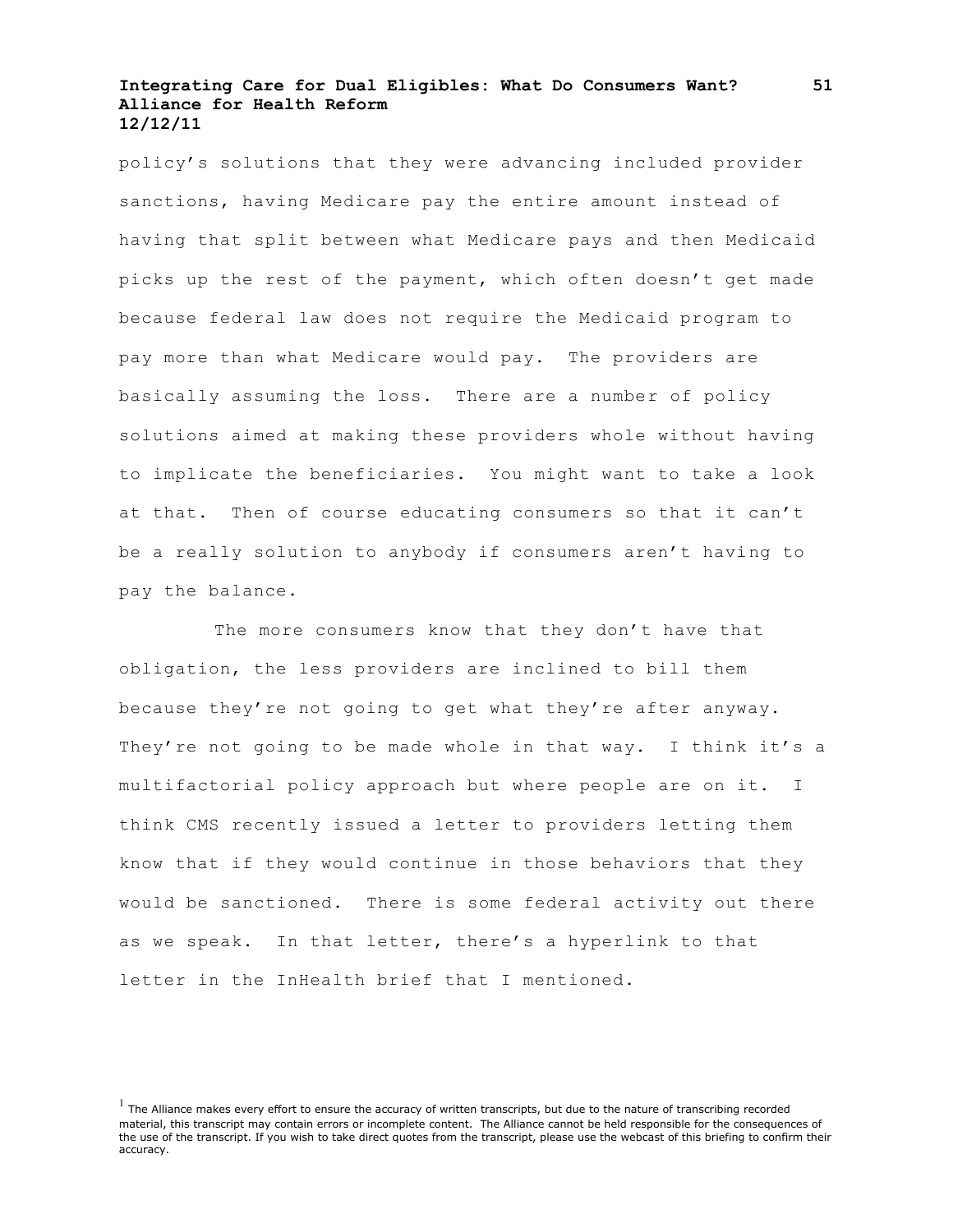**ED HOWARD:** Is there any way to use the plans or the contract language that the plans that are into to make them take some initiative in this area?

**LYNDA FLOWERS:** I think that's certainly something that we can explore. I think where we're talking about traditional plans or providers then I'm not sure how much latitude there is on that but on some of these newer models where we have discretion about what's going into the contract language but certainly a path we can pursue.

**LYNDA FLOWERS:** Just to add to that, I think it might be a promising strategy for people who administer health plans to let their participating providers know that this behavior is not going to be tolerated and maybe even from the plan perspective start to implement some sort of punishments if they are out of compliance.

**ERIN KENNEDY:** I have a question or a comment on that point.

**ED HOWARD:** Excuse me, on that point go ahead.

**ERIN KENNEDY:** Yes, I know he was waiting for us but I'm Erin Kennedy. I'm with the Association for Community-Affiliated Plans and we represent the non-profit Medicaidfocused plans about half of whom also have special needs plans. First I'm really excited to see people really now talking about duals as people and I applaud what you're doing with the focus

 $<sup>1</sup>$  The Alliance makes every effort to ensure the accuracy of written transcripts, but due to the nature of transcribing recorded</sup> material, this transcript may contain errors or incomplete content. The Alliance cannot be held responsible for the consequences of the use of the transcript. If you wish to take direct quotes from the transcript, please use the webcast of this briefing to confirm their accuracy.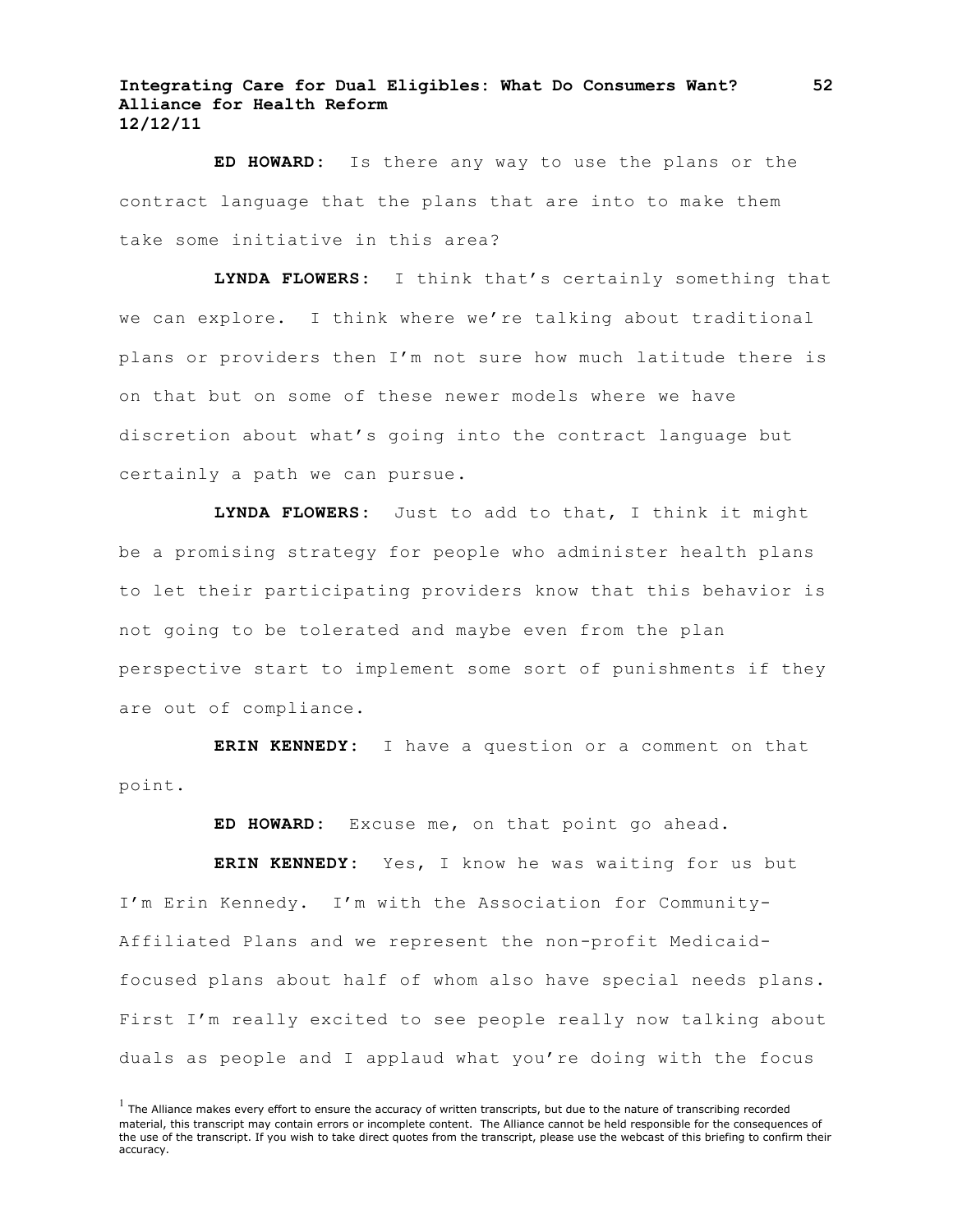groups. I think there's a huge problem with the QMB SLMB-only categories of eligibility in the fact that for the most part, they're kind of accounting issues between the state and federal government and not focused on the care needs that those people may have. Intrinsic to that is that the eligibility systems don't identify them.

There are problems for health plans and physicians and other providers to understand what category somebody's in and of course those categories are so, you can move between one and another rather quickly. I do urge CMS, I know as part of your work in the duals office you're looking at the experience of the beneficiary. I think eligibility, consistent eligibility, and then understanding and having a way to communicate between social security and the states and health plans is important. It's particularly bad for the under 65 person who's on Medicaid as a person with disabilities and becomes a dual after two years of being on Medicare. Nobody seems to know when that date is and it's treated as a retroactive accounting issue and not as a care management opportunity for the person. That payment gap that we were talking about and physicians and other providers not understanding that they cannot bill the dual, that same payment gap is also a problem for the health plans that are operating within the special needs plan category because it is a payment gap that they have to bid against to

 $<sup>1</sup>$  The Alliance makes every effort to ensure the accuracy of written transcripts, but due to the nature of transcribing recorded</sup> material, this transcript may contain errors or incomplete content. The Alliance cannot be held responsible for the consequences of the use of the transcript. If you wish to take direct quotes from the transcript, please use the webcast of this briefing to confirm their accuracy.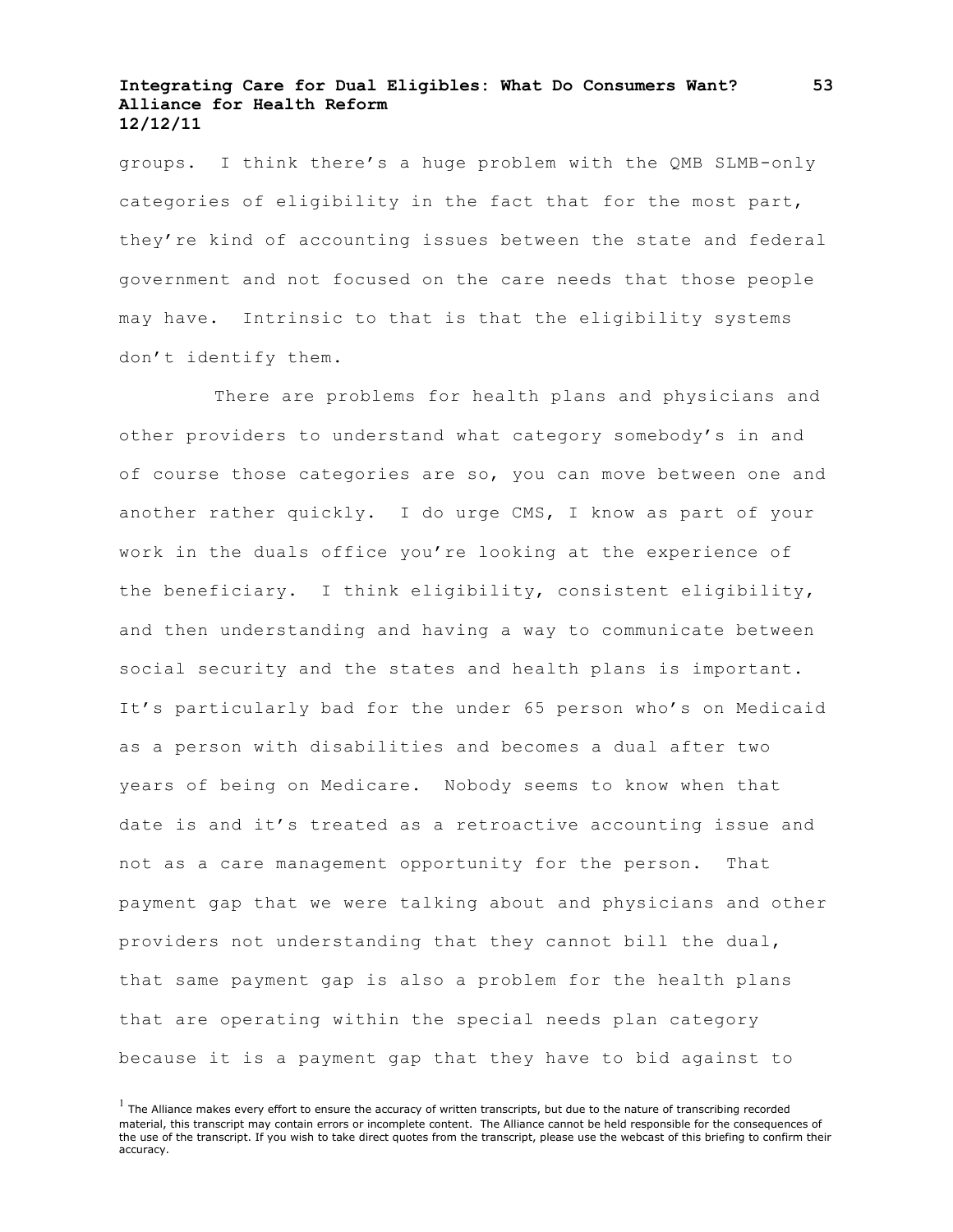get a zero premium. It's an unrecognized payment gap that, in fee-for-service, ends up with a lot of this balance billing and the SNPs, it ends up being some plans having to not continue particular problems again because of that payment gap and because of risk adjustment for the plans that are most focused on the people with disabilities.

**ED HOWARD:** Thank you Mary. Yes Bob?

**BOB GRISS:** Bob Griss with the Institute of Social Medicine and Community Health. This panel is talking about planning specialized services for a unique population, a very heterogeneous population, but Medicaid and Medicare-eligible and the coordination problems between the providers, the plans, and consumers and family caregivers. That's a lot of things. It certainly justifies a specific focus and maybe even an office in CMS to help the planning but I'm wondering what the connection is between this kind of planning effort for this population and the generic health care planning that states are probably not undertaking for the total population.

In other words, we talk about how fragmented the health care delivery system is and I'm wondering what lessons there are from this kind of focus that you are providing for a more generic health care planning process at the state and community level so that there's a better coordination of resources,

 $<sup>1</sup>$  The Alliance makes every effort to ensure the accuracy of written transcripts, but due to the nature of transcribing recorded</sup> material, this transcript may contain errors or incomplete content. The Alliance cannot be held responsible for the consequences of the use of the transcript. If you wish to take direct quotes from the transcript, please use the webcast of this briefing to confirm their accuracy.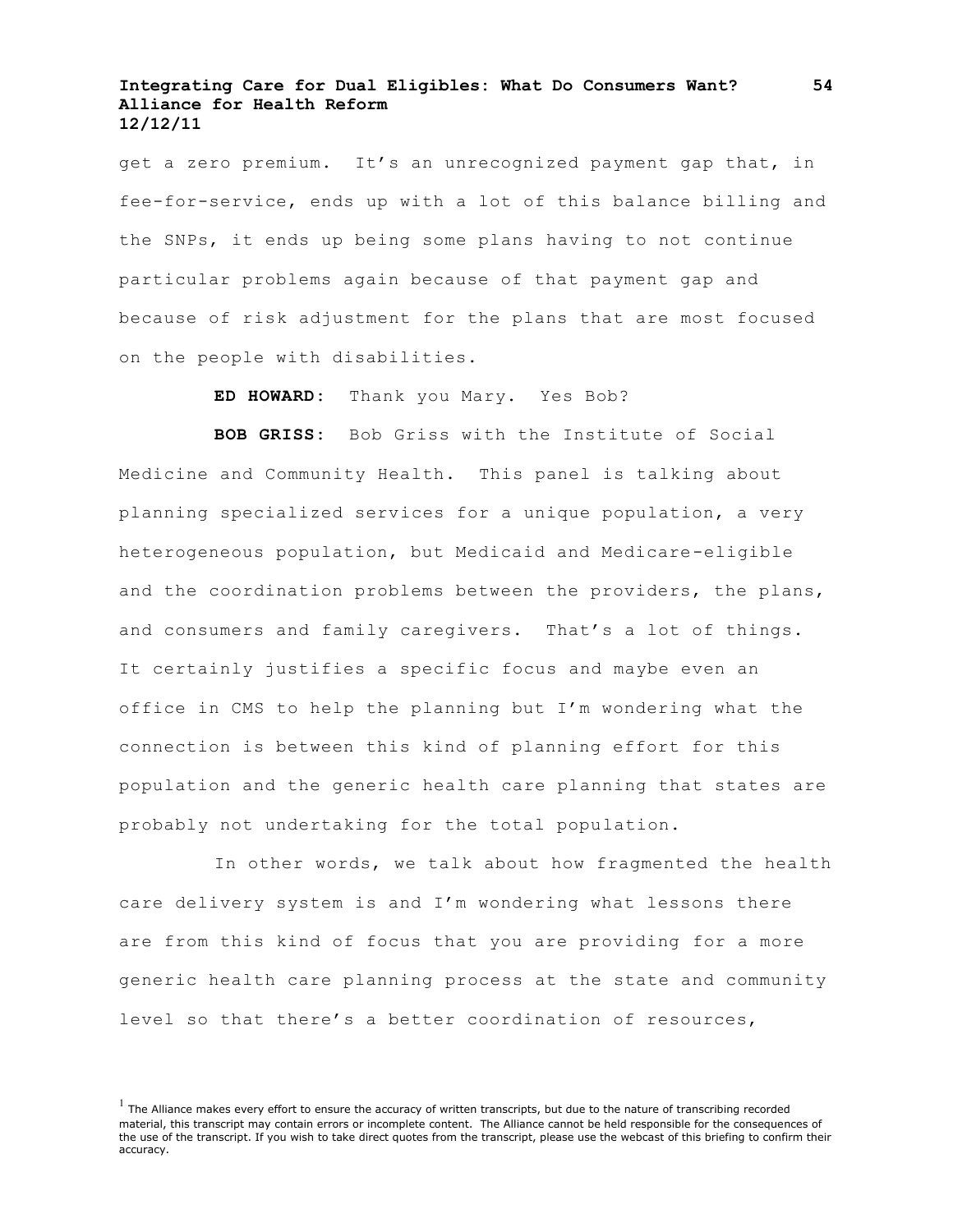clinical and nonclinical resources, to address the health needs of the population. Anyway that's my main question.

**CORRINNE ALTMAN MOORE:** Sure, thank you for that. I can say in Massachusetts I think we're fortunate to be a little bit further ahead on some parts of health reform where we have an exchange already and we have an insurance mandate but for our duals initiative, we are seeing this as it's one foundational piece in a lot of the broader health reform work that we're doing. Earlier this year, the governor put out a bill to address payment reform in Massachusetts and to create ACOs or in Massachusetts, we may call them ICOs, which coincidentally is what we're calling our duals plans right now coincidentally. We are thinking that our foray into the duals integrated plans is going to look a lot like what's next going to happen with forming ACOs in Massachusetts particularly for our disabled Medicaid population.

I should say when we get our bids in for the duals ICOs, we expect to see a wide range, we hope to see a wide range of bidders. We expect they'll be some of our current plans and could be anywhere from our managed care plans, to our SCOs, from PACE plans. We expect that we're going to see some new bidders and we expect that some of those are probably going to look more like ACOs than like traditional health plans. We're excited to see a mix and I think that that is really

 $<sup>1</sup>$  The Alliance makes every effort to ensure the accuracy of written transcripts, but due to the nature of transcribing recorded</sup> material, this transcript may contain errors or incomplete content. The Alliance cannot be held responsible for the consequences of the use of the transcript. If you wish to take direct quotes from the transcript, please use the webcast of this briefing to confirm their accuracy.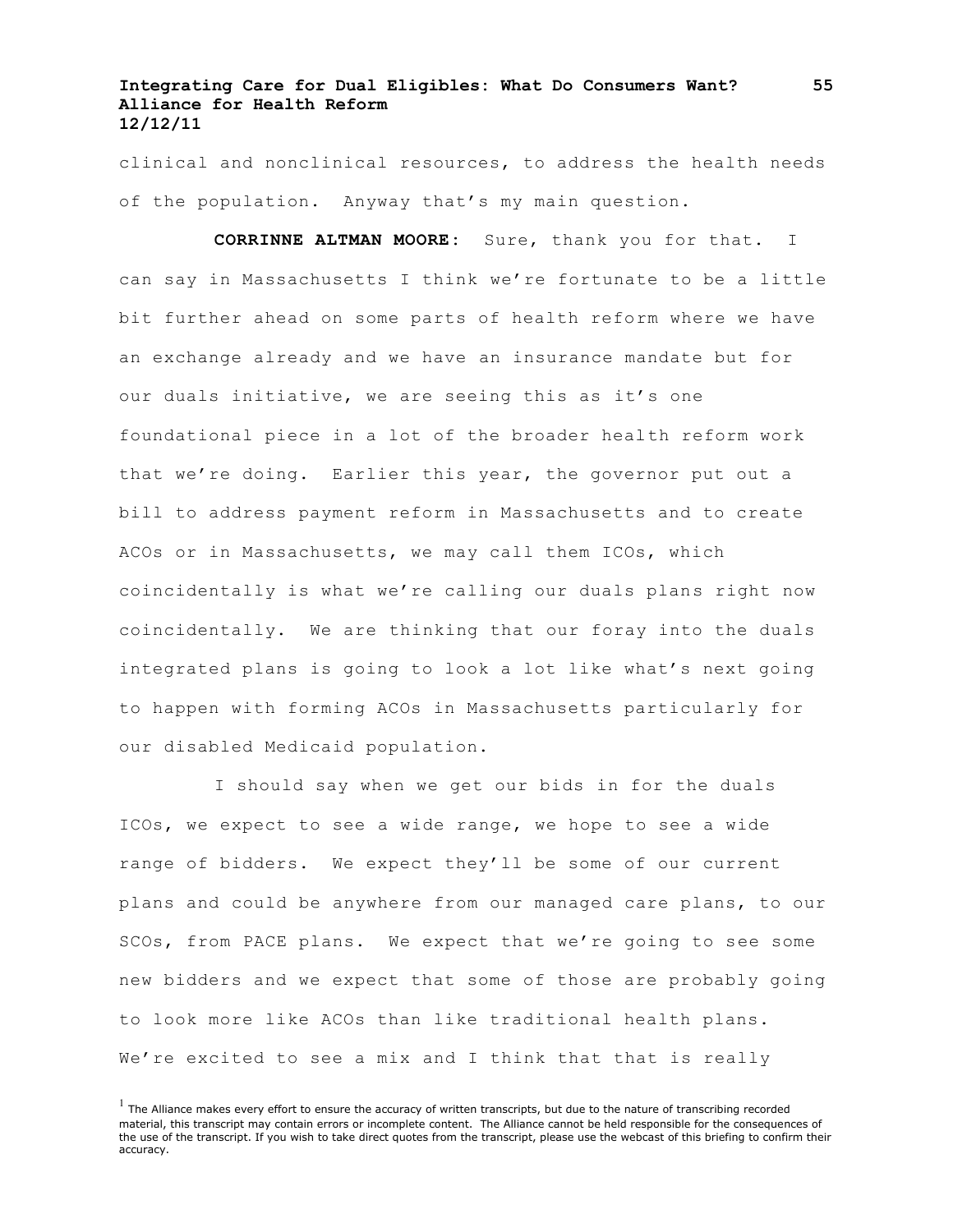helping us and helping a lot of the players in our state to think about what comes next and how can we use this as a platform or as a stepping stone.

**LYNDA FLOWERS:** Just to add to that, I would point you to some of the part of our study that looks at the experiences of the duals in fee-for-service Medicare and Medicaid because these are people that are not operating in any close types of systems. It can tell us a lot about what we can think about for broader system reform. They like having their choice of providers but in the case of the New York group, they were generally more healthy than the other groups we looked at but they were also often affiliated with major hospital systems where their primary care provider was affiliated with a hospital system. It was sort of a non-transparent way of integrating their care although it was. I mean these are broader themes that one can look at when one is looking at how to address the broader health care reform, how you reform systems, if you have systems operating that seem closed to the individual but somehow are able to coordinate their care.

Is there some hope in that on the broader scale for people like you and I who are not really at that point but could be in sort of something like that. I think the other thing that they highlighted was that as long as they could be in the system and functioning well, they wanted to stay. If

 $<sup>1</sup>$  The Alliance makes every effort to ensure the accuracy of written transcripts, but due to the nature of transcribing recorded</sup> material, this transcript may contain errors or incomplete content. The Alliance cannot be held responsible for the consequences of the use of the transcript. If you wish to take direct quotes from the transcript, please use the webcast of this briefing to confirm their accuracy.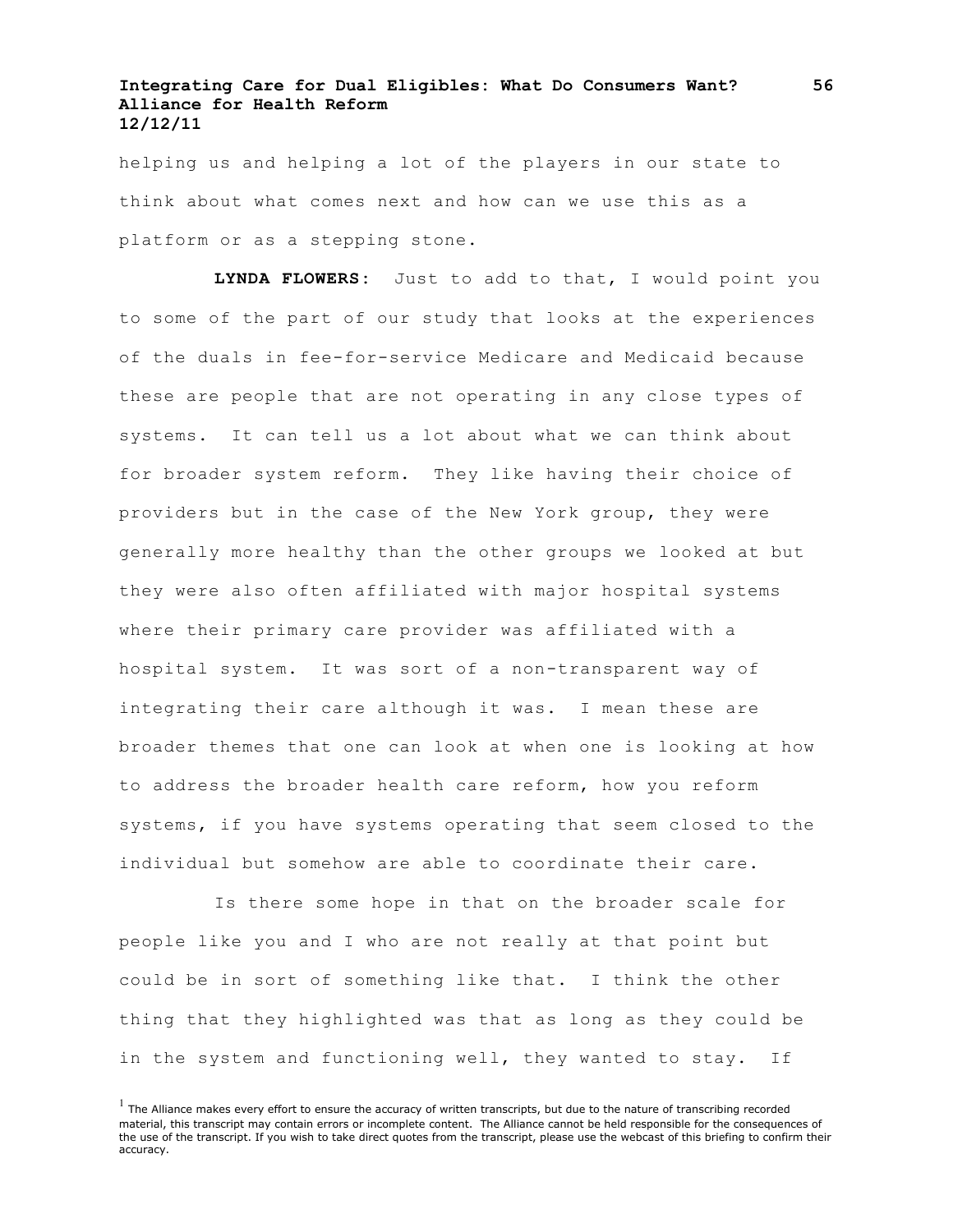they needed to move toward more integration because they needed those needs met, they were willing to go. I think like you said earlier, they're not a homogeneous group and their needs are varied.

**SUZANNE GORE:** Actually I also think that this really integrated care is states looking at their most complex population and trying to really trying to figure out how to best serve and meet the needs of this population and then they can pull lessons learned from targeting that complexity. I think states are looking at integrated care as somewhat of a building block for their health reform and Medicaid expansion planning activities but I think it's just part of the continuum.

**DIANE STOLLENWORK:** My name is Diane Stollenwork and I'm a Vice President of the National Quality Forum and one of the projects that I staff is the measure application partnership work to provide input to HHS on what measures should be used to improve care for people who are dual eligible. I'm interested in the comments about the ICOs and you had said earlier, Corrinne, about your discussing what measures should be used and you reference that they are like the ACOs. The question for you is are you looking then to start with the crossover with the federal measures for ACOs and how is it different particularly addressing multiple chronic

 $<sup>1</sup>$  The Alliance makes every effort to ensure the accuracy of written transcripts, but due to the nature of transcribing recorded</sup> material, this transcript may contain errors or incomplete content. The Alliance cannot be held responsible for the consequences of the use of the transcript. If you wish to take direct quotes from the transcript, please use the webcast of this briefing to confirm their accuracy.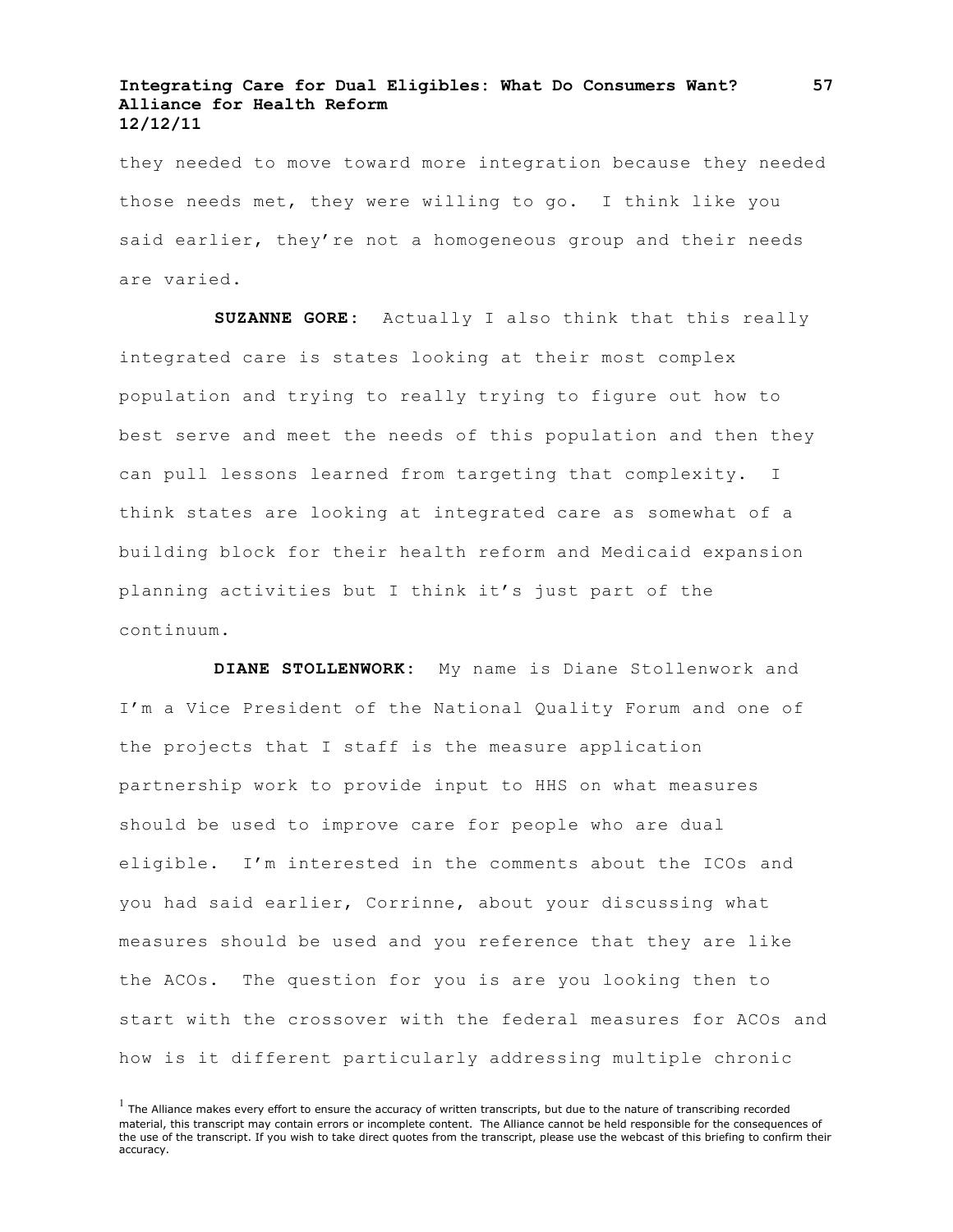conditions and also the high prevalence of mental health needs. generally I have a question for the group regarding rural areas or areas where integrated care might be more of a challenge just because of the availability of providers. Do you use a difference in the approach to integrating care in rural areas? So two distinctly different questions. Thank you.

**CORRINNE ALTMAN MOORE:** To the first question about quality measures, right now we're focused on gathering together a solid set of quality measures that will address all of the different service areas and that will address that we're creating this new integrated care model. We're certainly pulling from all the resources that are out there. There are some areas that have more and some areas that have less. I would say that we're not giving any more particular attention to what's happening on the federal level with the ACOs. I would say that my understanding is that most of that has been oriented towards the fee-for-service system, ACOs, operating in Medicare through the fee-for-service system. While some of the quality things could cross over, it's not quite the same delivery system that we're working with as we're looking to use more of a managed care or managed care plus next generation model.

I think the areas that we do need a lot of help on are for long-term services and supports. We really hope to do a

 $<sup>1</sup>$  The Alliance makes every effort to ensure the accuracy of written transcripts, but due to the nature of transcribing recorded</sup> material, this transcript may contain errors or incomplete content. The Alliance cannot be held responsible for the consequences of the use of the transcript. If you wish to take direct quotes from the transcript, please use the webcast of this briefing to confirm their accuracy.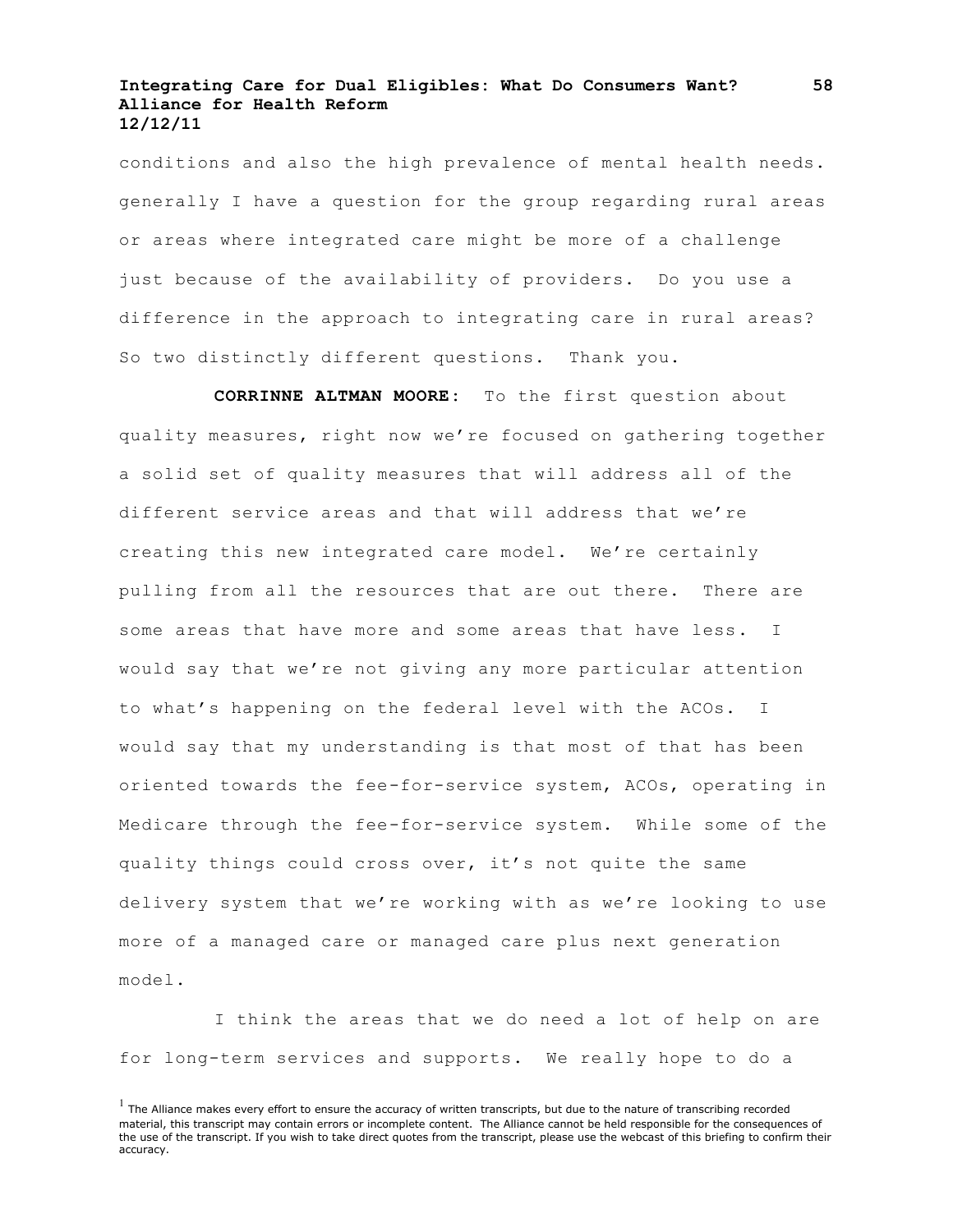lot of good work with our stakeholders. We think they can really help us there as there isn't as much out in the field on that realm of services but it's an iterative conversation. We hope that we produce good solid results that help us to measure the effectiveness of the plans.

**LYNDA FLOWERS:** I'd like to invite Laurie Faya who's with us from Community Health Partnerships in O'Claire, Wisconsin. It's a fully integrated SNP and they have some experience operating in rural areas in Wisconsin. I'd like to invite you to go to the mic and maybe offer some comments on that question if you don't mind as I already invited you to the mic.

**FEMALE SPEAKER:** She thought she was here for a free lunch.

**FEMALE SPEAKER:** No such thing.

**LAURIE FAYA:** I'm also going to ask Donna Martin to come up. She's one of the administrators with Community Health Partnership. We are in a rural community in O'Claire, Wisconsin and we integrate with our providers and some areas are more difficult than others. We really work on our provider network and make sure we have adequacy across the organization and across our five counties that we serve. We have a provider relations staff that go out and search out quality providers and work with them to be partners with us so that we can serve

 $<sup>1</sup>$  The Alliance makes every effort to ensure the accuracy of written transcripts, but due to the nature of transcribing recorded</sup> material, this transcript may contain errors or incomplete content. The Alliance cannot be held responsible for the consequences of the use of the transcript. If you wish to take direct quotes from the transcript, please use the webcast of this briefing to confirm their accuracy.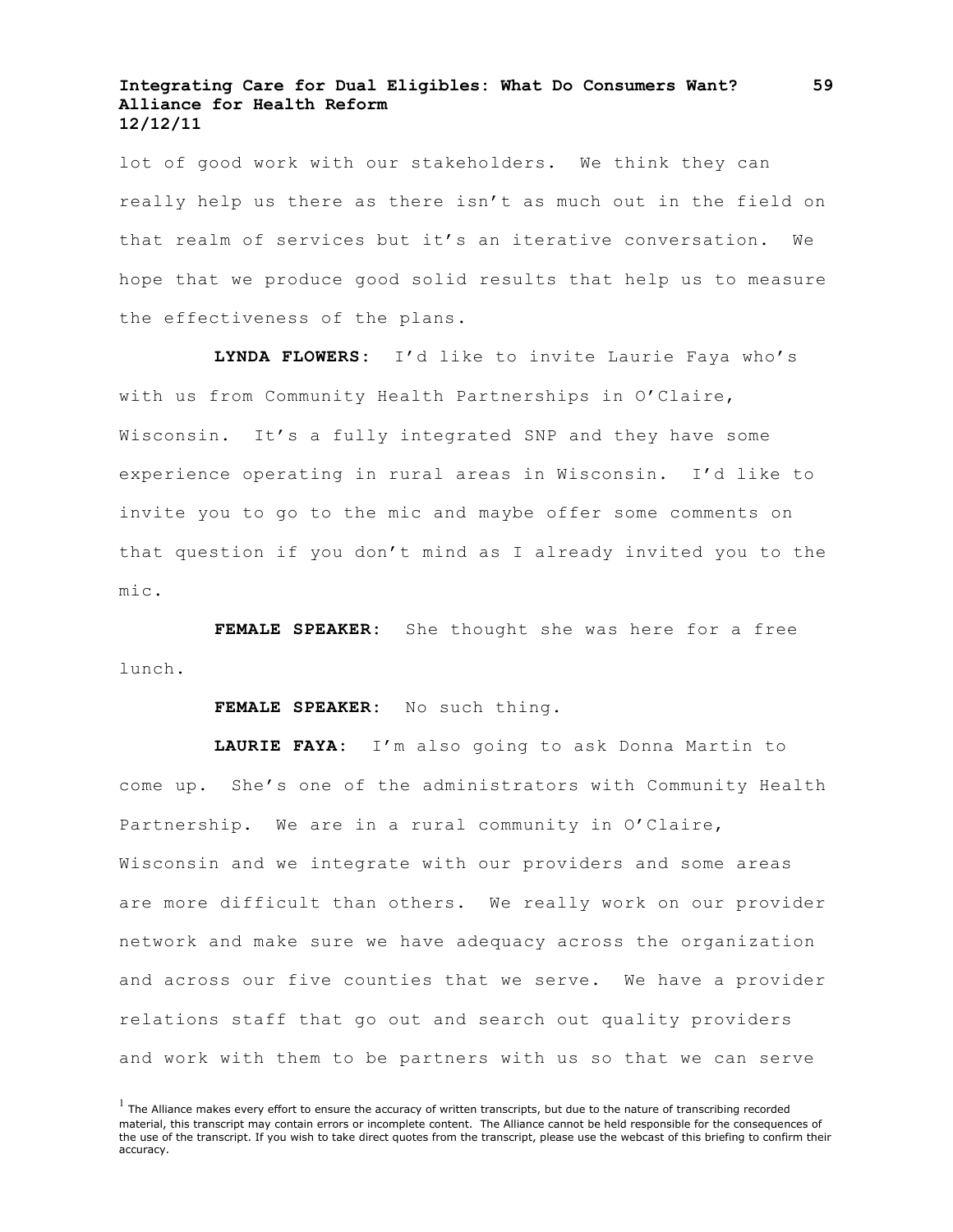our members and meet the member outcomes. Do you have anything else to add?

**DONNA MARTIN:** Donna Martin, I'm also with Community Health Partnership in O'Claire, Wisconsin and I just wanted to point out that we are this rural program and we do serve developmentally disabled, physically disabled, as well as the elderly frail in the program. There certainly are definite challenges being that it is a rural program and we only have about 2,000 duals that we serve so we are quite small. We do serve that population using teams, social workers, nurses, nurse practitioners and again we were one of the programs that were interviewed and we are all about focusing first member and on member outcomes. It's certainly costly. There are many challenges because we are fully integrated and we just continue to look for this Office of Medicare/Medicaid and all the possibilities there of helping smooth out some of those challenges too. Thank you.

**ED HOWARD:** We've got a couple of questions that sort of suggest the observation that although we've been talking an awful lot about consultation and not a lot about money, it's probably not unconnected. Part of this has to do with, it was triggered by the reference of the global fee payment that Cory mentioned but more generally as states, not just Massachusetts, but otherwise have conducted the kind of stakeholder and

 $<sup>1</sup>$  The Alliance makes every effort to ensure the accuracy of written transcripts, but due to the nature of transcribing recorded</sup> material, this transcript may contain errors or incomplete content. The Alliance cannot be held responsible for the consequences of the use of the transcript. If you wish to take direct quotes from the transcript, please use the webcast of this briefing to confirm their accuracy.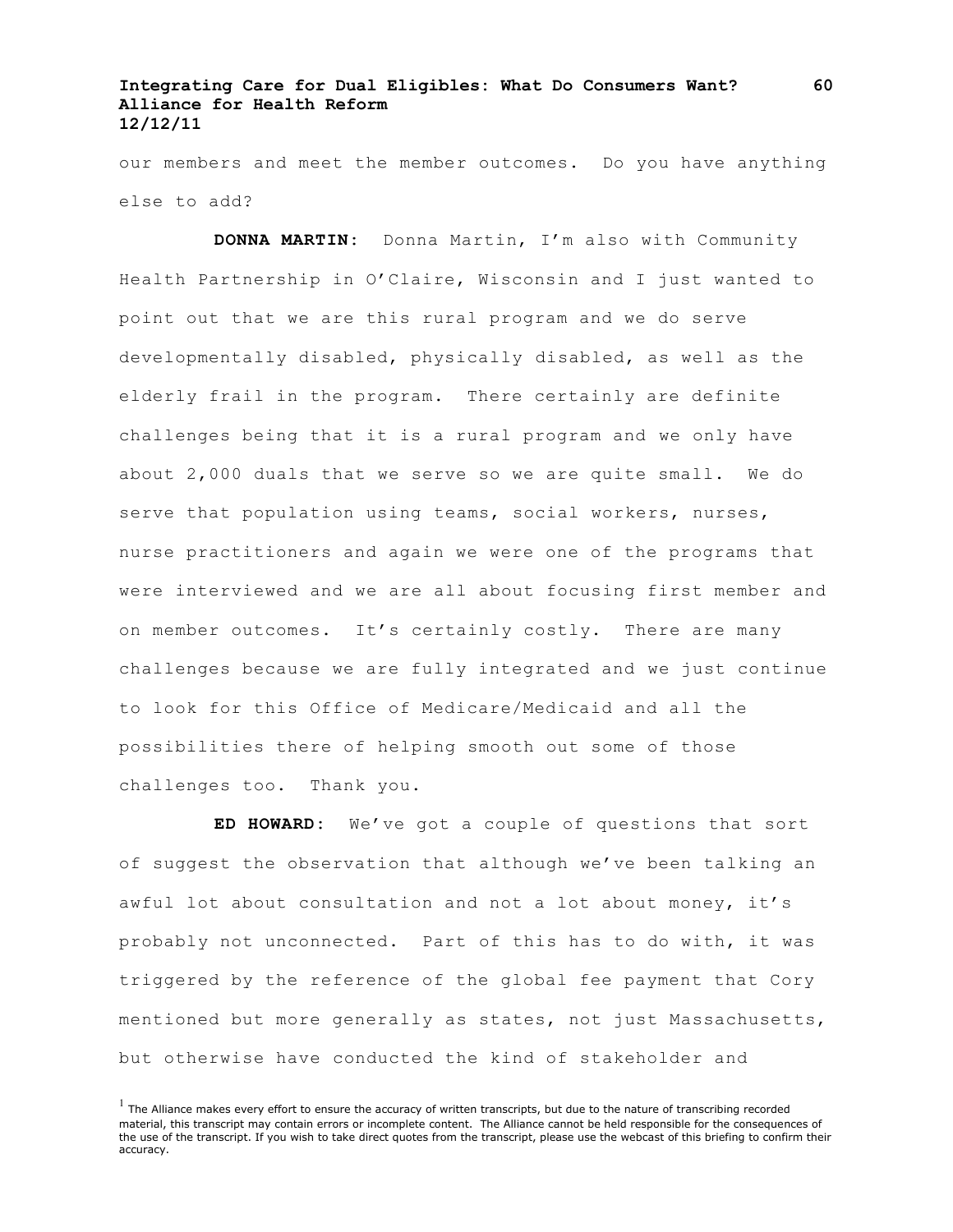consumer involvement we've been talking about, there's been a lot of discussion about what the consumers want that would improve what was on the paper in the way of added services, filled in services. Those things cost money and the question is how does that get figured into what finally emerges as the program? What kind of limits are there in how much money can be added, if any can, to meet the kinds of demands or desires that are unearthed in these focus groups?

**CORRINNE ALTMAN MOORE:** We have done some preliminary work with our actuaries and we have what we're sort of thinking of right now is proof of concept. With the additional benefits that we are proposing, putting into the package, our actuaries are projecting one-and-a-half to two-percent savings in the first year that the program is fully implemented, so after the ramp up period. Most of the savings accrues on what you think of as the traditional Medicare benefits by diverting from more expensive in-patient and acute services and by investing in our community long-term services and supports and some of the newer things like community health workers, care coordination. We can really prevent some of the more acute hospitalizations.

We can prevent things like prescription medication conflicts. There are some real savings that we can get out of the model over time by putting all of the benefits together, by purchasing it together, by having really clear accountability

 $<sup>1</sup>$  The Alliance makes every effort to ensure the accuracy of written transcripts, but due to the nature of transcribing recorded</sup> material, this transcript may contain errors or incomplete content. The Alliance cannot be held responsible for the consequences of the use of the transcript. If you wish to take direct quotes from the transcript, please use the webcast of this briefing to confirm their accuracy.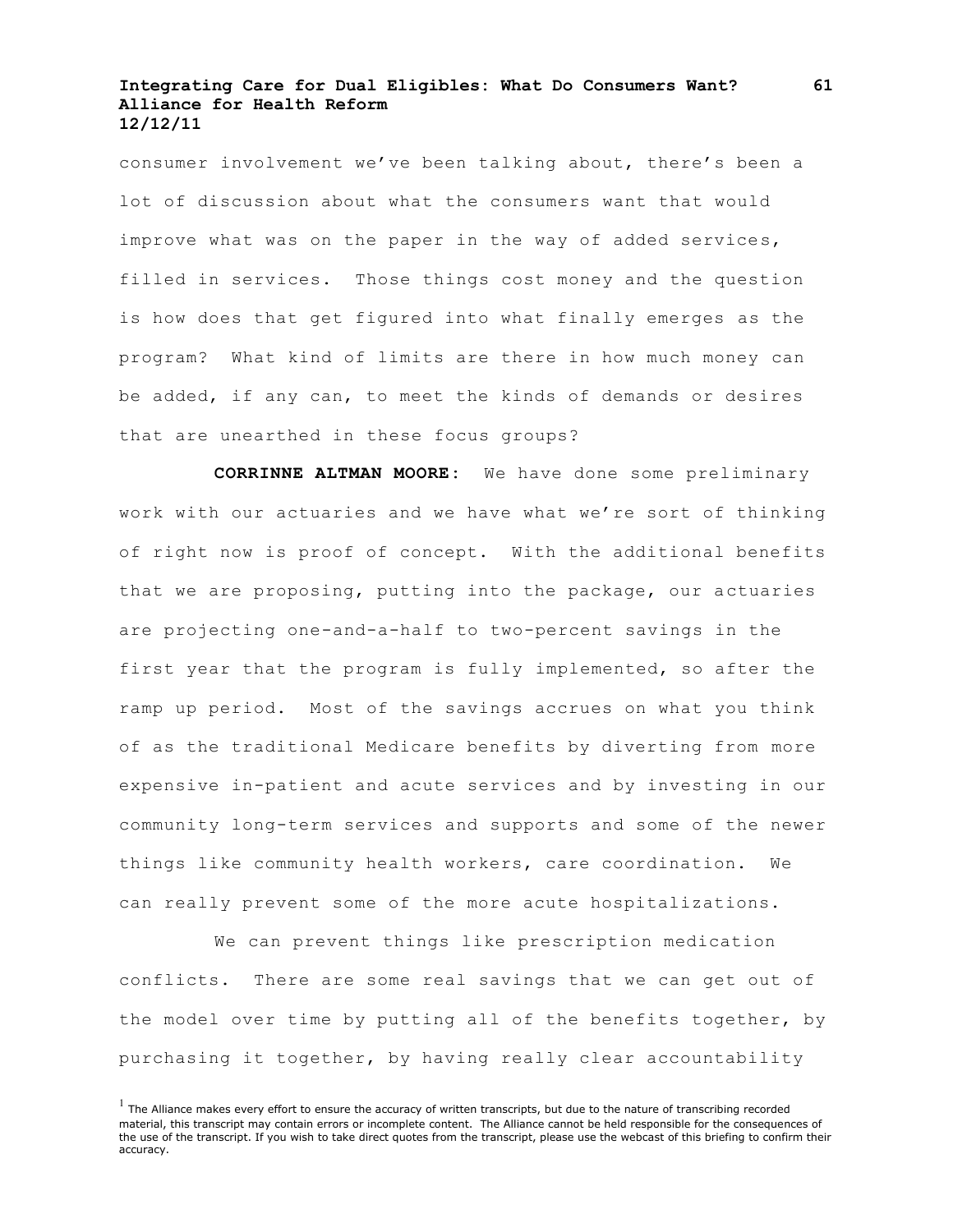between the plans and the governance with the state and CMS. That's where we're really focusing how can we put everything together in an efficient way that meets the needs of the member, is attractive to the members, and where the financing works because obviously that's a critical component as well. I'll just add that we are planning to take advantage of CMS' three-week capitated model, which they put out in the State Medicaid Directory July  $8^{th}$ , very excited about that model. That allows us to really look at the whole benefit package as one and to essentially, each contribute funding streams to the capitated payments that will be going to our contractors. It's a very exciting collaboration. We're looking forward to actually getting in and implementing it in partnership with CMS.

**ED HOWARD:** Lindsay, do you have something to contribute here?

**LINDSAY BARNETTE:** I would just echo what Cory said in terms of the promise of integration is really the opportunity to improve the quality of care and reduce the costs by reducing fragmentation and certainly this notion of proof of concept is what we are trying to get to as part of a number of the statefocused demonstrations that we're working on in our office. We're happy to follow up with folks that have additional

 $<sup>1</sup>$  The Alliance makes every effort to ensure the accuracy of written transcripts, but due to the nature of transcribing recorded</sup> material, this transcript may contain errors or incomplete content. The Alliance cannot be held responsible for the consequences of the use of the transcript. If you wish to take direct quotes from the transcript, please use the webcast of this briefing to confirm their accuracy.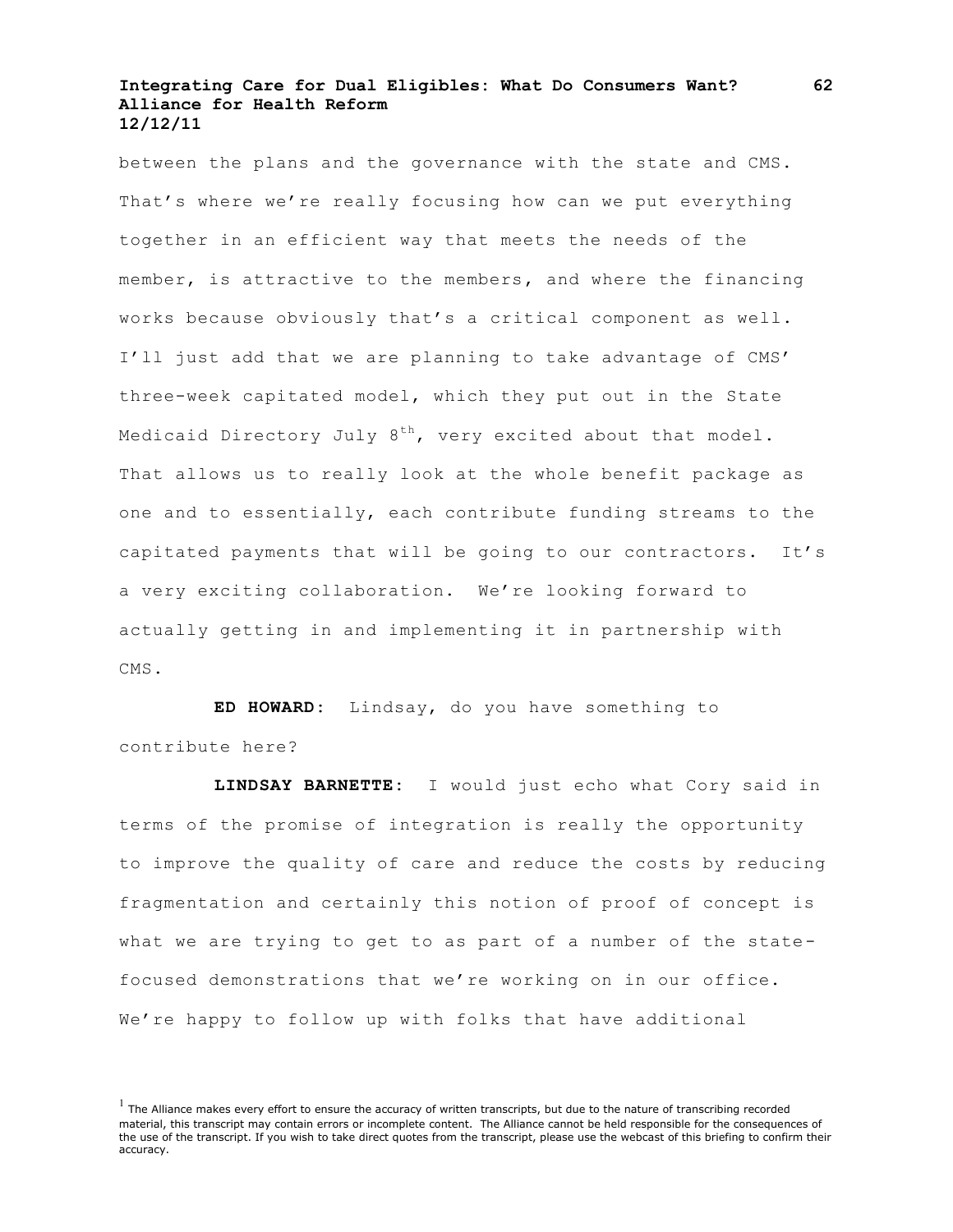questions about this demonstration after the briefing or in the future as well.

**ED HOWARD:** Susan, as you have been going around, are there friendly actuaries in other states that can project savings the way Cory has described?

**SUZANNE GORE:** Well I have yet to hear of a state that actually is putting money, additional funding into their integrated program design. I think that states are looking at these programs being at least budget neutral, hopefully finding savings but I mean I think what Cory said, states do need all of the services in because then you have a pool of funding from which you can, if someone has a social issue that could resolve a medical issue. The plan or the integrated care organization could put funding that way versus what traditionally is laid out in the Medicaid state plan for services or Medicare. I think it really is allowing flexibility and truly having integrated benefits that will help these programs find savings, achieve budget neutrality and hopefully savings.

**SUSAN REINHARD:** I just want to add that we have been, again in the series of discussions, becoming quite interested in talking with states about the extent to which they're including all state plan services, which you said, which would include nursing home care, full nursing home care as well as the home and community-based services or is it in or out or

**63**

 $<sup>1</sup>$  The Alliance makes every effort to ensure the accuracy of written transcripts, but due to the nature of transcribing recorded</sup> material, this transcript may contain errors or incomplete content. The Alliance cannot be held responsible for the consequences of the use of the transcript. If you wish to take direct quotes from the transcript, please use the webcast of this briefing to confirm their accuracy.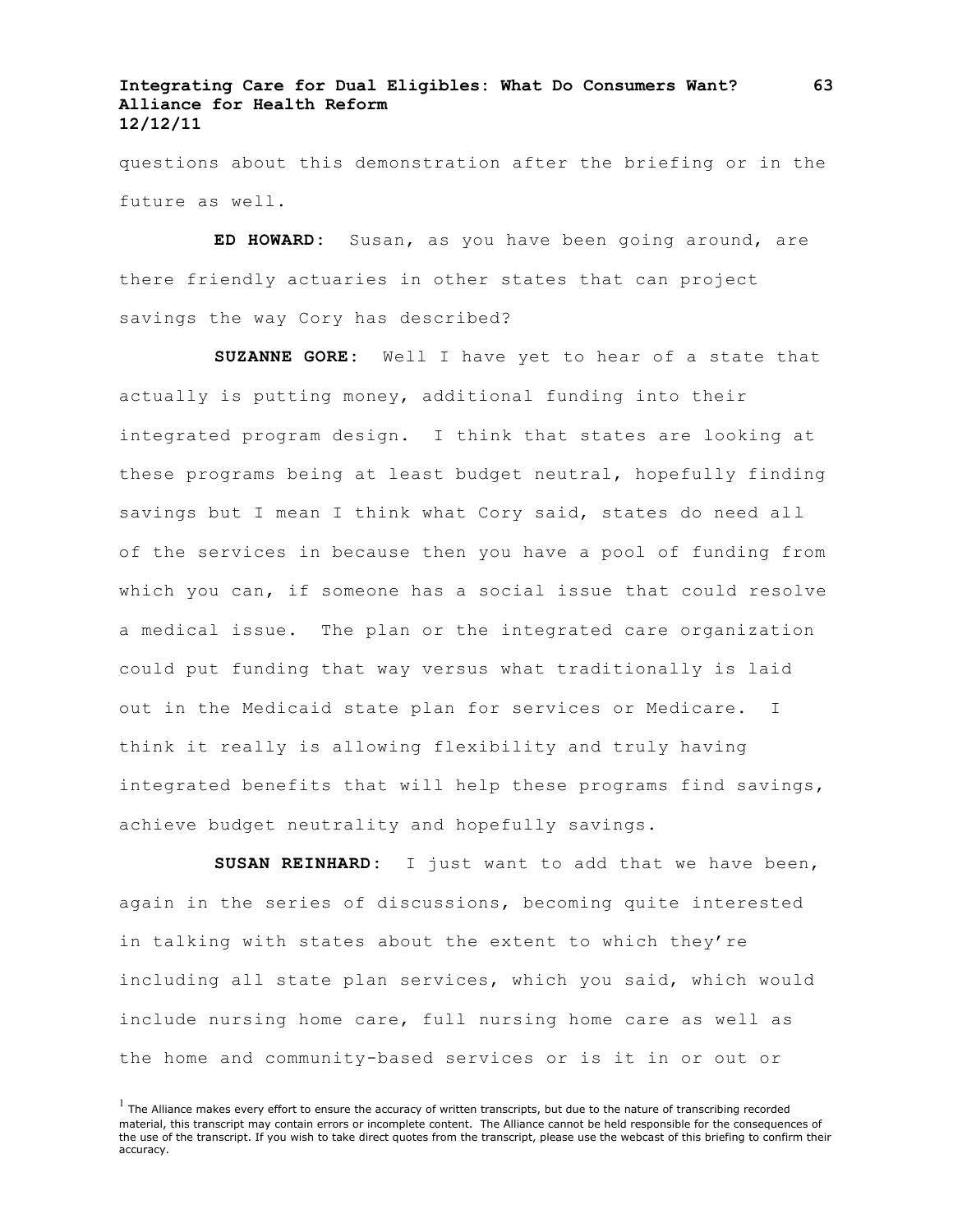somewhere in between. We're really interested and of course that affects the friendly actuary I guess and the full set of services that can be. We will be pursuing this further.

**ED HOWARD:** Good. Yes, sir, a familiar face.

**MALE SPEAKER:** Second question, Corrinne, I'm glad you mentioned the three-way contract because the three-way contract as I understand it, is based on the senior care option threeway contract that existed before senior care options became a SNP. I have been searching valiantly but without any success to try to determine if Massachusetts had any issues with that senior care option three-way contract, whether there were any difficulties that you experienced that could maybe serve as a lesson to everyone else who's going to have to deal with that three-way contract.

**CORRINNE ALTMAN MOORE:** Yes, thank you for that. I should say that I think that our senior care options program was one of a couple of programs in a couple of states that had three-way contracts. I believe that there were a couple of others a number of years ago. What I have heard are some of the things that have become less integrated once our three-way contract for the SCO program went away and that program became a SNP, operated under a SNP and a Medicaid managed care structure. That's what operates today. I've heard things like when that change occurred, some of the enrollment alignment

 $<sup>1</sup>$  The Alliance makes every effort to ensure the accuracy of written transcripts, but due to the nature of transcribing recorded</sup> material, this transcript may contain errors or incomplete content. The Alliance cannot be held responsible for the consequences of the use of the transcript. If you wish to take direct quotes from the transcript, please use the webcast of this briefing to confirm their accuracy.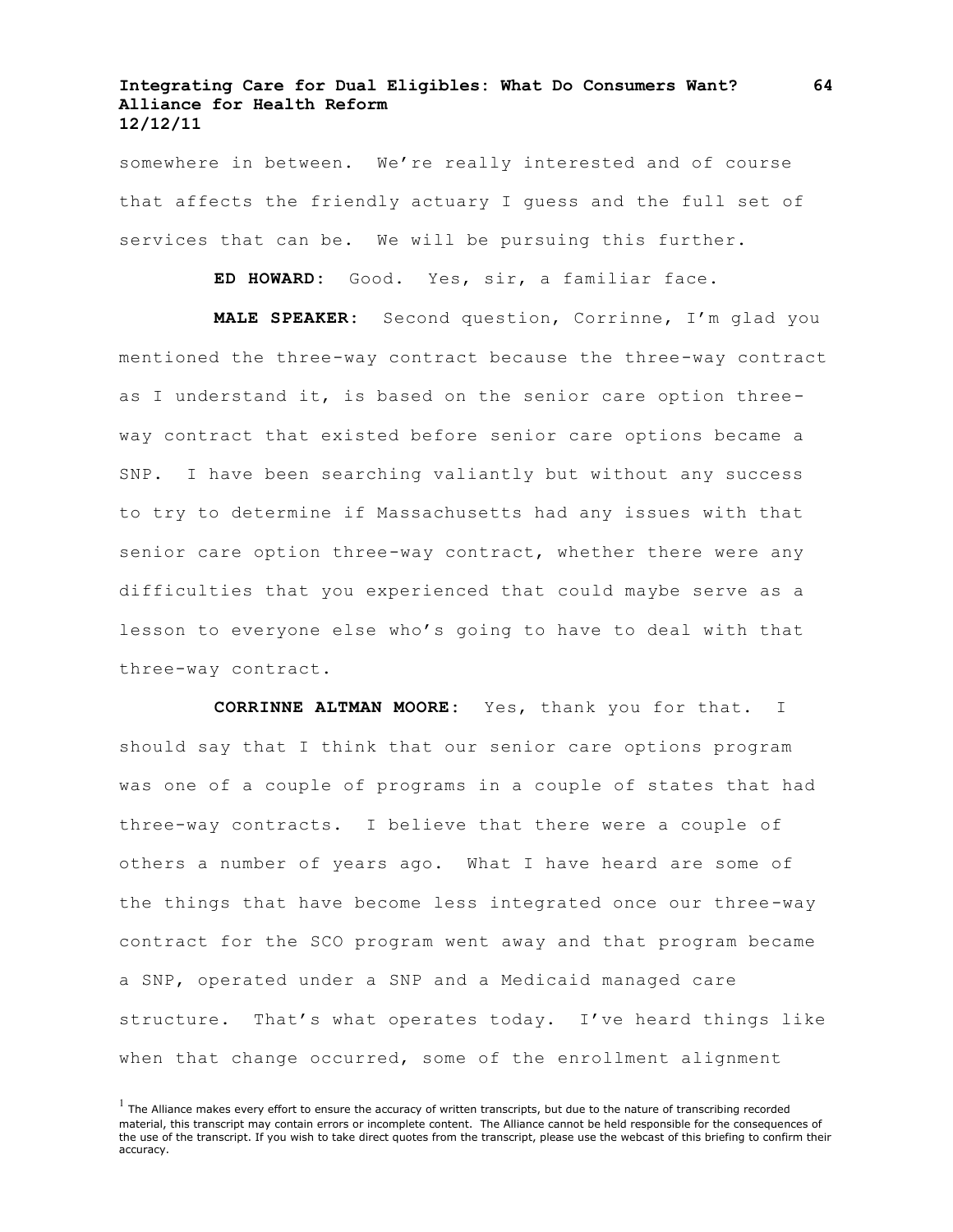suffered. Before it used to be coordinated but now sometimes the Medicare timing and the Medicaid timing can be different and that can create some issues. I understand that the appeals and grievance process used to work a little bit better when it was integrated under the three-way contract but now there are separate appeals and grievance processes that go up through the SNP process and through the Medicaid process once you leave the plan.

The financing is different. The plans are operating under SNP financial rules and Medicaid managed care rules. We have less latitude there. As I understand it when SCO was originally brought up, we had a frailty adjuster that was phased out over time. I think that the finances have gotten a little tighter than they used to be. I couldn't comment on whether that's a dangerous issue in Massachusetts. I think there are other states that are probably having a harder time with it than we are.

**SUSAN REINHARD:** There's another question maybe it gets more into besides what we're talking about here what else is going on and I'm not sure, Lindsay, whether you're in a position to answer this, but the question is what is the status of the independence at home demonstration project, which was authorized into health care law and does it offer any new

 $<sup>1</sup>$  The Alliance makes every effort to ensure the accuracy of written transcripts, but due to the nature of transcribing recorded</sup> material, this transcript may contain errors or incomplete content. The Alliance cannot be held responsible for the consequences of the use of the transcript. If you wish to take direct quotes from the transcript, please use the webcast of this briefing to confirm their accuracy.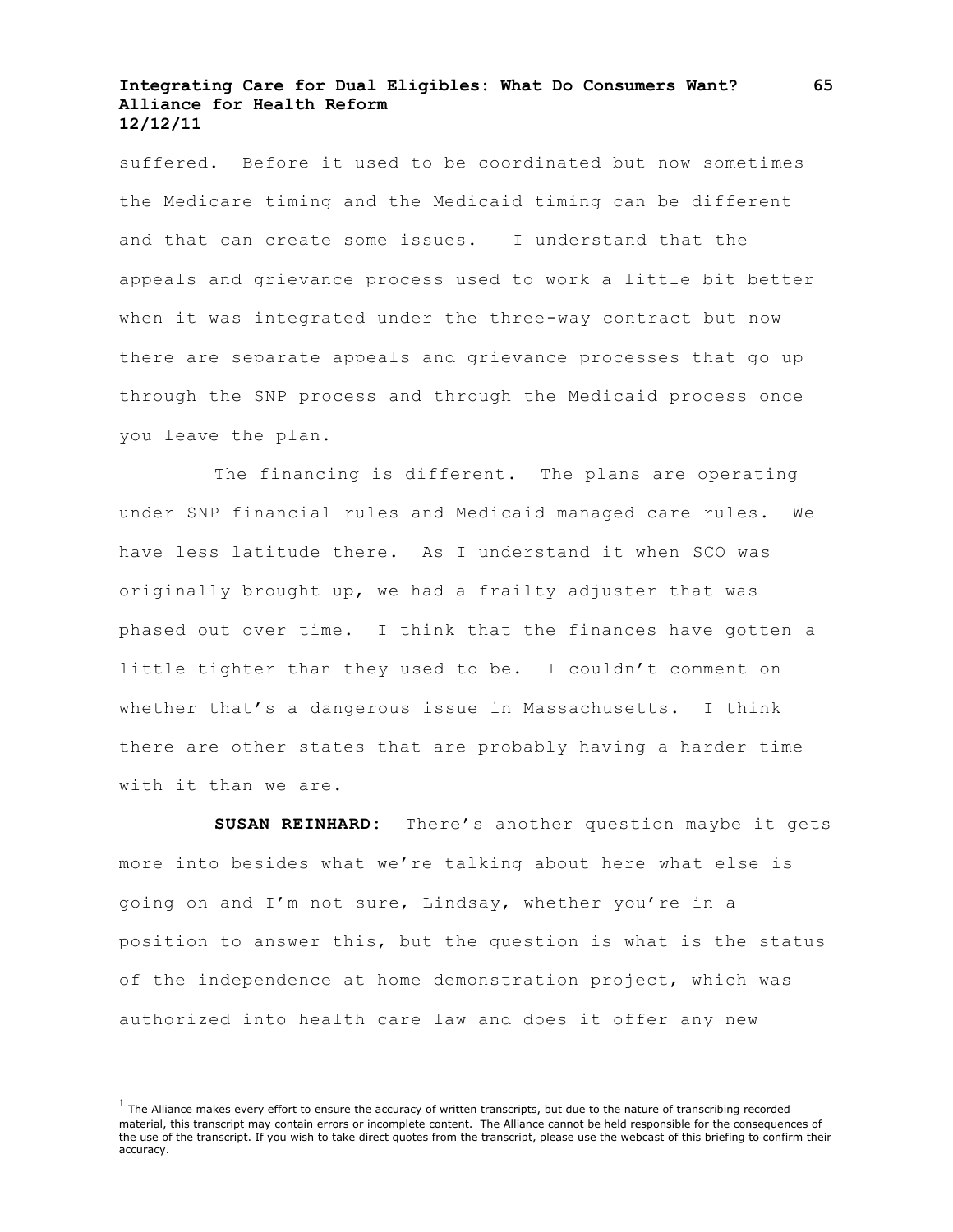direction in care for the dual eligibles? It's a great question.

**LINDSAY BARNETTE:** It is a great question and the independence at home demonstration is an exciting one and one I know several months ago staff from our office actually went down to look at a site, actually here in D.C. that might be an interesting candidate for the independence at home demonstration. It's a great opportunity. I'm not 100-percent sure what the status is. It's not run out of our office but I can certainly find out and report back. It should be coming out soon though I would imagine.

**SUSAN REINHARD:** The person who asked the question may want to give your card. I'm not sure if there's another way to follow up. Then one more for Massachusetts but it could be a broader question, which is we're focusing on stakeholder input and we've been focusing on a consumers but what about provider input I suppose? The question was besides education and outreach, what efforts are being taken to incentivize provider enrollment to ensure continuity of care, which we know consumers are very worried about continuity of care.

**CORRINNE ALTMAN MOORE:** We do have a wide swath of providers that have been participating in our stakeholder process. We have had a couple of public meetings. We'll continue having them as we move forward into implementation.

 $<sup>1</sup>$  The Alliance makes every effort to ensure the accuracy of written transcripts, but due to the nature of transcribing recorded</sup> material, this transcript may contain errors or incomplete content. The Alliance cannot be held responsible for the consequences of the use of the transcript. If you wish to take direct quotes from the transcript, please use the webcast of this briefing to confirm their accuracy.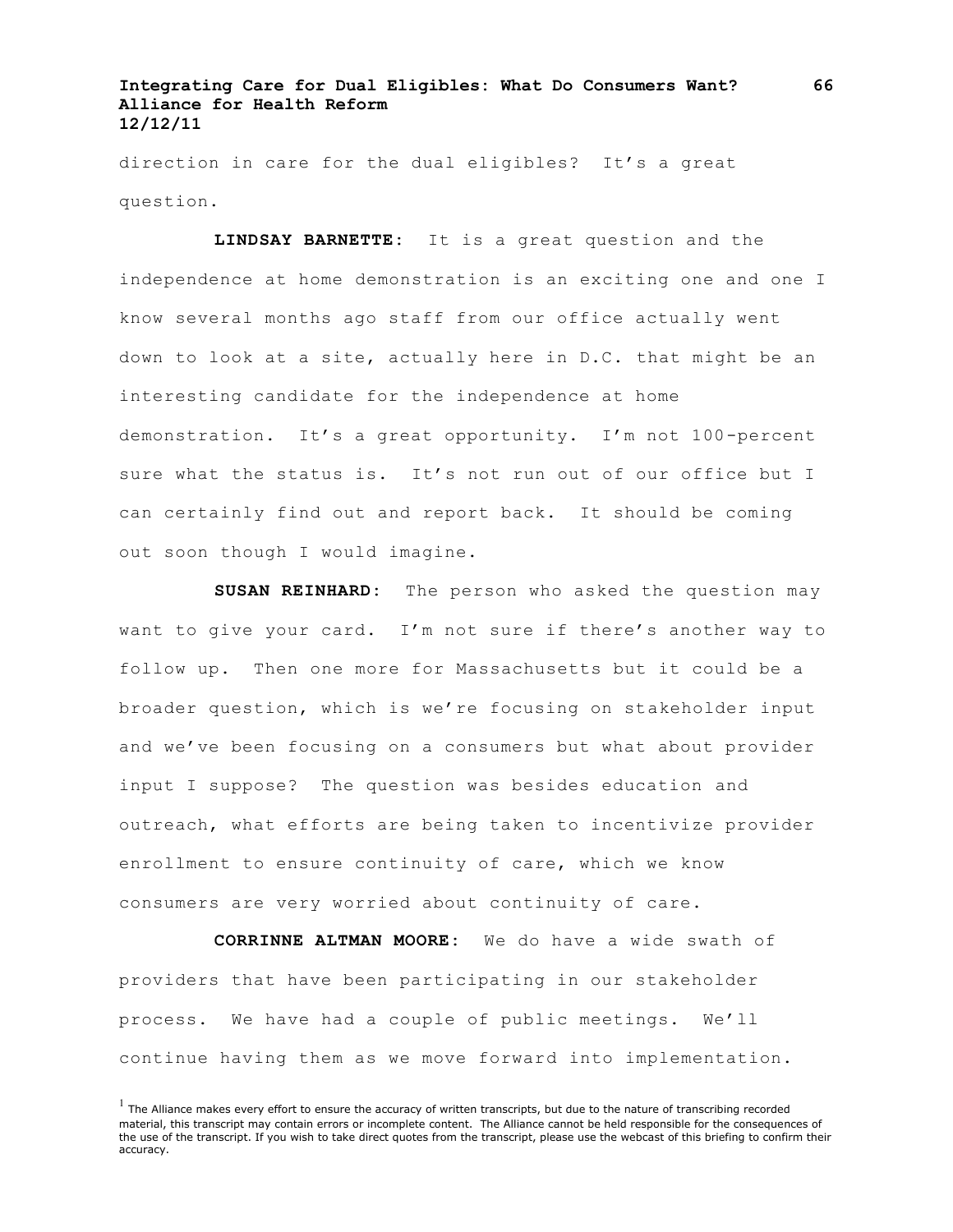We do hear from a variety of perspectives in those meetings. As far as once we get to implementation, we are focusing a lot on how can we preserve continuity of care for people. we certainly don't want to disrupt anyone's care arrangements particularly if they're using daily support services like personal care assistance or perhaps going to a day program. we're going to be making sure that we're aware of what are someone's needs before they enroll and that we're working with them to transition their care plans. I'm not sure exactly on the ground what form that's going to take but we're certainly going to be paying attention to that and making sure that minimizing disruptions as much as possible.

We're also going to be doing a lot of outreach from Mass Health to the providers that are currently serving our target population. We're also going to be asking for our contracted ICOs to be doing the same, to be doing outreach to the providers, to have a robust network, and as I mentioned, to continually enroll providers in the network that meet network requirements. For example, if a new member wanted to sign up but was unsure if their current providers would be in the network, they could request that those providers be outreached to and then go through that process of enrolling the providers and then make their enrollment decision. We're going to be providing a lot of opportunities for people to work through

 $<sup>1</sup>$  The Alliance makes every effort to ensure the accuracy of written transcripts, but due to the nature of transcribing recorded</sup> material, this transcript may contain errors or incomplete content. The Alliance cannot be held responsible for the consequences of the use of the transcript. If you wish to take direct quotes from the transcript, please use the webcast of this briefing to confirm their accuracy.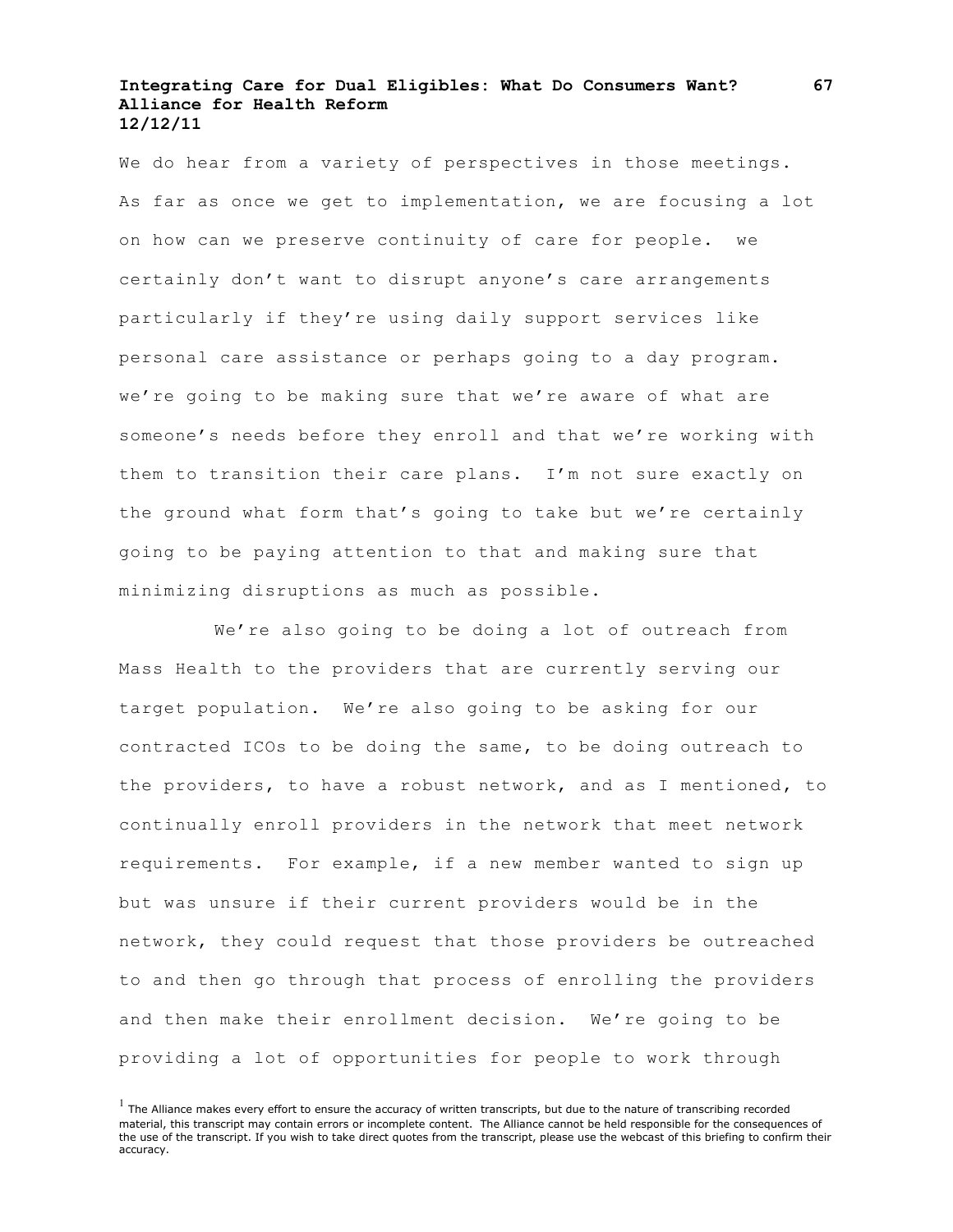those processes to make sure that they're preserving the relationships that are really critical to them.

**ED HOWARD:** Very good, thank you. the very last question?

**VALERIE WILBUR:** Thank you Ed. I'm Valerie Wilbur from the SNP Alliance and the National Health Policy Group. I just wanted to encourage you to perhaps consider for a future forum a session on barriers to integration whether it's partial integration or full integration. I say that because a number of issues have come up today that are of concern to consumers and providers that relate to whether it's federal or state laws or regulations that make it difficult to provide this seamless package of care. I just want to give a couple of examples. There were a couple different people who talked about network adequacy issues and our people from CHP didn't mention this, they said that they have a network group that goes out and finds providers to make sure that their beneficiaries have access to top quality care. I don't know whether the CHP folks have had problems with going into another service area or another state but I know something that some of the states have talked to us about and we've heard from some of our members in Minnesota and such is that they can't go over a service area line or a state line even though that's where these specialists that they would ideally have in their network is located.

 $<sup>1</sup>$  The Alliance makes every effort to ensure the accuracy of written transcripts, but due to the nature of transcribing recorded</sup> material, this transcript may contain errors or incomplete content. The Alliance cannot be held responsible for the consequences of the use of the transcript. If you wish to take direct quotes from the transcript, please use the webcast of this briefing to confirm their accuracy.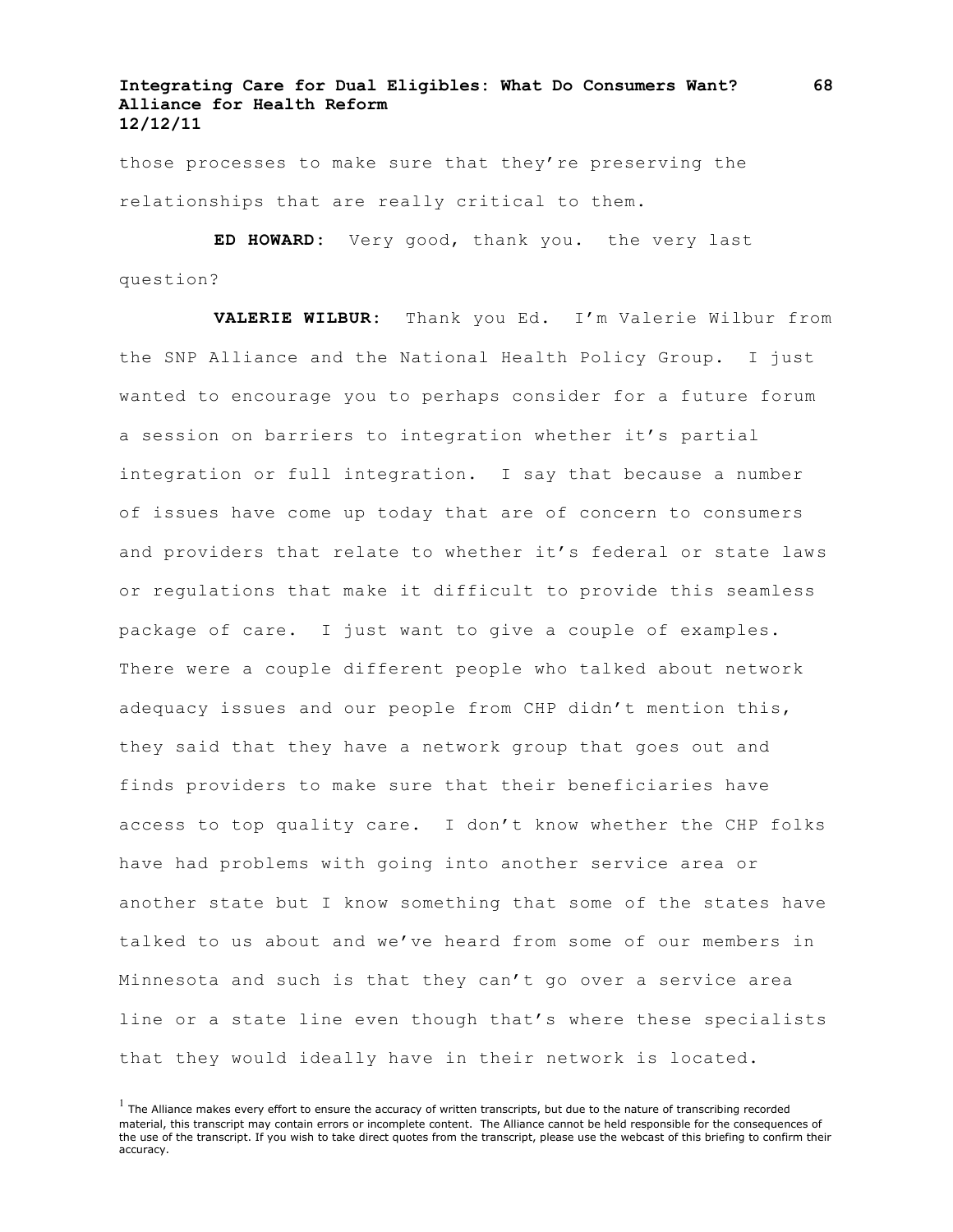There's things like that that I know the duals office could probably give them the waivers and they probably will under this 15-state demo but that would be an issue. On the balance billing, that's a huge problem that the AARP brought up. I would consider that to be a huge problem. A related issue that I'm curious about though is we talked a couple times about the maximum out-of-pocket costs that plans have to report the beneficiaries on even if they're duals. Duals will get these explanation of benefits notices that talk about the tracking of their maximum out-of-pocket costs even though they don't have any costs. Then they get a bill from their providers and they may think to themselves oh gee, that might be related to that maximum out-of-pocket cost thing on my explanation of benefits. We think if you're dual, there shouldn't be any mention of maximum out-of-pocket costs because we think it's confusing to beneficiaries when the state is paying those bills.

**ED HOWARD:** Valerie, I don't want to cut you off but I do want to emphasize the urgency of the hour.

**VALERIE WILBUR:** Okay, right I'm sorry. The three-way contract is the last thing I'll just mention because both Medicare and Medicaid plans have challenges in doing everything that the three-way contract allowed them to do through waivers. I just think that these are really important issues to bring up

 $<sup>1</sup>$  The Alliance makes every effort to ensure the accuracy of written transcripts, but due to the nature of transcribing recorded</sup> material, this transcript may contain errors or incomplete content. The Alliance cannot be held responsible for the consequences of the use of the transcript. If you wish to take direct quotes from the transcript, please use the webcast of this briefing to confirm their accuracy.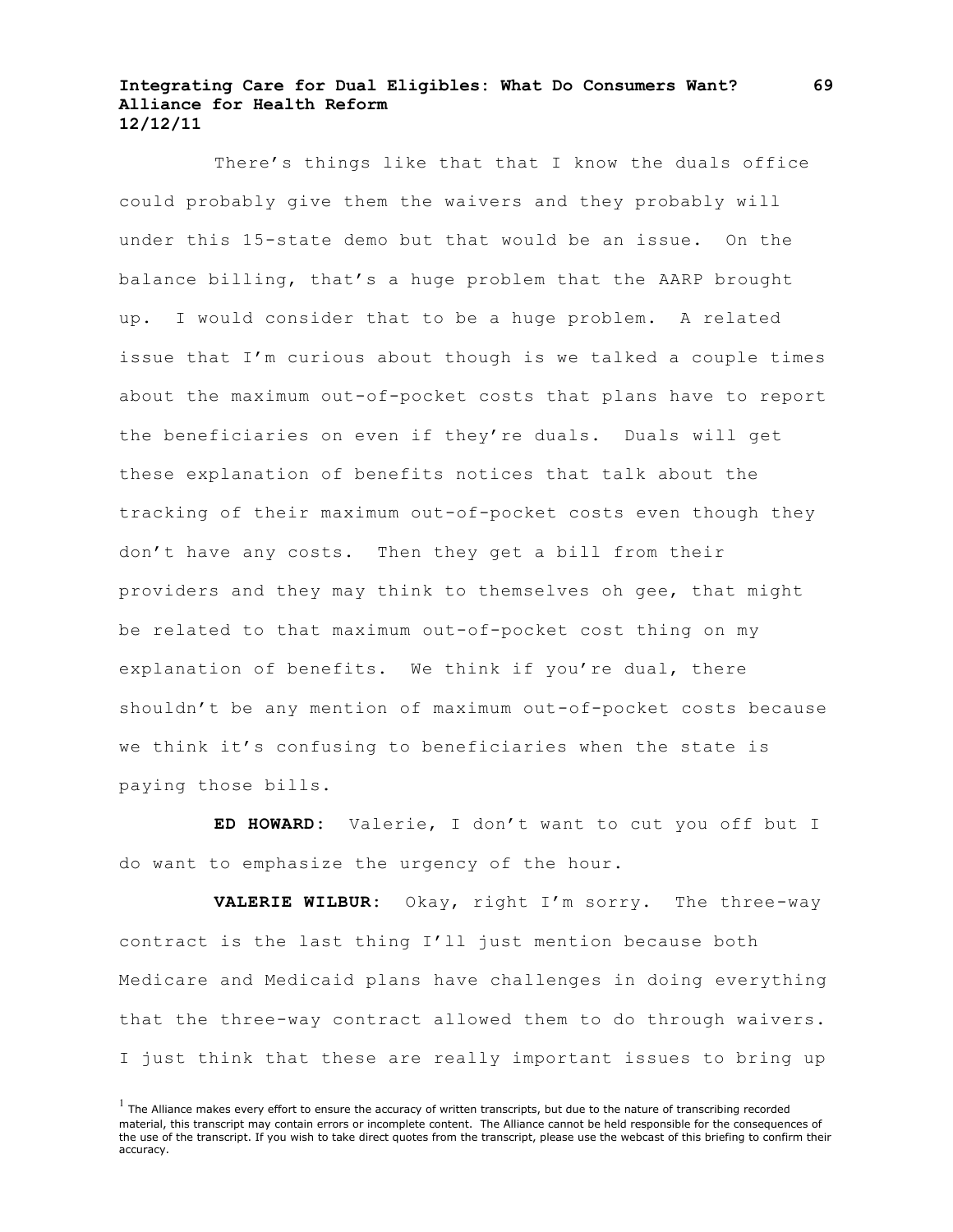so that we can help sort out how to get to the seamless care at the end of the day. Thank you Ed.

**LYNDA FLOWERS:** Can I respond briefly?

**ED HOWARD:** Go ahead.

**LYNDA FLOWERS:** Valerie, I will point out to you in our paper we did highlight the explanation of benefits issue and consumers are totally blown away by it. We do ask that some research go into figuring out how to make it more useful and better understood by consumers.

**ED HOWARD:** I should say that as a Medicare beneficiary even for those of us for whom the out-of-pocket spending is a question, it's still too confusing for those of us who have to read them. Well thank you all. As you listen to me blather for a couple of minutes here, please pull out your blue evaluation forms and fill them out. We have a notice that I'm not quite sure how to deal with. Sue Nonamaker has lost a black leather glove with a red heart.

**SUSAN REINHARD:** Sounds lovely.

**ED HOWARD:** If you find it, I'll give you her number and if you forget it or lose it, you can call the Alliance at 202-619-0485. Good luck Sue.

**SUSAN REINHARD:** I think we're going to wrap up and I just want to note recently, the AARP public policy has released a score card, long-term services and support state scorecard.

 $<sup>1</sup>$  The Alliance makes every effort to ensure the accuracy of written transcripts, but due to the nature of transcribing recorded</sup> material, this transcript may contain errors or incomplete content. The Alliance cannot be held responsible for the consequences of the use of the transcript. If you wish to take direct quotes from the transcript, please use the webcast of this briefing to confirm their accuracy.